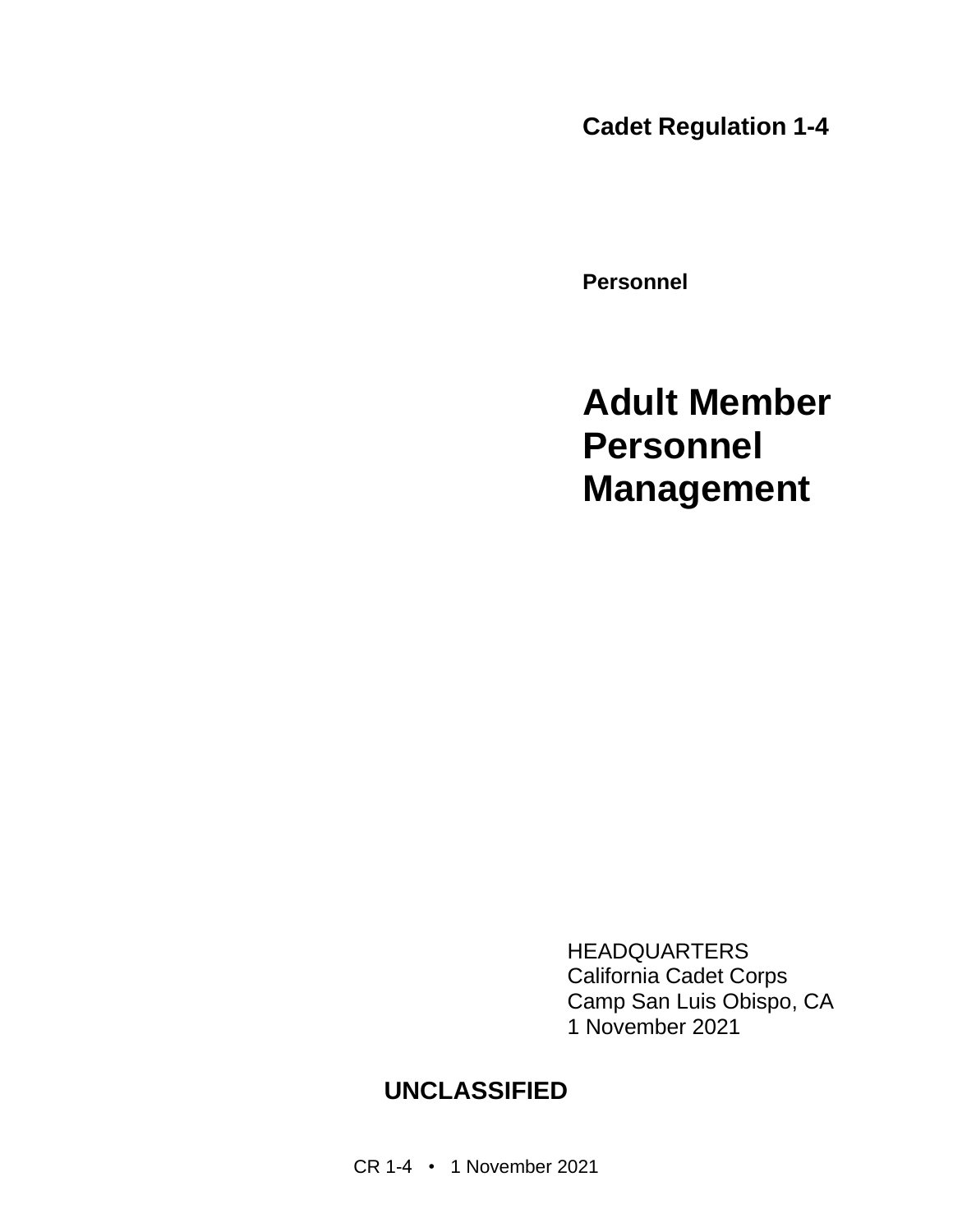# *SUMMARY of CHANGE*

#### CR 1-4 Adult Member Personnel Management

This revision of CR 1-4 from the regulation dated 8 October 2016:

- o Incorporates previous changes and the Warrant Officer and NCO Professional Military Education MOI.
- o Adds definitions for Commandant of Cadets, Company Grade Officer, Field Grade Officer, Military Academy, Non-Classroom Commandant, Personnel Unit Advisory Committee (PUAC), Professional Development, Primary Military Education (PME), School Year, Senior NCO, Uniformed Services.
- o Introduces the CACC Orientation Course (COC) as a requirement for appointment.
- $\circ$  Gives credit toward Time in Grade requirements for various experience and qualifications.
- o Allows the XO and PUAC to consider service in military auxiliaries (CAP, NDCC, Sea Cadets, CGA, etc.) toward higher grades upon appointment, similar to the Uniformed Services.
- o Adds TB Test results to the list of documents required in an Appointment packet.
- o Move the occasion of signing the Oath of Office to the COC in most cases.
- o Adds a written Performance Review to promotion requirements
- o Changes the maximum rank for the Senior Enlisted Advisor of a regiment to CSM.
- $\circ$  Changes promotion and appointment criteria. Eliminates waivers of promotion criteria.
- o Modifies and clarifies brevet system.
- o Makes extensive regulation, policy, responsibility, and procedural changes to personnel management topics
- o Makes extensive formatting changes throughout
- o Makes significant changes to appointment and promotion requirements, including separate pathways for promotion for Commandants of Cadets vs Non-Classroom Commandants.
- o Makes significant changes to the list of military education equivalencies.
- o Lists sample professional certifications for Warrant Officers
- o Adds service as a Brigade Advisor or HQ CACC primary staff officer as equivalency for ILE
- o Lists sample specialty training for enlisted PME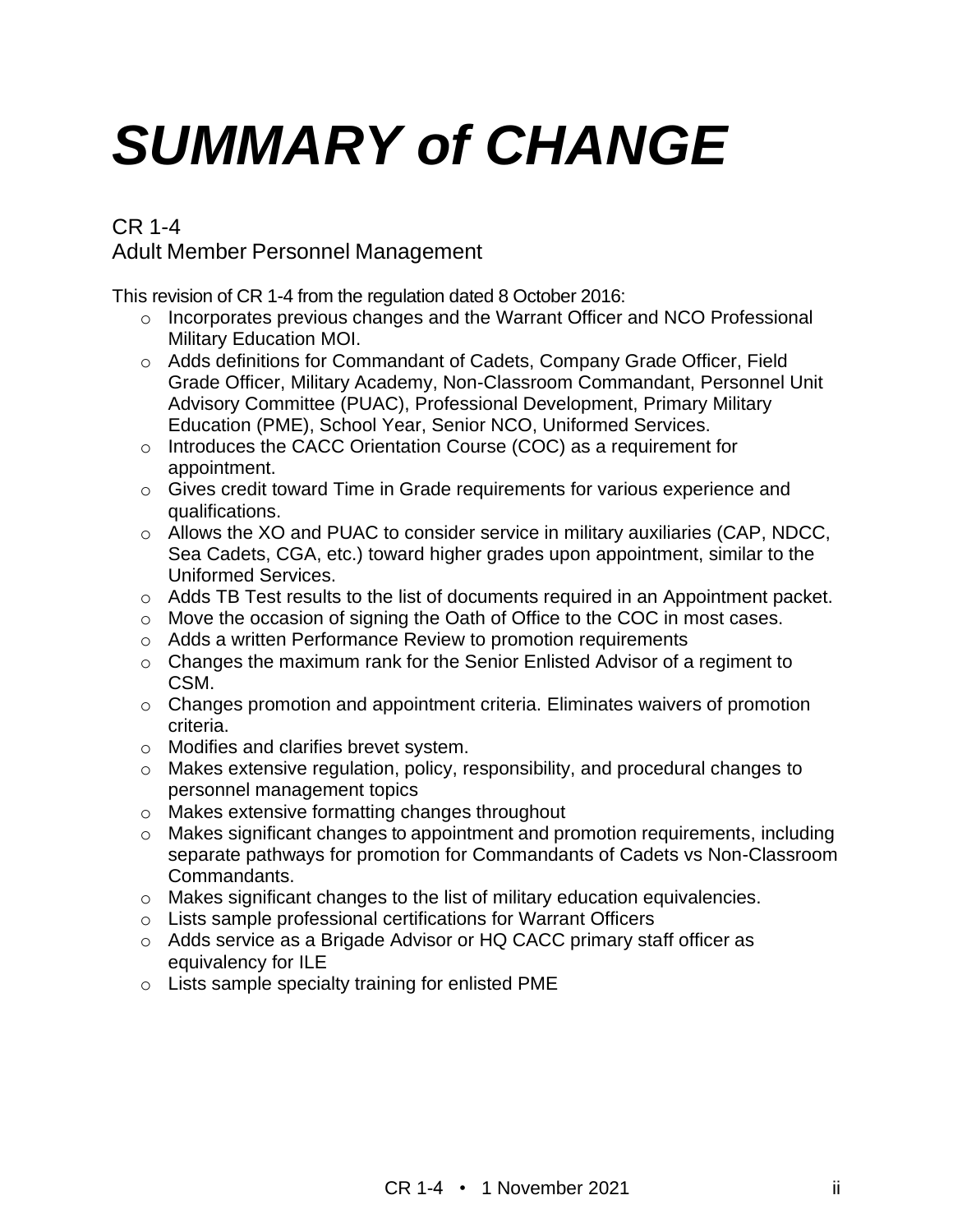#### CR 1-4 • 1 November 2021 **iii**

## **State of California – Military Department Cadet Regulation 1-4**

### **Camp San Luis Obispo, CA Effective 1 November 2021**

#### **California Cadet Corps**

#### **Adult Member Personnel Management**

By Order of the Adjutant General:

**Joint Force Headquarters**

**Headquarters, California Cadet Corps**

DAVID S. BALDWIN *Major General The Adjutant General*



MICHAEL J. SMITH *Colonel, CACC Executive Officer*

**History**. This version supersedes all prior versions of this regulation.

**Summary**. This regulation prescribes the standards and procedures by which CACC Adult Members are accessed into, promoted, assigned within, and discharged from, the CACC.

**Applicability**. This regulation applies to all adult personnel accessed into, or working in, the CACC.

**Proponent.** The Proponent of this regulation is the Executive Officer, CACC, 10 Sonoma Avenue, Bldg 1301 Camp San Luis Obispo, CA 93505.

**Exception Authority.** The Proponent has the authority to approve exceptions or waivers to this regulation that are consistent with controlling law and regulations.

The Proponent may delegate this approval authority, in writing, to a field-grade HQ CACC staff officer or State Special Projects Officer.

Requests for exceptions or waivers should include a problem statement, full justification and analysis,

and should be routed through your chain of command to the Proponent.

#### **Supplementation.**

Supplementation of this regulation and establishment of local forms is prohibited, without prior written approval from the Proponent. Please send a draft copy of each supplement to the Proponent through your chain of command.

#### **Suggested**

**Improvements.** Users are invited to send comments and suggested improvements in memorandum form directly to the Proponent.

#### **Distribution**. This

regulation is available in electronic media only and is intended for all levels of the CACC organization and is authorized for public distribution.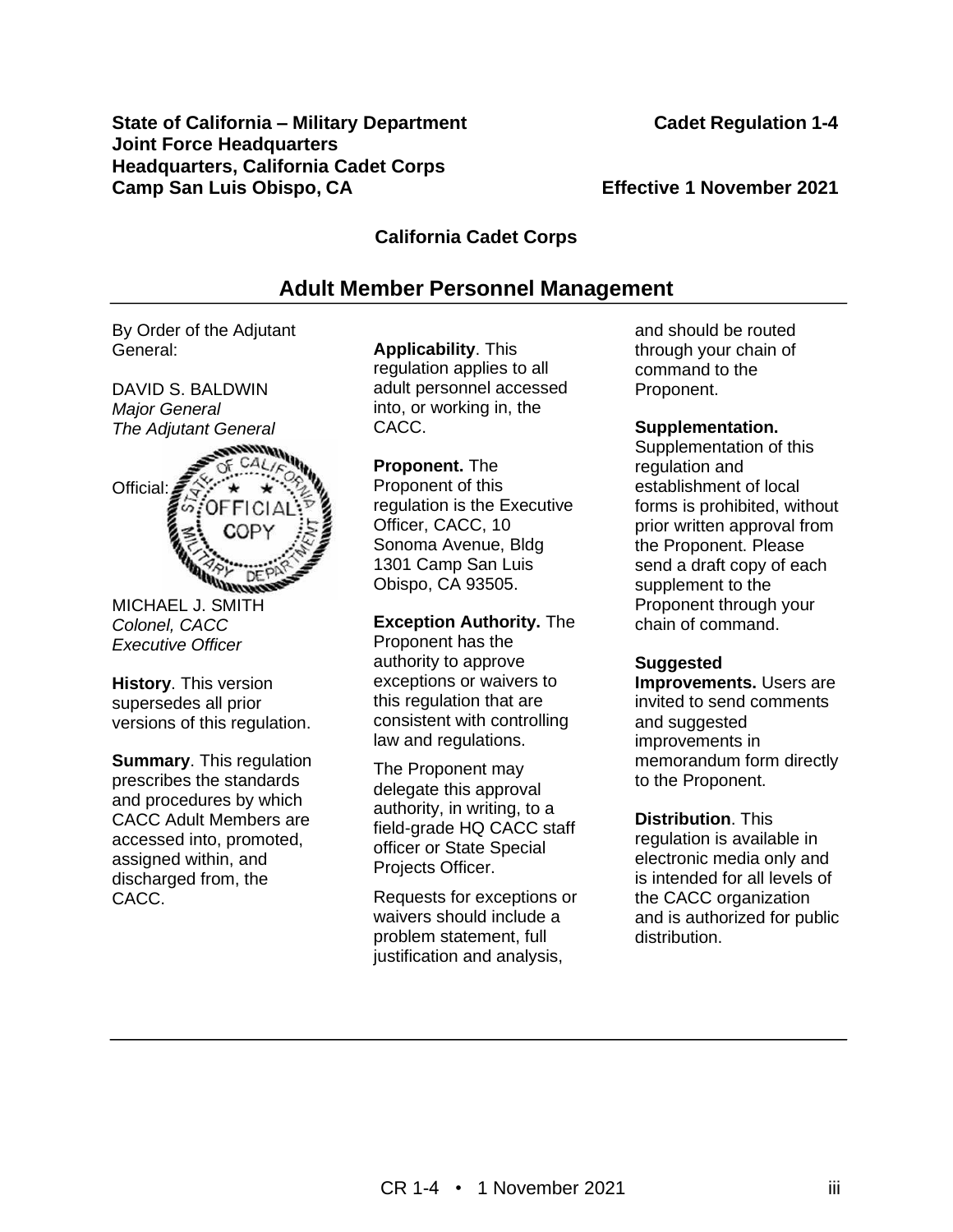**Contents** (Listed by paragraph and page number)

## **Chapter 1**

#### **General**

- 1-1. Purpose, *page 1*
- 1-2. Definitions, *page 1*
- 1-3. Authority, *page 3*
- 1-4. Appointing Philosophy, *page 3*
- 1-5. Appointing Authority, *page 4*
- 1-6. Appointing Limitations, *page 4*
- 1-7. Forms, *page 4*

## **Chapter 2**

#### **LIVE SCAN Policy and Procedures**

- 2-1. Policy, *page 5*
- 2-2. Procedures, *page 5*
- 2-3. Responsibilities*, page 5*

#### **Chapter 3 Eligibility Requirements**

- 3-1. General, *page 7*
- 3-2. Orientation Course Requirement, *page 7*
- 3-3. Active and Prior Military Service Personnel, *page 7*
- 3-4. Non-prior Military Service Personnel, *page 8*
- 3-5. Initial Appointment, *page 8*
- 3-6. Recognition of CACC Adult Members, *page 8*
- 3-7. Basic Military Drill Credentials, *page 9*
- 3-8. Waiver of Eligibility Criteria, *page 9*
- 3-9. Reappointments, *page 10*

#### **Chapter 4**

#### **Recognition Process and Procedures**

- 4-1. Application Packet, *page 11*
- 4-2. Processing Procedures, *page 12*
- 4-3. Date of Accession, *page 13*
- 4-4. Oath Administration, *page 13*

## **Chapter 5**

#### **Administrative Actions**

- 5-1. General, *page 14*
- 5-2. Promotion Requirements, *page 14*
- 5-3. Brevets and Frocking, *page 15*
- 5-4. Suspension Pending Investigation, *page 15*
- 5-5. Procedures, *page 16*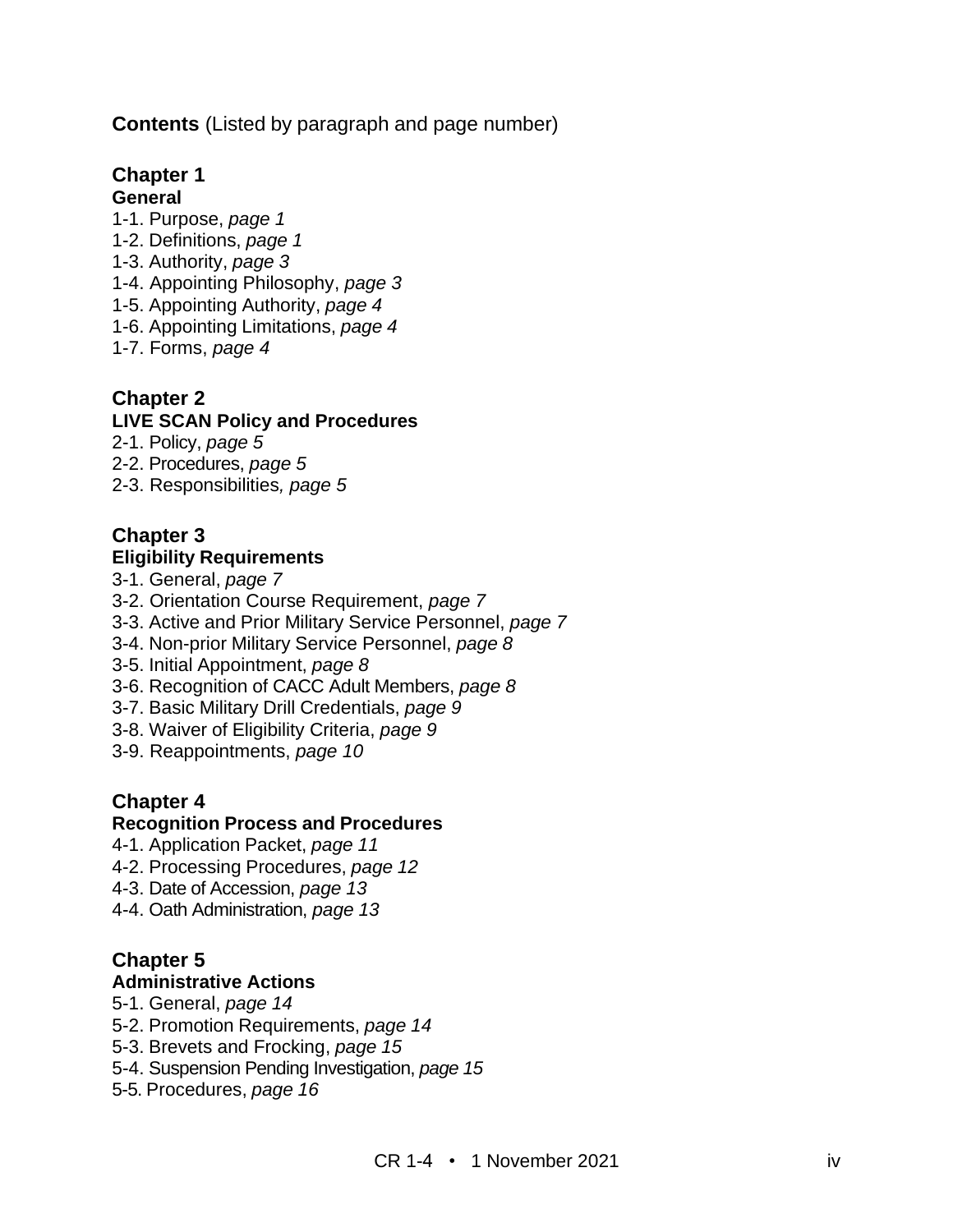5-6. Assignments and Transfers, *page 16* 5-7. Currency Requirements, *page 17* 5-8. Retirement Status, *page 17* 5-9. CACC Identification Cards, *page 17*

## **Chapter 6**

#### **State Active Duty**

- 6-1. General, *page 19*
- 6-2. Eligibility, *page 19*
- 6-3. Appointment Options, *page 19*
- 6-4. Travel and Expenses, *page 19*
- 6-5. Casualty Compensation, *page 19*
- 6-6. Procedures, *page 20*

#### **Chapter 7 Separations**

- 7-1. General, *page 21* 7-2.Types of Discharges, *page 21*
- 7-3. Resignations, *page 22*
- 7-4. Procedures, *page 22*

#### **Chapter 8 Disciplinary Actions**

#### 8-1. General, *page 23* 8-2. Policies, *page 23*

- 8-3. Administrative Disciplinary Actions, *page 23*
- 8-4. Procedures, *page 24*
- 8-5. Member Redress, *page 24*

#### **Appendix A**

#### **Instructions for Recalculating Grade**

Instructions*, page 25* Figure 1: Sample Memo, *page 26*

#### **Tables**

- Table 3-1. Maximum Grade by Duty Assignment, *page 27*
- Table 3-2. Initial Appointment Criteria, *page 28*
- Table 3-3. Emergency Services Rank Equivalencies, *page 29*
- Table 5-1. Promotion Requirements Classroom Commandants, *page 30*
- Table 5-2. Promotion Requirements Non-Classroom Commandants, *page 32*
- Table 5-3. Military Education Equivalencies, *page 34*
- Table 5-4. Professional Certifications for Warrant Officers, *page 35*
- Table 5-5. Specialty Training for Enlisted PME, *page 38*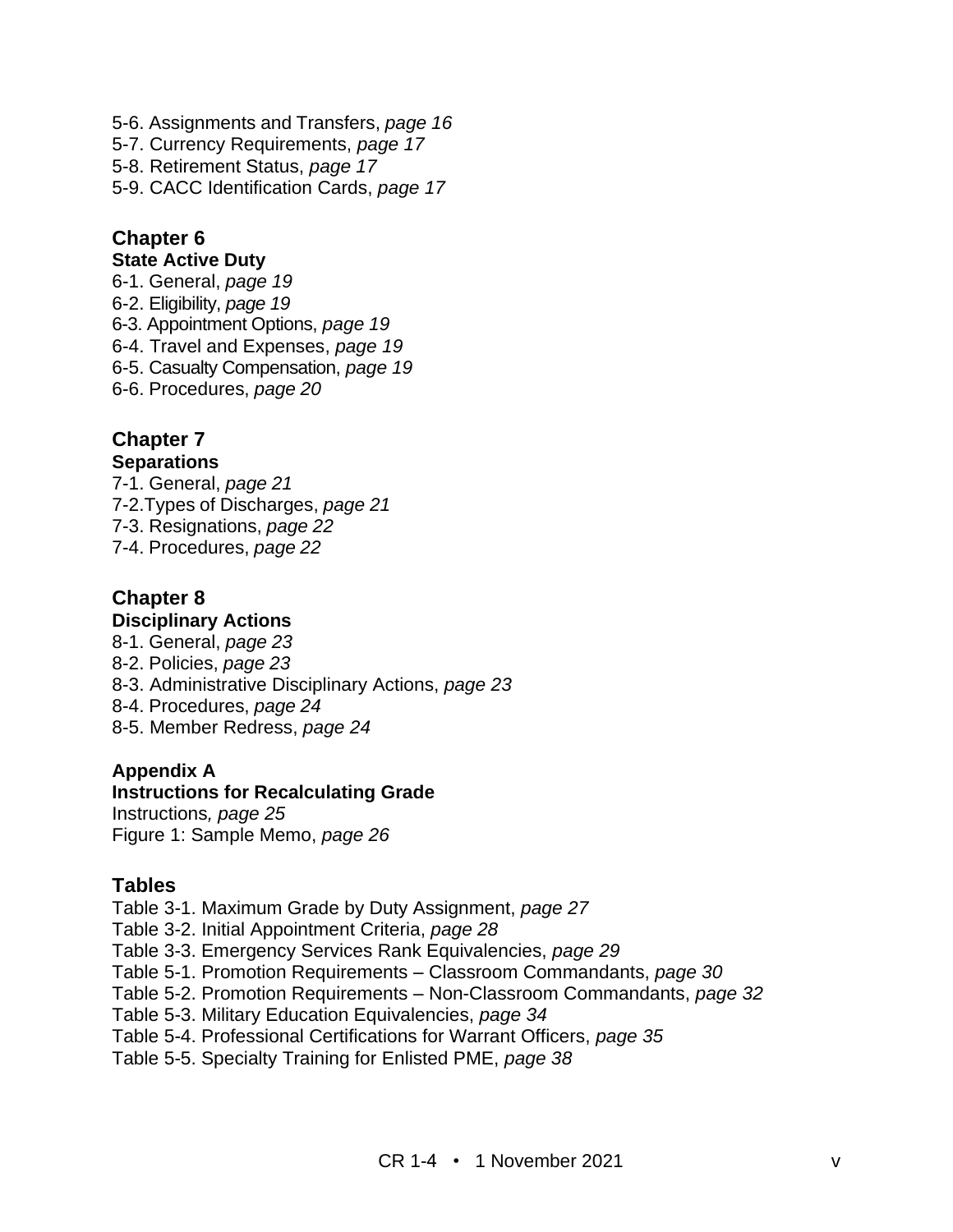## **CHAPTER 1**

#### **General**

#### **1-1. Purpose.**

This regulation prescribes the policies, procedures, and responsibilities of adult personnel management for people applying or appointed to the California Cadet Corps (CACC). This regulation does not apply to CACC cadets.

#### **1-2. Definitions.**

This regulation uses the following definitions:

- a. Applicant: Applicant means a person applying to be a CACC Adult Member or an existing CACC Adult Member who is applying for promotion.
- b. Assistant Commandant (ASST CMDT): A commissioned officer, warrant officer, or enlisted member of the CACC assigned to support and assist the Commandant of Cadets at one or more schools. This individual may be a credentialed teacher, school volunteer, or other school staff member.
- c. Brigade/Regimental Advisor (BA/RA): A senior officer in the CACC who has been selected by HQ CACC to oversee, direct, and advise commandants, assistant commandants, and project officers assigned to a brigade or regiment. Brigade/Regimental Advisors are chosen and assigned by the Executive Officer based on their education, general CACC knowledge, and experience as a teacher/commandant. Normally, a Brigade or Regimental Advisor will be a commandant in the region who has been approved for employment by the governing board of a school district in the region. A Regimental Advisor may also serve as a Brigade Support Officer. The duties of a Brigade or Regimental Advisor include, but are not limited to the following:
	- (1) Ensuring compliance with CACC Regulations and guidance.
	- (2) Managing Brigade Supply Accounts and monitoring subordinate unit supply accounts.
	- (3) Assisting commandants with the implementation of the CACC Curriculum.
	- (4) Planning and implementing Brigade Activities such as drill competitions, leadership schools, bivouacs, rifle matches, individual major awards, and other brigade-wide training and operations.
	- (5) Providing monthly brigade strength, activity, and personnel reports.
	- (6) Cadet Officer personnel management.
	- (7) Commandant Officer personnel management of individuals assigned to the brigade.
	- (8) Public relations management within the brigade.
	- (9) Maintaining brigade files and historical documents.
	- (10) Selection and management of the cadet brigade staff.
	- (11) Providing staff development to commandant and cadet personnel.
	- (12) Evaluating subordinate units of the brigade.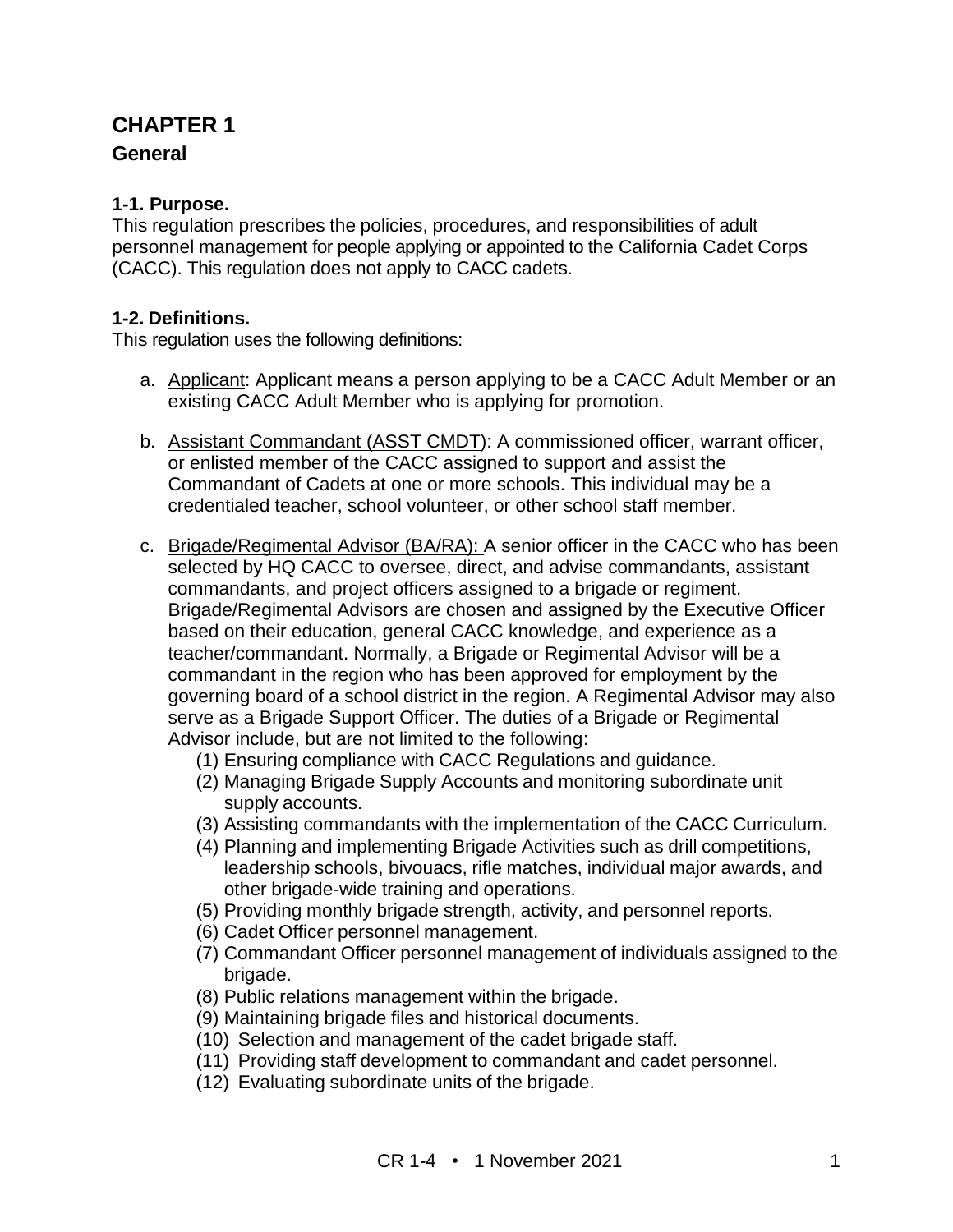- d. Brigade Support Officer (BSO): An officer or warrant officer in the CACC who has been selected by the Brigade Advisor to help in the administration of brigade and district functions. BSOs may be of any rank.
- e. CACC Adult Member: means a California National Guard or California State Guard service member who is filling a CACC vacancy, or, any person assessed into the CACC to fill a school or CACC position.
- f. Commandant (CMDT) of Cadets: An individual who is assigned to be the primary instructor and adult leader of a CACC unit program. It may be a credentialed teacher assigned by a public, charter, or private school to teach one or more class periods of the CACC, to include school programs outside of normal class hours, and appointed as a commissioned officer, warrant officer, or enlisted member in the CACC. This individual is responsible for the leadership and supervision of Assistant Commandants of Cadets and cadets assigned to the unit.
- g. Commandant (CMDT): Any Adult Member of the CACC. The term is synonymous with Soldier for Army, Sailor for Navy, Airman for Air Force, etc.
- h. Company Grade Officer: Commissioned Officers in the ranks of Warrant Officer 1, Chief Warrant Officer 2, 2nd Lieutenant, 1st Lieutenant, and Captain.
- i. Field Grade Officer: Commissioned Officers in the ranks of Chief Warrant Officer 3, Chief Warrant Officer 4, Chief Warrant Officer 5, Major, Lieutenant Colonel, and Colonel.
- j. HQ CACC Staff Officer/NCO: An officer, warrant officer, or enlisted member in the CACC assigned to duties in support of CACC operations at the state headquarters level.
- k. Military Academy: An institution of education meets the following criteria: the entire student body is organized in a military structure; the institution requires students attend least one course in CACC instruction per term taught during school hours; there is a distinct military cadre; is not affiliated with the ChalleNGe program; and is at least regimental strength in accordance with CR 3-22.
- l. Non-Classroom Commandant: Any adult member who is not a Classroom Commandant.
- m. Non-Commissioned Officer: Enlisted personnel in the ranks of Corporal through Command Sergeant Major.
- n. Personnel Unit Advisory Committee (PUAC): The board that considers personnel actions for recommendation to the XO. This includes appointments, promotions, transfers, assignment, activation or dissolution of units, and other personnel actions. The PUAC generally meets monthly to consider requests that have been submitted through S1 channels.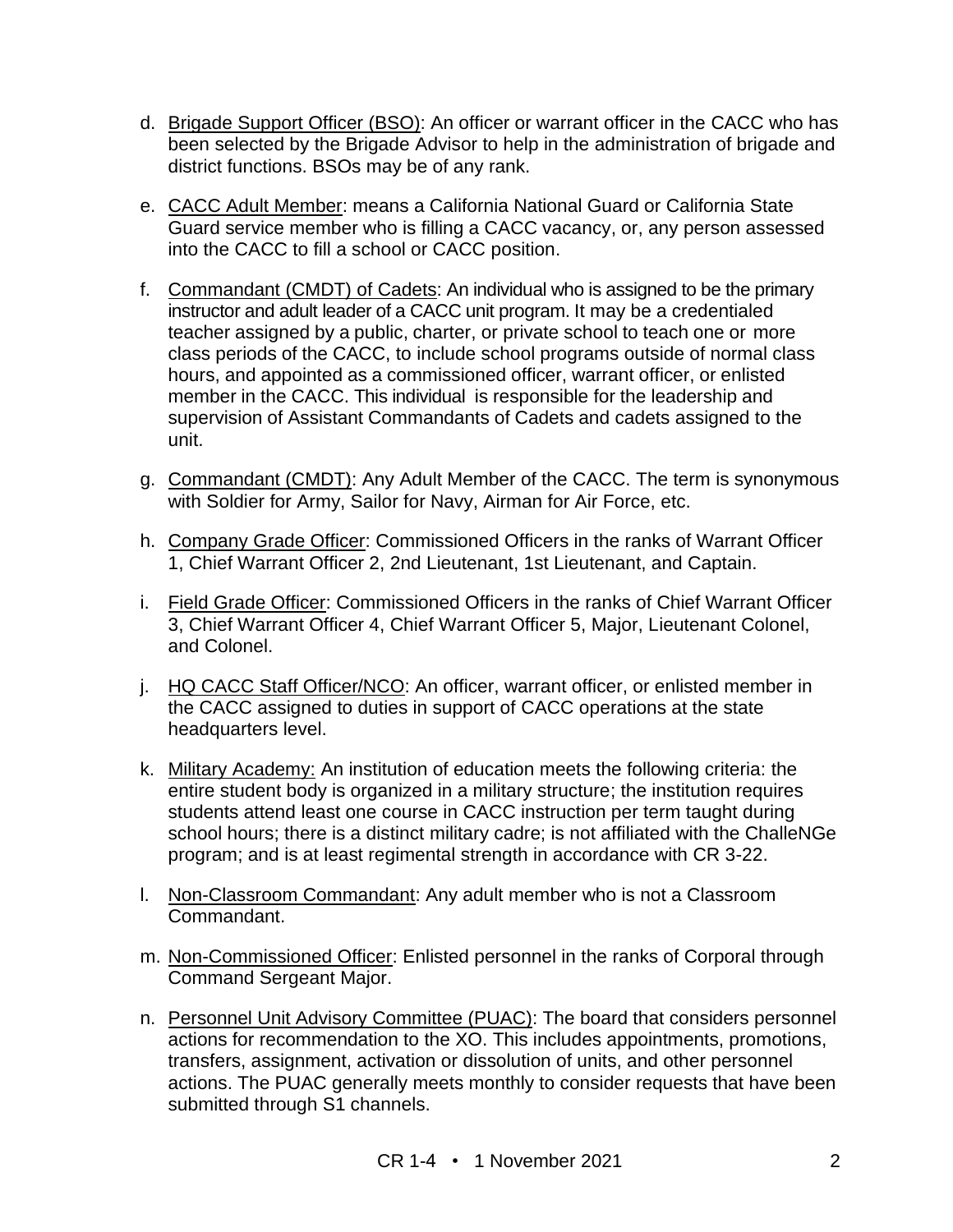- o. Professional Development: Courses that are not part of the Professional Military Education system. For promotion purposes it is considered coursework leading to a certification or maintenance of professional licensure.
- p. Professional Military Education (PME): The spectrum of formal courses offered by the CACC, the California Military Department, and the Armed Forces whose completion is required for promotion.
- q. School Year: For administrative purposes, the year runs from 1 July to 30 June.
- r. Senior Non-Commissioned Officer: Enlisted personnel in the ranks of Sergeant First Class through Command Sergeant Major.
- s. Special Projects Officer/NCO (SPO/SPNCO): An officer, warrant officer, or enlisted member in the CACC assigned to duties in support of CACC operations that do not normally involve direct supervision of cadets as their primary assignment. Examples include, but are not limited to: specialty training programs, medical services, chaplain services, legal services, conflict mediation, instructional support, regulations and curriculum writing, administrative, logistical or public relations support. They may directly supervise cadets during specialty training sessions that is incidental to that training but they do not otherwise regularly instruct the CACC program at a unit. These individuals may be required by school district policy to follow volunteer approval protocols, but their appointment and functions in the CACC are at the pleasure of the Executive Officer. Brigade Advisors may nominate individuals for appointment as special project officers.
- t. Uniformed Service: Any of the U.S. Armed Forces Branches (Army, Navy, Air Force, Marine Corps, Coast Guard, Space Force), the Public Health Service, the National Oceanic and Atmospheric Administration, and its reserve or National Guard components, and the California State Guard (formerly the California State Military Reserve), and its components (land, air, maritime), and the State Defense Force of another state and its components.

#### **1-3. Authority.**

Statutory authority for this regulation includes Sections 502, 502.1, 502.2, 502.3, 502.5, 505, and 530 of the California Military and Veterans Code.

#### **1-4.Appointing Philosophy.**

Being a CACC Adult Member is a privilege, not a right.

#### **1-5.Appointing Authority.**

Appointments as officers, warrant officers, or enlisted members in the (CACC) shall be made by the Governor, with consideration of the recommendations of the governing board of the applicable school district, and with the approval of the Adjutant General or designee.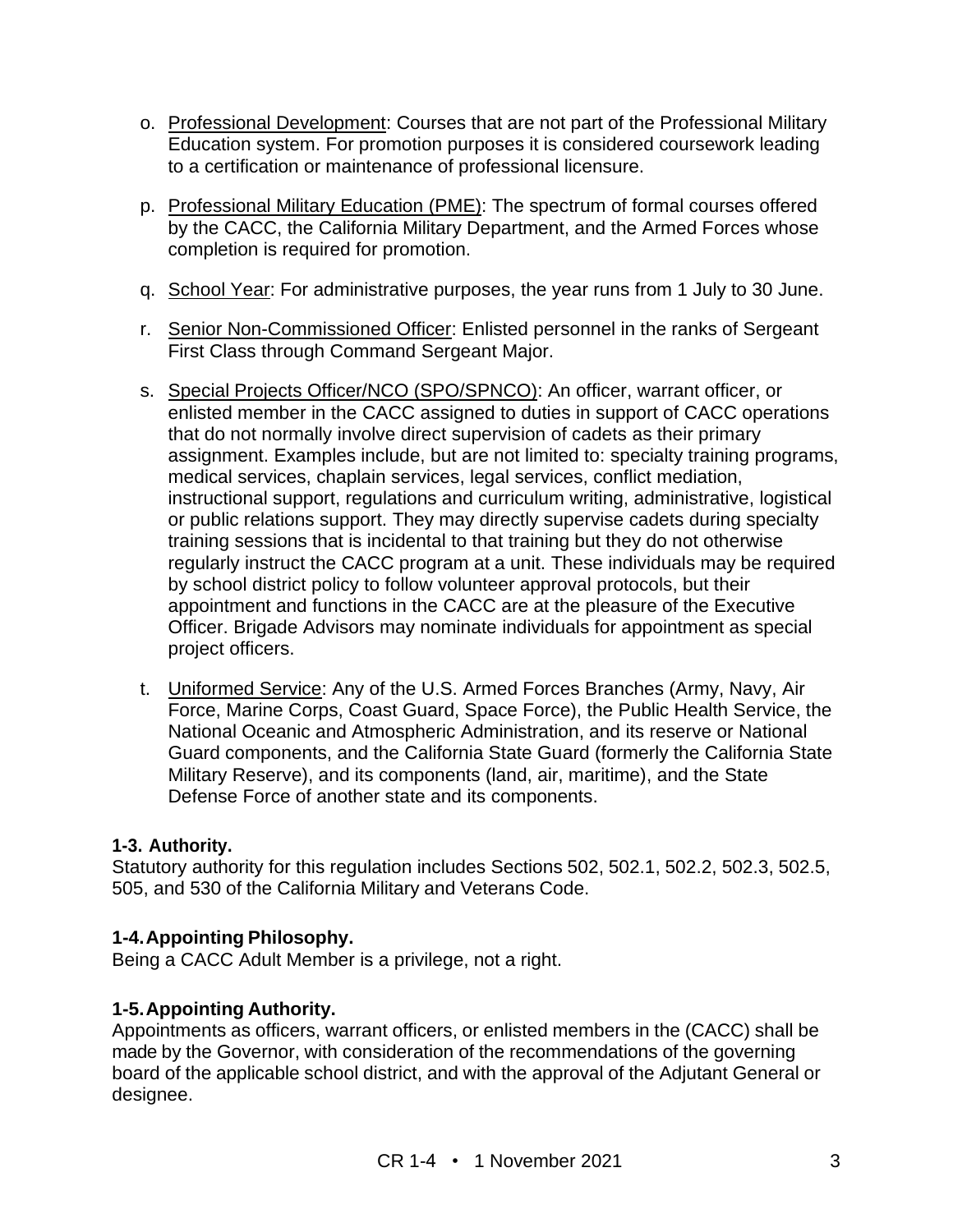CACC officers, warrant officers, and enlisted members shall serve at the pleasure of the Governor.

CACC officers, warrant officers, and enlisted members may be ordered, with their consent, to State Active Duty (SAD) as provided in this regulation and the California Military and Veterans Code (CMVC).

#### **1-6.Appointing Limitations.**

CACC officers, warrant officers, and enlisted members shall only be appointed to fill vacancies within the CACC as Commandants of Cadets, Assistant Commandants of Cadets, HQ CACC Staff Members, Support Officers, or Special Projects Officers.

School districts may delegate authority to sign documents identified in this regulation.

Nothing herein shall be construed to prohibit the filling of CACC vacancies with California National Guard (CNG) or California State Guard (CSG) service members, if they otherwise meet the qualifications for such vacancy and have completed the Live Scan requirements in Chapter 2 below.

#### **1-7. Forms.**

The forms for this regulation can be found on the CACC website in PDF format.

The S-1, HQ CACC has the responsibility to create, update, and post the forms for this regulation.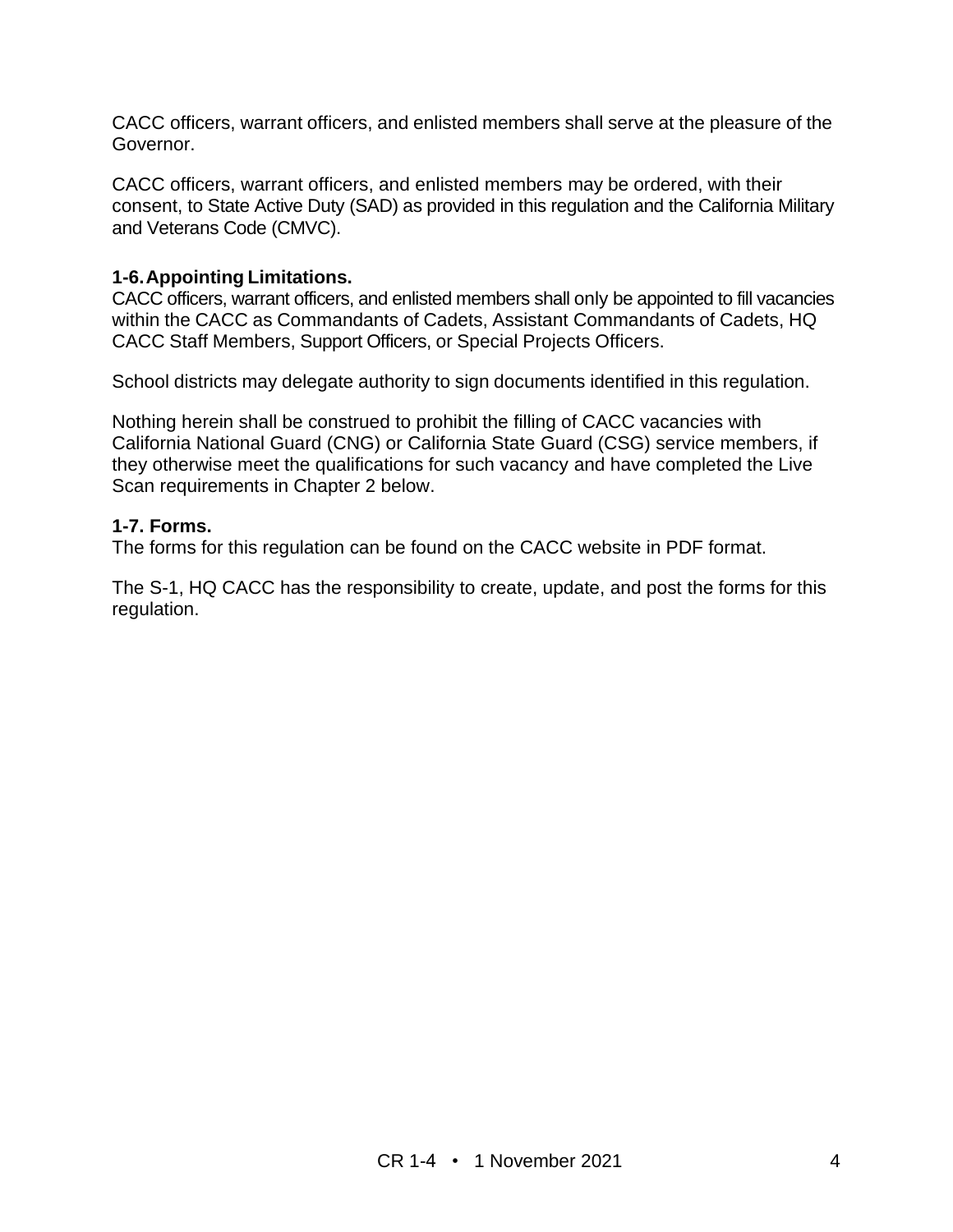## **CHAPTER 2 LIVE SCAN POLICY AND PROCEDURES**

#### **2-1. Policy.**

It is the policy of the CACC that:

- (a) A LIVE SCAN background check shall be completed, analyzed, and approved prior to the appointment of a new CACC Adult Member.
- (b) A LIVE SCAN background check shall be completed, analyzed, and approved prior to the promotion of any existing CACC Adult Member if that existing member has a break in continuous service.
- (c) The LIVE SCAN background check will include a review of the California Department of Justice and Federal Bureau of Investigation criminal databases.
- (d) The LIVE SCAN background check shall include on-going monitoring by the California Department of Justice.
- (e) The LIVE SCAN background check requirement cannot be waived.
- (f) No CACC Adult Member shall be appointed or promoted if the member has not passed a LIVE SCAN background check.
- (g) A LIVE SCAN is required for all adult volunteers who will work around cadets regardless of whether they choose to be appointed in the CACC.

#### **2-2. Procedures.**

A letter from an employing school district stating the applicant has passed a LIVE SCAN background check shall not be accepted.

#### **2-3 Responsibilities.**

- (a) Applicants shall provide verification that he or she has completed a LIVE SCAN background check.
- (b) Applicants shall pay for the LIVE SCAN background check and shall not be reimbursed.
- (c) The Assistant Executive Officer shall review and analyze each LIVE SCAN background check report, prior to the appointment or promotion to insure each applicant has passed the LIVE SCAN background check.
- (d) The Assistant Executive Officer shall approve a LIVE SCAN background check when it is free of any background discrepancies that would disqualify the applicant.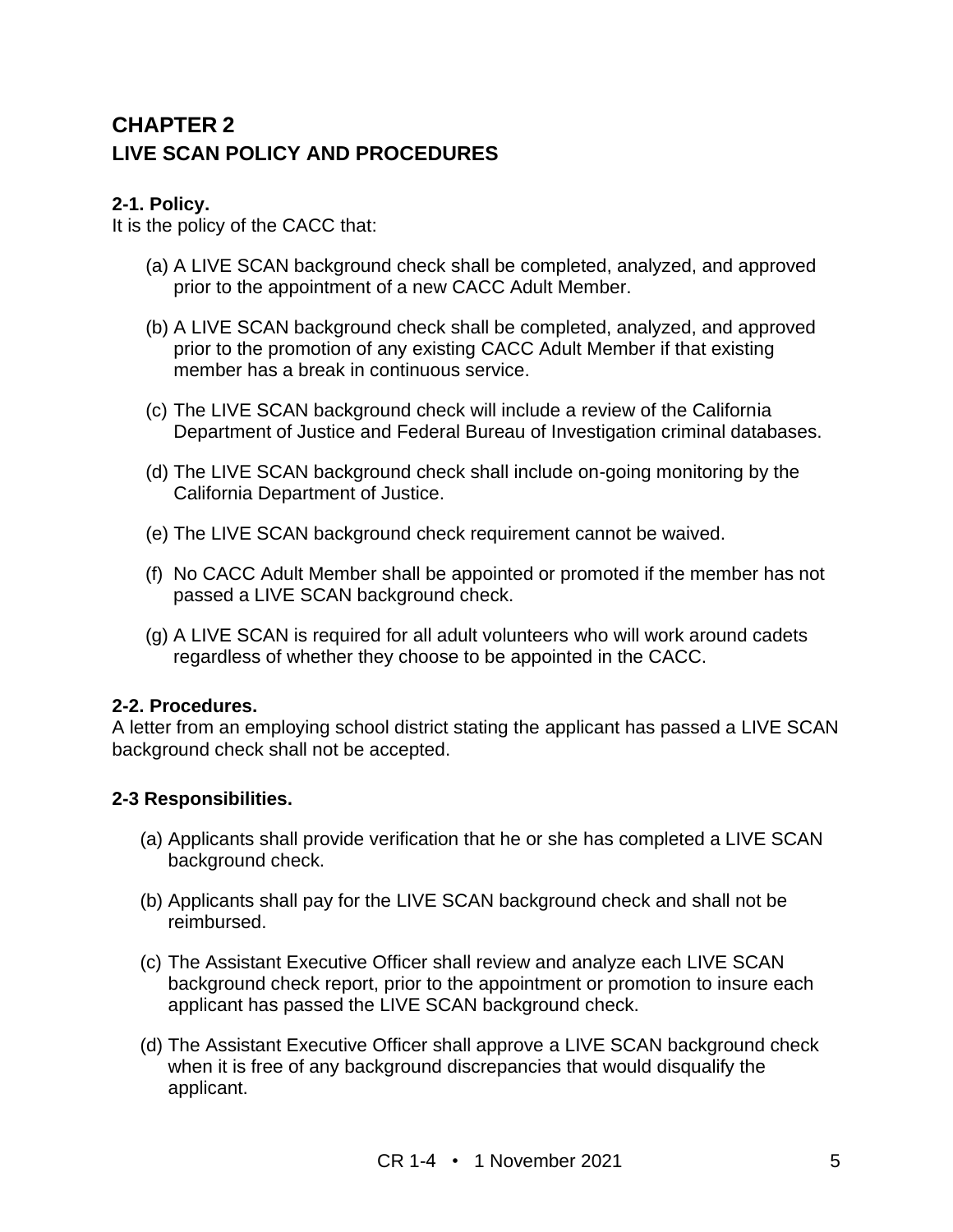- (e) The Assistant Executive Officer shall consult with a Judge Advocate when a LIVE SCAN background check has discrepancies that may disqualify the applicant. The Judge Advocate will analyze the discrepancies and prepare a written legal opinion regarding the discrepancies. The final decision to approve or disqualify the applicant rests with the Assistant Executive Officer.
- (f) The Assistant Executive Officer shall not approve a LIVE SCAN background check when there are any discrepancies that would disqualify an applicant.
- (g) When the Assistant Executive Officer disqualifies an applicant based on the LIVE SCAN background check, the applicant shall be told he or she did not pass and no justification or analysis needs to be provided.
- (h) The Executive Officer serves as the appeal authority and the authority for exceptions to policy when it is in the best interest of the organization. Approved exceptions to policy will be documented in writing with justification and filed in the applicant's 201 file.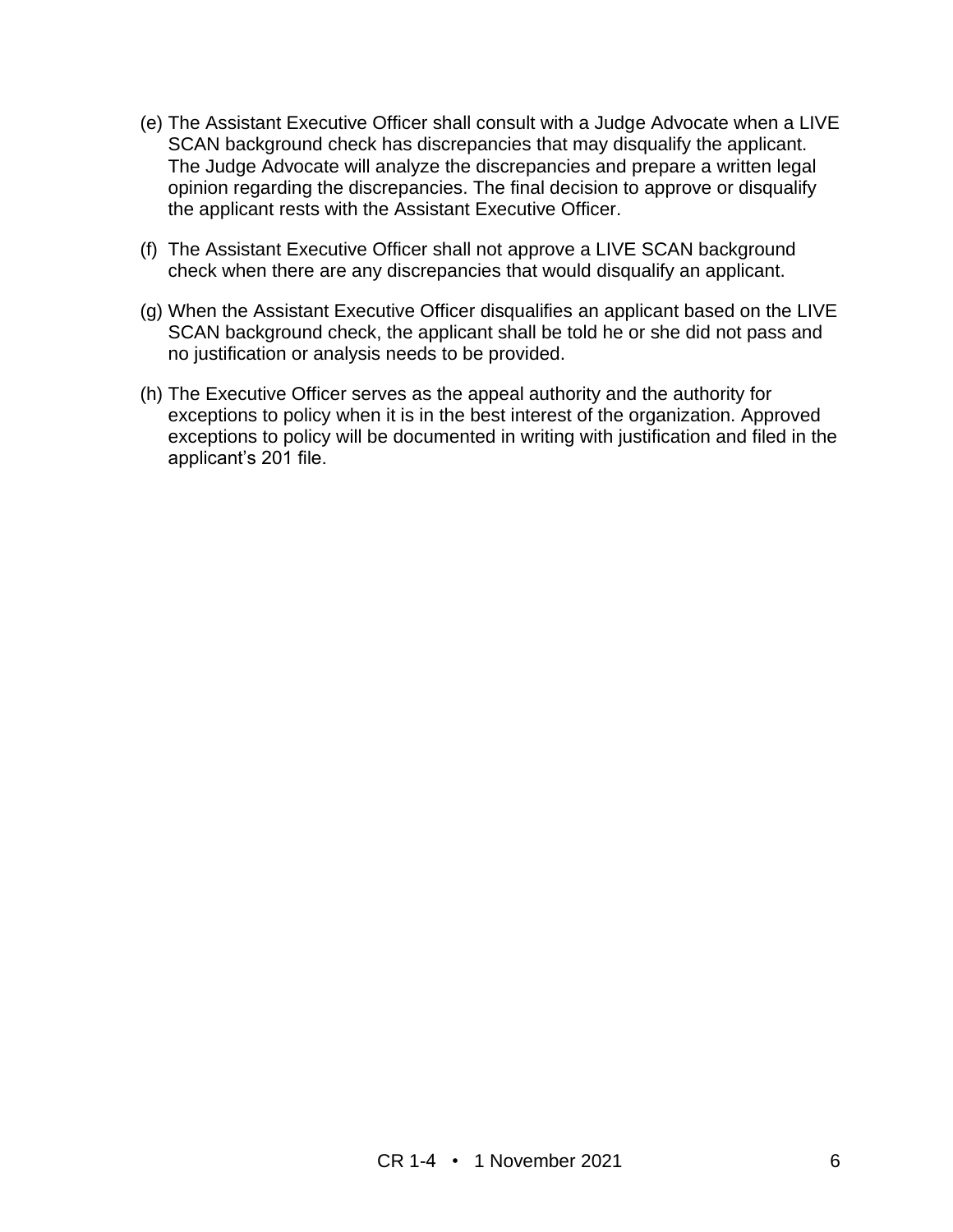## **CHAPTER 3 ELIGIBILITY REQUIREMENTS**

#### **3-1. General.**

The primary purpose of the CACC is "to provide California schools and students with a quality educational and leadership development program that prepares students for success in college and the work force." Therefore, a highly qualified corps of officers, warrant officers, and enlisted CACC Adult Members is essential. Such individuals are specifically sought for appointment and assignment in the CACC, as provided herein.

#### **3-2. Orientation Course Requirement.**

No one will be appointed into the California Cadet Corps until they have completed the CACC Orientation Course (COC). This course is held four times a year, and includes both online prep work and an in-person attendance requirement. Appointment packets should be submitted 30 days prior to the COC, and appointment orders will be published upon completion of the COC. Personnel appointed prior to the publication of this edition of CR 1-4 are exempt from the requirement to attend the COC.

#### **3-3. Active and Prior Military Service Personnel.**

Current and former officers, warrant officers, and enlisted personnel of any Uniformed Service may be selected for appointment in the CACC as provided herein.

Former members must have been separated with an "Honorable" discharge. Other types of discharges (medical, general under honorable) shall be reviewed as part of the application as a whole. Under no circumstances shall any applicant with a discharge categorized as dishonorable, misconduct, or other than honorable be considered.

Prior service officers, warrant officers, or enlisted members may be reappointed at their previous federal/state rank last held or as noted in Table 3-2. Their appointment will not be effective until they have completed the CACC Orientation Course.

Individuals who have achieved a general/flag officer rank may be commissioned in the CACC at the last honorable rank held in their Uniformed Service.

Upon initial appointment, prior service commissioned and warrant officers who are appointed in the CACC may receive time in grade credit for half of the time in grade requirements towards promotion for the next rank or full credit for time in grade at their rank with their service component at separation, whichever is more.

Personnel with more than three years military experience E1-E5 may receive time in grade credit of 12 months toward their next promotion.

Personnel with more than five years military experience achieving E6 and above may receive time in grade credit of 24 months toward their next promotion.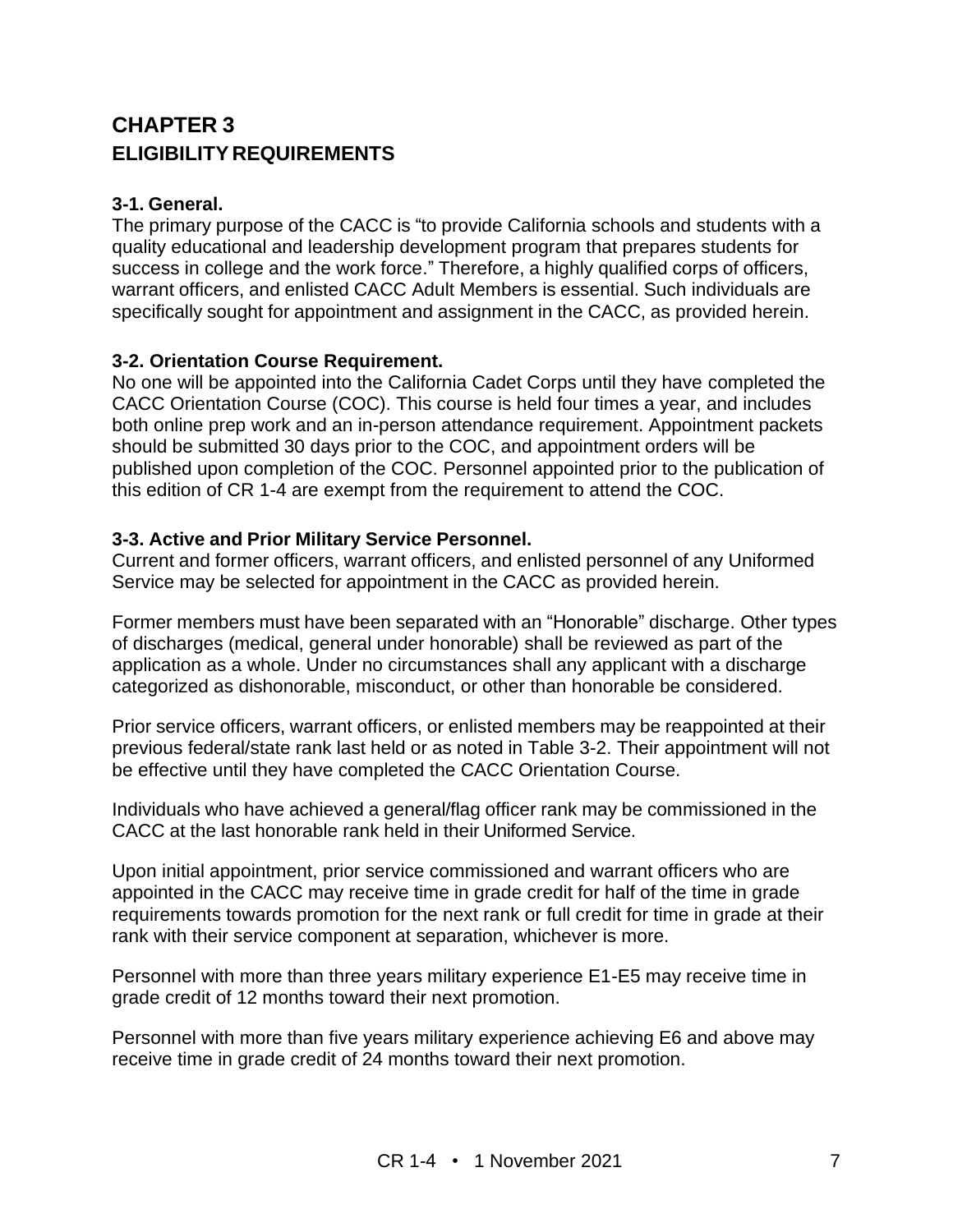#### **3-4. Non-Prior Military Service Personnel.**

Applicants without prior military service may be selected for appointment in the CACC as described in Table 3-2. Their appointment will not be effective until they have completed the CACC Orientation Course.

Applicants without prior military service but who are employed as emergency service personnel such as police officers, paramedics, and firefighters may be appointed to a rank equivalent to their emergency service rank but not to exceed the rank of Captain using the equivalencies in Table 3-3. Such personnel may use that rank/grade as an equivalent to a military rank based on specialized training for the purposes of initial appointment.

Applicants without prior military service but who have voluntarily served in auxiliary or established cadet organizations may be given consideration for their volunteer service. This includes but is not limited to service in the Civil Air Patrol, Sea Cadets, National Defense Cadet Corps, or Coast Guard Auxiliary. Applicants will submit documentation as to their service and training. The XO and PUAC may determine their experience to equate to a higher level of entry grade, but no such elevation is automatic.

Applicants with a Master's degree and a Single or Multiple Subject Credential or Administrator Credential may receive time in grade credit of 12 months toward their promotion to Major.

Applicants with a Doctorate may receive time in grade credit of 24 months toward their promotion to Major.

#### **3-5. Initial Appointment.**

The recommendation for an initial appointment of commandant and assistant commandant personnel shall be completed by the school board having jurisdiction over the school to which the Commandant/Assistant Commandant is assigned and forwarded to HQ CACC. School boards shall follow the guidelines established herein and Tables 3- 1 and 3-2 when recommending appointment of commandant and assistant commandant personnel.

Request for appointment as an HQ CACC staff officer/NCO or Special Project Officer/NCO at any level shall be submitted to the S1 as provided herein. The Executive Officer shall follow the guidelines herein when considering the appointment of HQ CACC staff and/or special projects officers/NCOs.

#### **3-6. Recognition of CACC Adult Members.**

Recognition of CACC Adult Members by the Office of the Adjutant General is essential.

Without recognition, adult personnel shall not be authorized to wear the uniform, shall not be compensated for services rendered as a part of the State funded program, shall not be furnished with uniforms, Identification Card, or equipment, shall not be allowed to participate in State supported activities, or be afforded protections/coverage by the state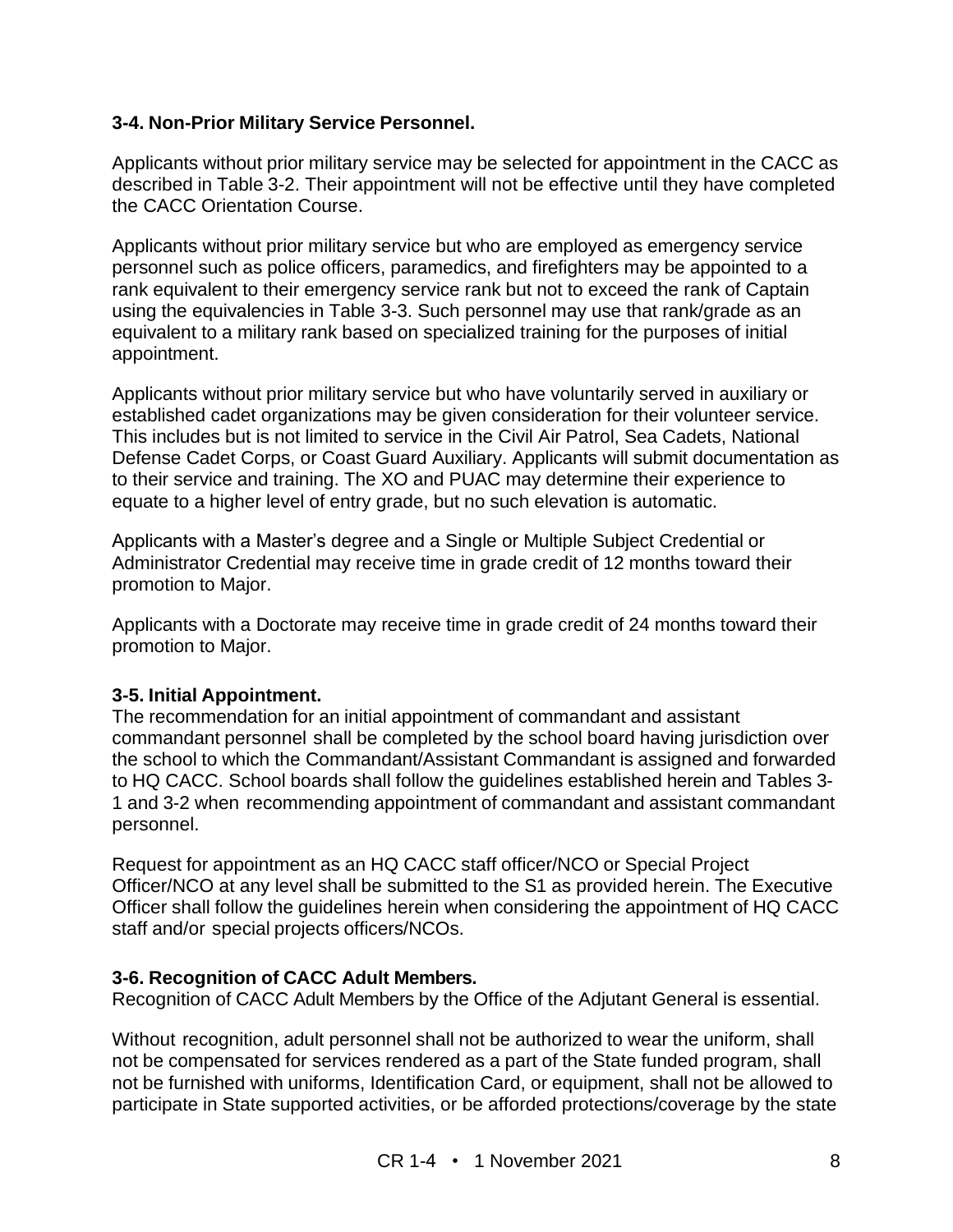if injured at a CACC activity.

The recognition of officers, warrant officers, and enlisted member appointed in the CACC shall be governed by the rules established in this regulation.

An applicant must meet the following minimum requirements:

- a. Minimum Age. Prior to appointment, the applicant must be at least 18 years old.
- b. Citizenship. The applicant must be a citizen of the United States, or an alien who has been lawfully admitted to the United States for permanent residence.
- c. Education/Experience. Applicants must meet educational and/or experience requirements as described in Table 3-2. Only degrees from colleges or universities accredited by an agency recognized by the U.S. Department of Education will be considered.
- d. Character. Applicants must be of good moral character. Applicants must not have been convicted of an offense defined in CALIFORNIA PENAL CODE 290 (Megan's Law) and be able to pass a background LIVE SCAN check by the Federal Bureau of Investigation (FBI) and California Department of Justice (DOJ). Applicants are required to submit a LIVE SCAN transmission verification document with the application packet. When evaluating suitability for appointment in the CACC, as a general rule, the guidelines followed by the California Commission on Teacher Credentialing shall be used to determine whether an applicant qualifies for appointment; in other words, the disqualifying factors identified in the California Education Code relative to credential issuance, and the regulations followed by the CTC shall be the basis for decisions made regarding moral suitability of an applicant for appointment in the CACC.
- e. Leadership. Applicants must possess qualities of a leader and have the ability to deal effectively with people, especially youth. Such qualifications may be evaluated in terms of the applicant's age, education, background, and experience.
- f. Medical. Applicants must be free from any contagious or communicable diseases that the California Education Code deems a barrier to employment in California schools and be of such good health as to not prevent the applicant from performing assigned duties. Applicant must submit a current Tuberculosis (TB) Test showing negative results, not more than 2 years old with the appointment application.
- g. LIVE SCAN: Applicants for appointment and promotion must pass a LIVE SCAN background check as discussed herein.

#### **3-7. Basic Military Drill Credentials.**

Commandant personnel requiring a Designated Subjects Special Subjects Basic Military Drill Teaching Credential to perform their duties shall apply through the employing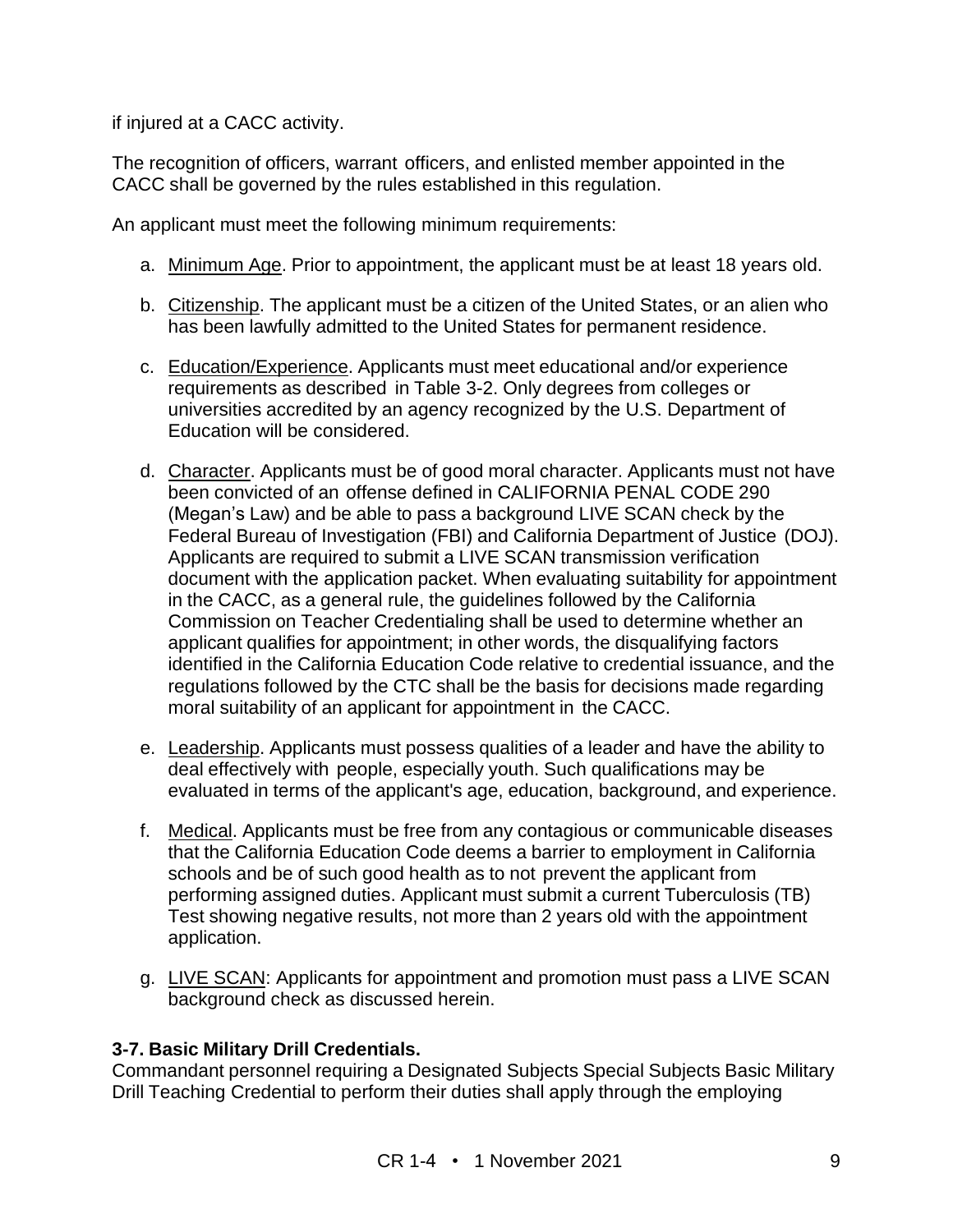school district or a qualifying university for the credential. Additional information about the qualifications and procedures to obtain the Designated Subjects Special Subjects Basic Military Drill Credential are contained in CR 1-9.

#### **3-8. Waiver of Eligibility Criteria.**

Any waiver of the initial appointment criteria requires the written approval from BOTH the Executive Officer, CACC and the Commander, Youth and Community Programs Task Force.

The LIVE SCAN background check requirement discussed herein cannot be waived.

#### **3-9. Reappointments.**

A CACC member who was initially appointed in the CACC at one grade, but who later meet qualification criteria for appointment to a higher grade may apply for a reappointment using the CACC Promotion Form and including proof of qualification.

A CACC member who was initially appointed as commissioned officer in the CACC prior to the introduction of warrant officers and enlisted members who meet the criteria for appointment as a warrant officer or enlisted member may apply for a reappointment as a warrant officer or enlisted member using the CACC Promotion Form and including proof of qualification. Initial appointment may take into account time in grade in the CACC already accumulated for one promotion only.

A CACC member who transitions from commissioned officer to an enlisted member or warrant officer must meet the commissioned officer promotion criteria to transition back.

A CACC member who was previously separated from the CACC may reapply for appointment but must qualify under the current initial appointment criteria. In addition, a CACC member who meets the military experience and civilian education requirements for their last grade may be reappointed at their last grade.

A CACC member who is on the CACC retired list and is brought back into active CACC service may be reappointed at his or her last grade.

Members who transition back to a commissioned officer (after already having been a CACC commissioned officer) may receive credit for time in grade and time in service for one promotion only.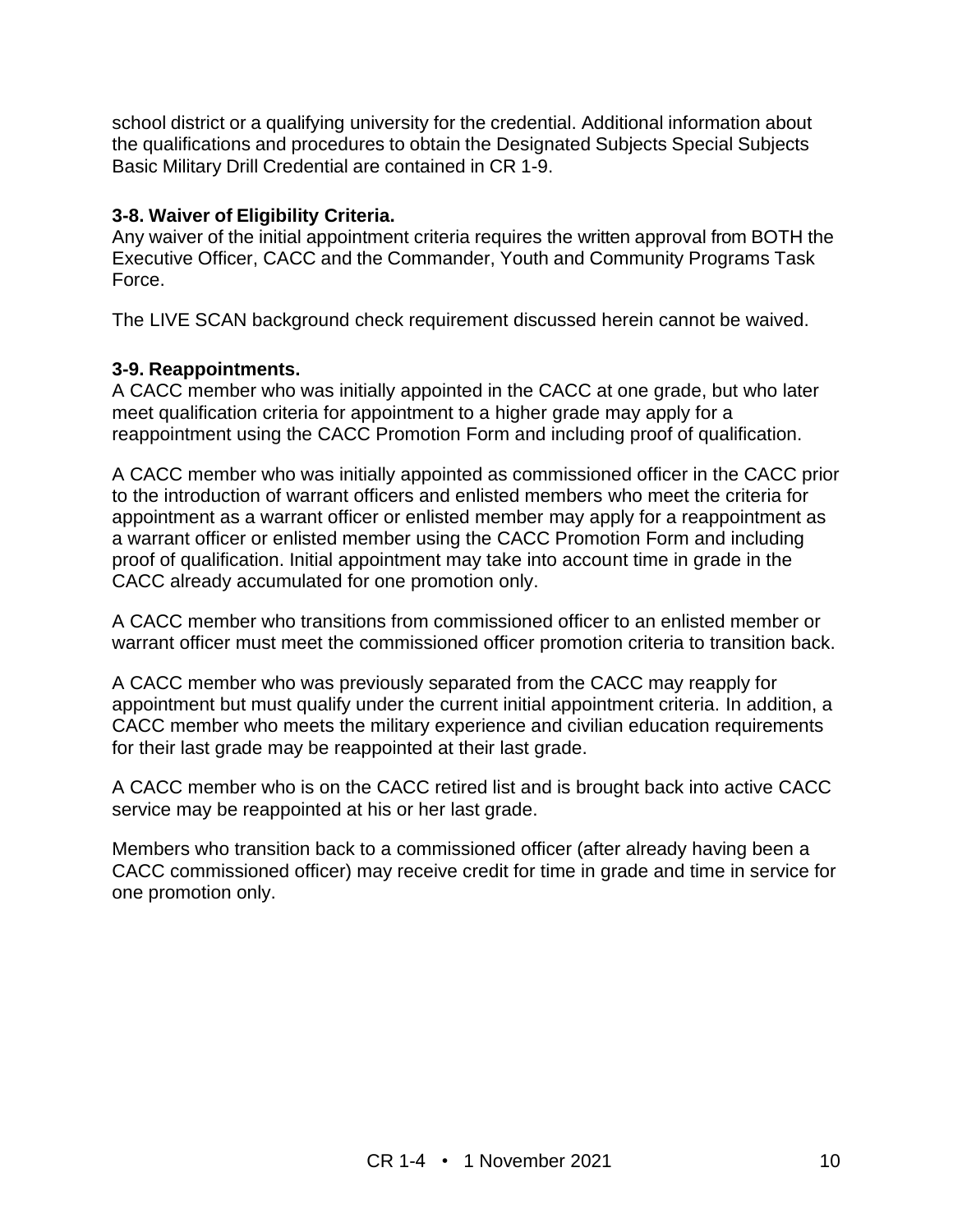## **CHAPTER 4 RECOGNITION PROCESSING AND PROCEDURES**

#### **4-1. Application Packet.**

The application packet for recognition of commandant personnel by the Office of the Adjutant General shall include the following documents, as applicable:

- a. CACC Form 2, Application package checklist
- b. CACC Form 7, Application for appointment
- c. DD Form 214 (or equivalent CSG or CNG State form/letter) for prior military service personnel only. Copy of CACC service record (if previously a cadet) (If previously a cadet and CACC service record is not available, include a copy of high school transcripts). If a member of another youth leadership development organization (Sea Cadets, Civil Air Patrol, Young Marines, JROTC, etc as identified in Table 3-2, include proof of honorable membership).
- d. Copy of all current teaching credential(s) or vocational certificate(s) or license(s).
- e. Copy of highest diploma awarded (Associates, Bachelors, Masters, or Doctoral level diplomas) or copy of transcripts.
- f. CACC Form 9, Personal Identification Data Sheet. This form is optional, but an identification card shall not be issued out without one.
- g. CACC Form 10, Oath of Office. This is a required form and must be signed by the applicant under the signature of the appointee. The oath must be administered and signed by a currently commissioned officer in the CACC, the California State Guard, the Naval Militia, or the California National Guard. The oath may be signed by HQ CACC S1 if no officers are available. It shall be filled out as follows:
	- (1) "Sworn to and subscribed before at" location (city and state) "this" ordinal number of the day of the month, i.e, 1st, 2nd, 3rd, 4th, etc. "day of" month of the year, "20" last 2 digits of the current year.
	- (2) The witnessing officer is the one who administers the oath. In this box shall be the first and last name, rank, and position title.
	- (3) The Oath will normally be administered at the CACC Orientation Course.
- h. STD. 689 (REV. 5/2002) Form, Oath of allegiance and declaration of permission to work for persons employed by the State of California shall be signed by anyone authorized by law to administer oaths.
- i. CACC Form 11, School Board Recommendation. This is a required form for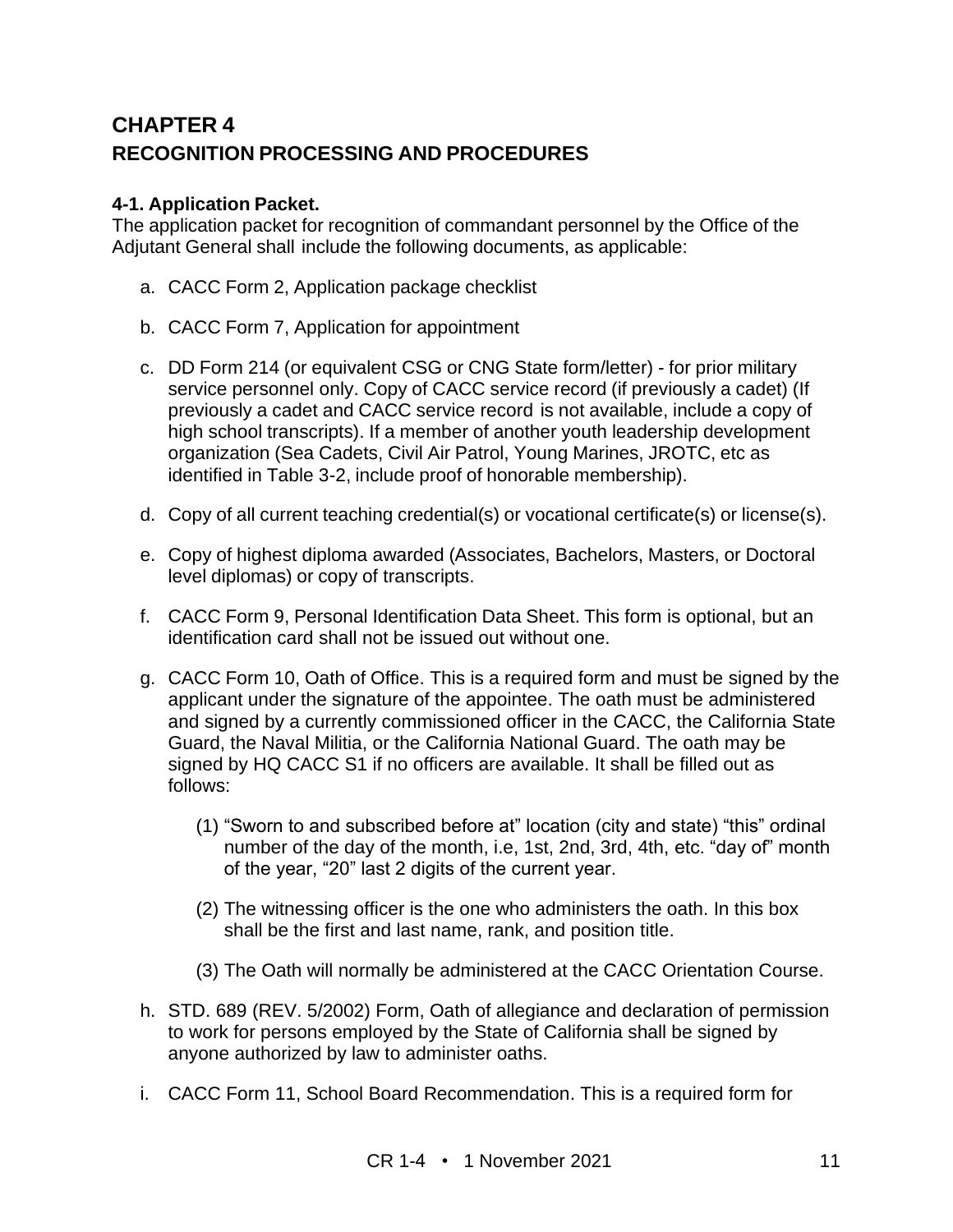those applying to be Commandants of Cadets and Assistant Commandants of Cadets. If no delegation of signature authority is on file from the school district, this must be signed by the principal or administrative equivalent or by the Superintendent or President of the school board for the district. Special Projects Officers/NCOs and those not working directly for a school do not require this form.

- j. CACC Form 27, Waiver of Pay and Allowances. This informs the applicant that the Military Department is not required to provide pay for day-to-day operations. In general, pay when offered is provided by the employing school district. This does not preclude an CACC Adult Member from receiving pay if on paid State Active Duty orders.
- k. CACC Form 6, Brigade Advisor's Recommendation (for established Brigades).
- l. A 1-1/2" x 1-1/2" passport sized picture or digital photo of head and face without headgear or sunglasses. Required for ID card but not for appointment.
- m. LIVE SCAN transmission verification (BCII 8016). Must include ATI number. Must be specific to the CACC. Live scans conducted for another agency shall not be accepted.
- n. Proof of TB Test with negative result (or follow-up chest x-ray) within 2 years of application.

#### **4-2. Processing Procedures.**

For recognition as a Commandant of Cadets or Assistant Commandant of Cadets, each applicant shall:

- a. Complete the application packet described herein, to include the Principal's and School Board's approval.
- b. Submit the complete packet to the Brigade Advisor.
- c. The Brigade Advisor forwards the completed application packet with all enclosures to HQ CACC S1[, Personnel@cacadets.org](mailto:Personnel@cacadets.org) for final action.

Personnel applying for SPO or HQ CACC Staff positions shall forward the completed application packet, through the Brigade Advisor if within a brigade, to the HQ CACC ATTN: S1, [Personnel@cacadets.org](mailto:Personnel@cacadets.org) for final action.

Upon receipt of an application packet, HQ CACC S1 shall:

- a. Review the application for completeness.
- b. Validate eligibility and grade authorized, based on criteria described in Table 3-2.
- c. Return Package if incomplete, ineligible or illegible.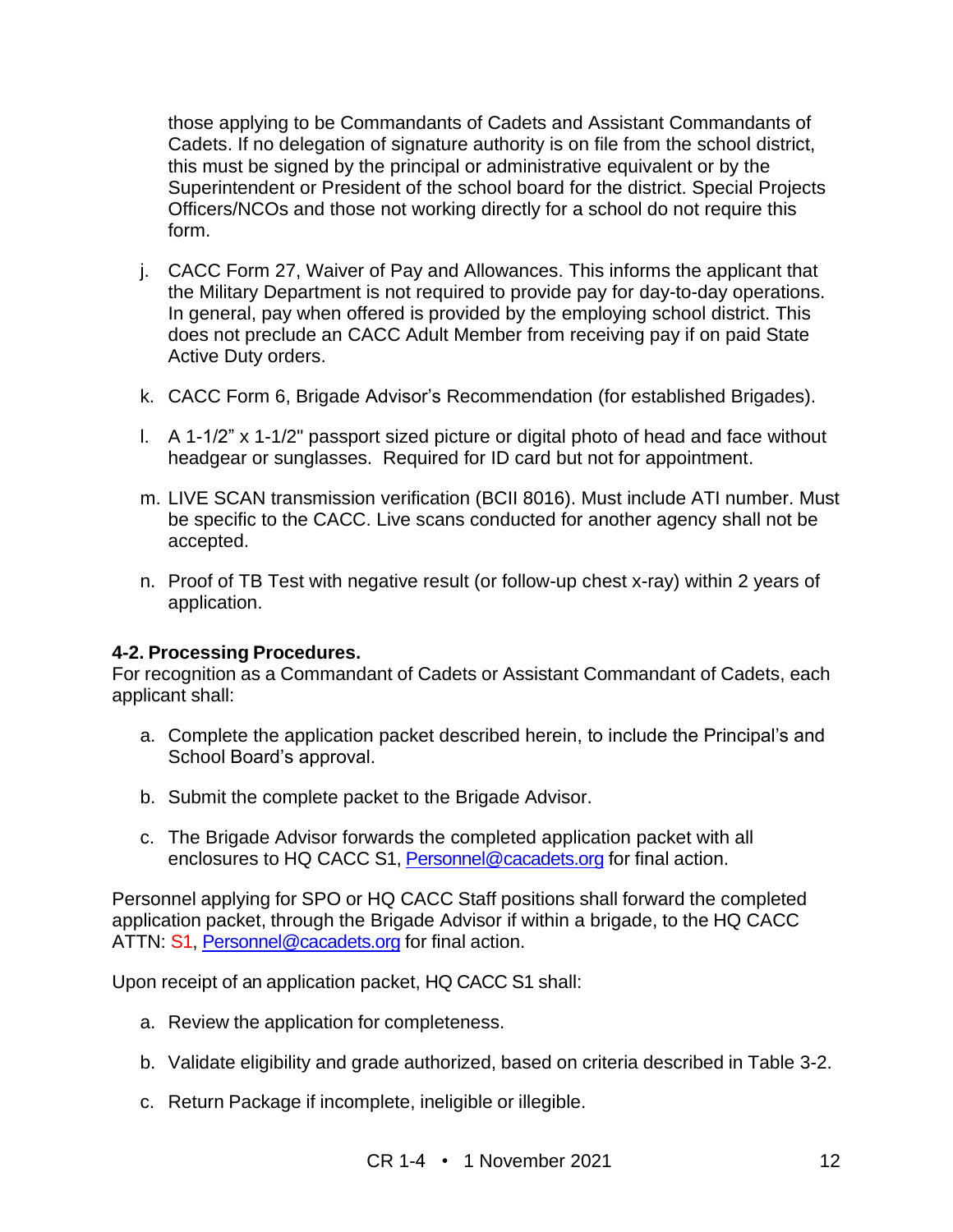- d. Forward packet for consideration to the CACC Command Group/Personnel Unit Advisory Committee (PUAC) for approval.
- e. Publish orders and prepare a CACC ID card for the member if approved, after the individual has completed the CACC Orientation Course (if required).
- f. Note that current policy is that prospective CACC members must complete the CACC Orientation Course (COC) prior to being appointed.

#### **4-3. Date of Accession.**

The effective date of the accession orders shall be determined based on the date the applicant signs the Oath. The Oath will usually be administered at the CACC Orientation Course.

#### **4-4. Oath Administration.**

Only a current commissioned officer may administer the oath as stated in paragraph 4-  $1(g)$ .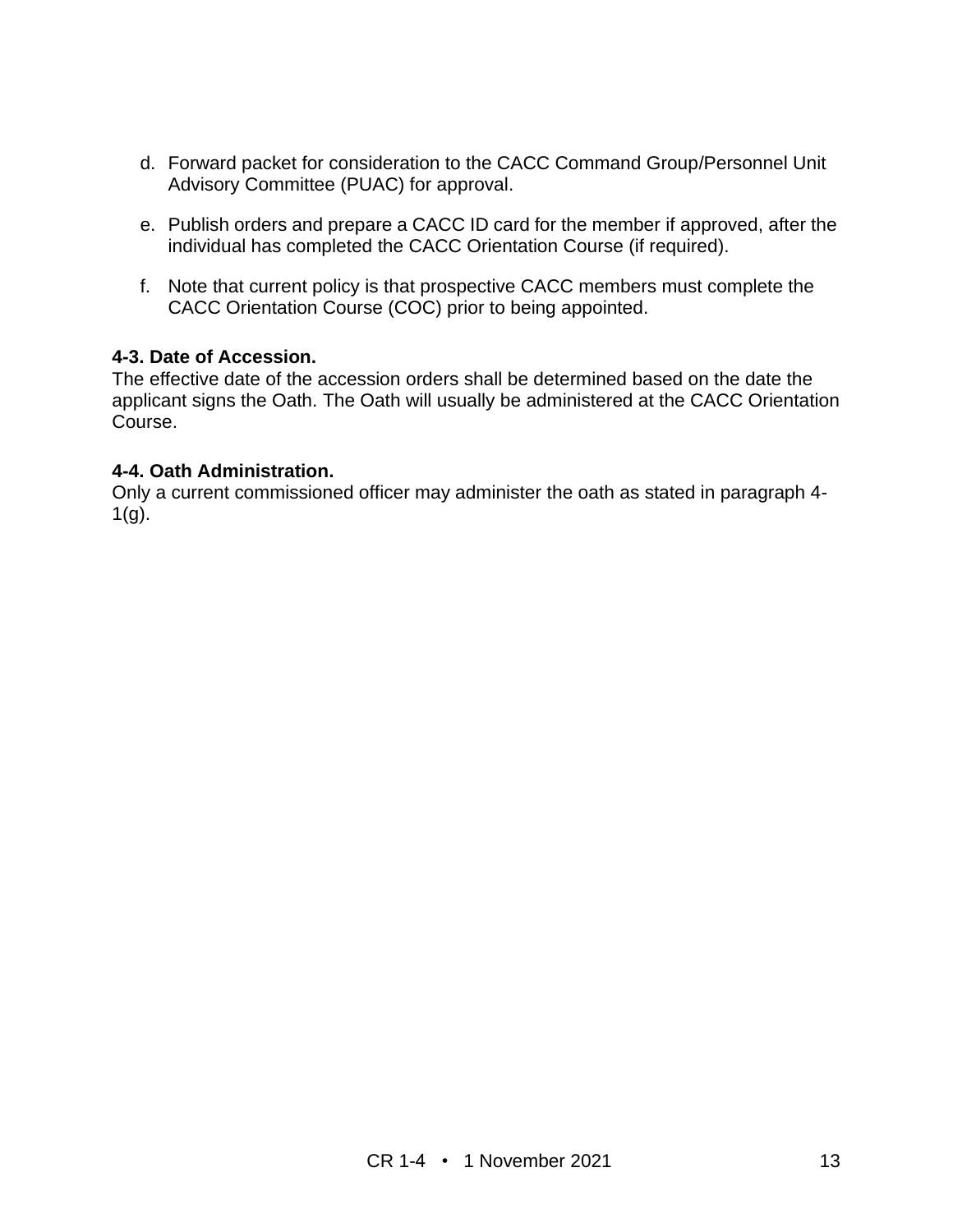## **CHAPTER 5 Administrative Actions**

#### **5-1. General.**

The Adjutant General shall determine by the adoption of rules and regulations the grade and rank to be held by CACC Adult Members appointed in the CACC. Promotions to higher rank shall be determined by the appointed member's experience as a commandant, assistant commandant, or special projects officer, along with their professional knowledge and performance of CACC duties.

#### **5-2. Promotion Requirements.**

CACC members must meet the minimum civilian education, military education, time in grade and time in CACC service as stated in Tables 5-1 or 5-2 to be considered for promotion. Approval authority for all adult promotions lies with the CACC XO, with implicit approval from Commander, Youth Programs Task Force and The Adjutant General (which may be exercised at their discretion). The PUAC is an advisory board for the XO's decision process.

The following extra qualifications may be used as equivalency for 12 months TIG:

- a. For promotion up through E5, three or more year's military service (active, reserve, state guard) is the equivalent of 12 months TIG.
- b. For promotion up through E6, three or more year's military service (active, reserve, or state guard) is the equivalent of 24 months TIG.
- c. Specialty Training credit is any certification recognized by the state government or by a state or national accrediting board or a certificate of achievement or above by an accredited educational institution. For the purposes of this definition, service as an instructor at the annual CACC encampment for 3 encampments will meet this criteria, as does having a Clear Military Drill Credential. Completion of Specialty Training is equivalent to one year TIG. Only one year may be taken off the TIG requirement.
- d. Having a Master's Degree with a Single or Multiple Subject Credential or Administrator Credential is the equivalent of 12 months TIG. Only one year may be taken off the TIG requirement.

Promotion packets will include a written performance review by the member's primary supervisor. Each echelon in the chain of command may add their recommendation to the packet, but all recommendations for promotion will be submitted to the PUAC and XO for action, and will not be denied at lower levels. Promotion recommendations will be routed through the Brigade Advisor (units) or AXO (HQ CACC) for approval and submission to the S1/PUAC. Promotion of adult members who serve in both units and HQ CACC will have a recommendation from both the Brigade Advisor and AXO.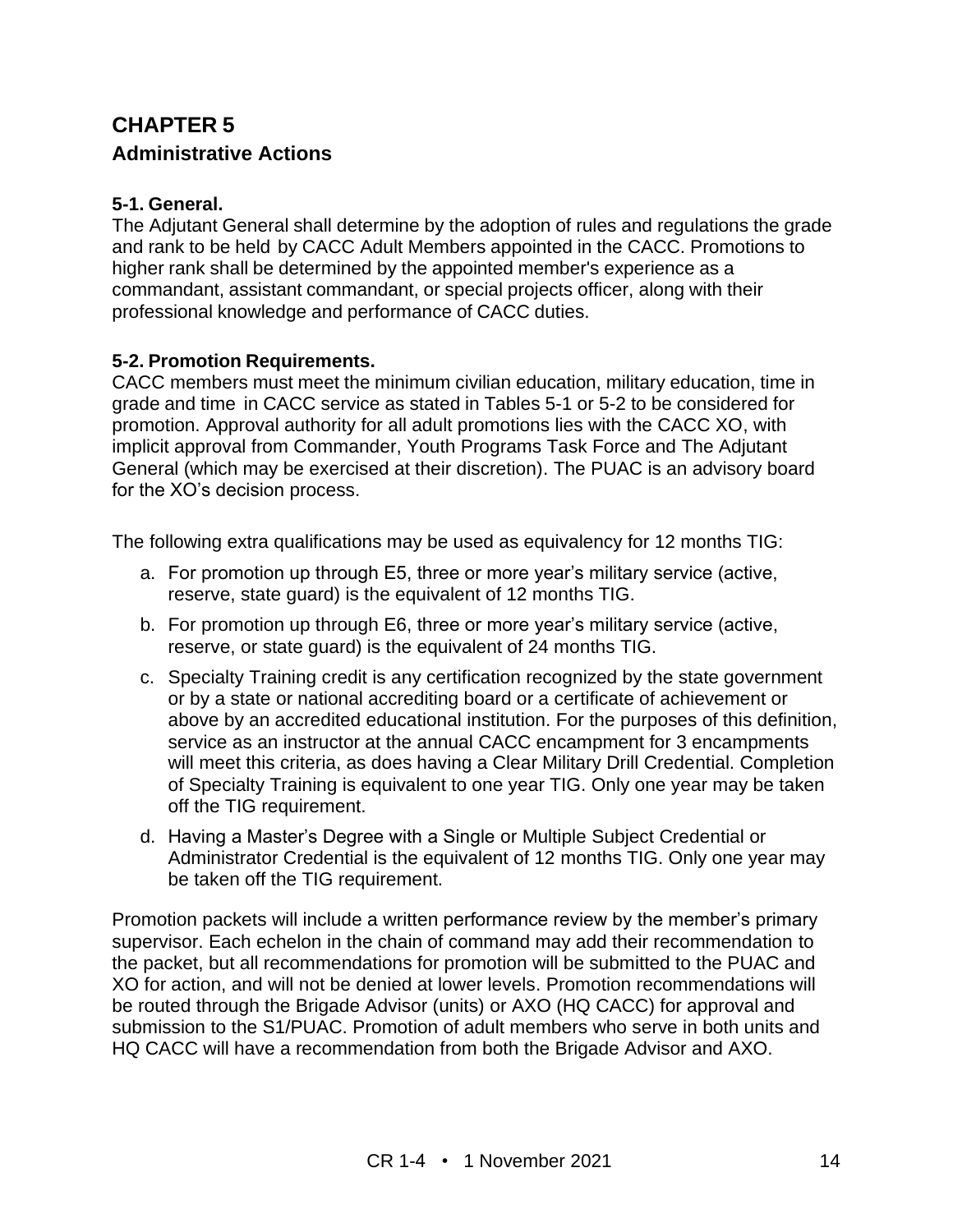The CACC member must attest that they have completed a minimum number of hours of direct service to the CACC during the period since their last promotion. That minimum is also listed in Table 5-1 or 5-2.

Officers, warrant officers, or enlisted members who also hold appointments in a Reserve Component of the Armed Forces of the United States or State of California who are promoted in such force shall be promoted concurrently in the CACC.

Prior service enlisted members in the pay grades E-1 through E-8 may be promoted using the last rank plus one principle in the initial appointment table but not to exceed the rank of MSG. Those who left federal service as an E-9 shall be appointed to the rank of SGM.

Promotion to CPL is authorized as a lateral appointment with at least one year time in grade as a SPC and completion of the COC. Promotion/appointment to CPL is not a requirement for promotion to SGT.

Promotion to 1SG is a lateral appointment only and is contingent upon serving as the highest ranking NCO Assistant Commandant at a military school or the senior enlisted advisor of a regiment. The individual is appointed as MSG upon vacating this position.

Promotion to CSM is a lateral appointment and is contingent upon serving at the senior enlisted advisor for a military academy, regiment, or brigade or the CACC. The individual is appointed a SGM upon vacating this position.

#### **5-3. Brevets and Frocking.**

CACC members who do not meet the promotion criteria but require a promotion to clarify chain of command may be given a brevet for one rank above their current rank. This brevet is only valid within the boundaries of a brigade. A CACC member who has been breveted shall not accumulate TIG towards the next higher rank but shall accumulate TIG at his or her original rank. If an Adult CACC Member is placed on state active duty orders, pay will be for the actual rank held and not the brevetted rank, but may wear the rank in which brevetted.

A brevet promotion may also be authorized for personnel serving in critical leadership positions as defined and published by the Executive Officer in policy. Individuals authorized a brevet promotion under this provision may wear the insignia of the rank brevetted to and may also draw pay at such rank when placed on state active duty orders. A CACC member who has been breveted under this provision shall not accumulate TIG towards the next higher rank but shall accumulate TIG at his or her original rank.

Frocking of CACC members is not otherwise authorized.

#### **5-4. Suspension Pending Investigation.**

When there is an allegation of wrongdoing against a CACC Adult Member the Executive Officer, the Commander of the Youth Programs and Community Task Force, or the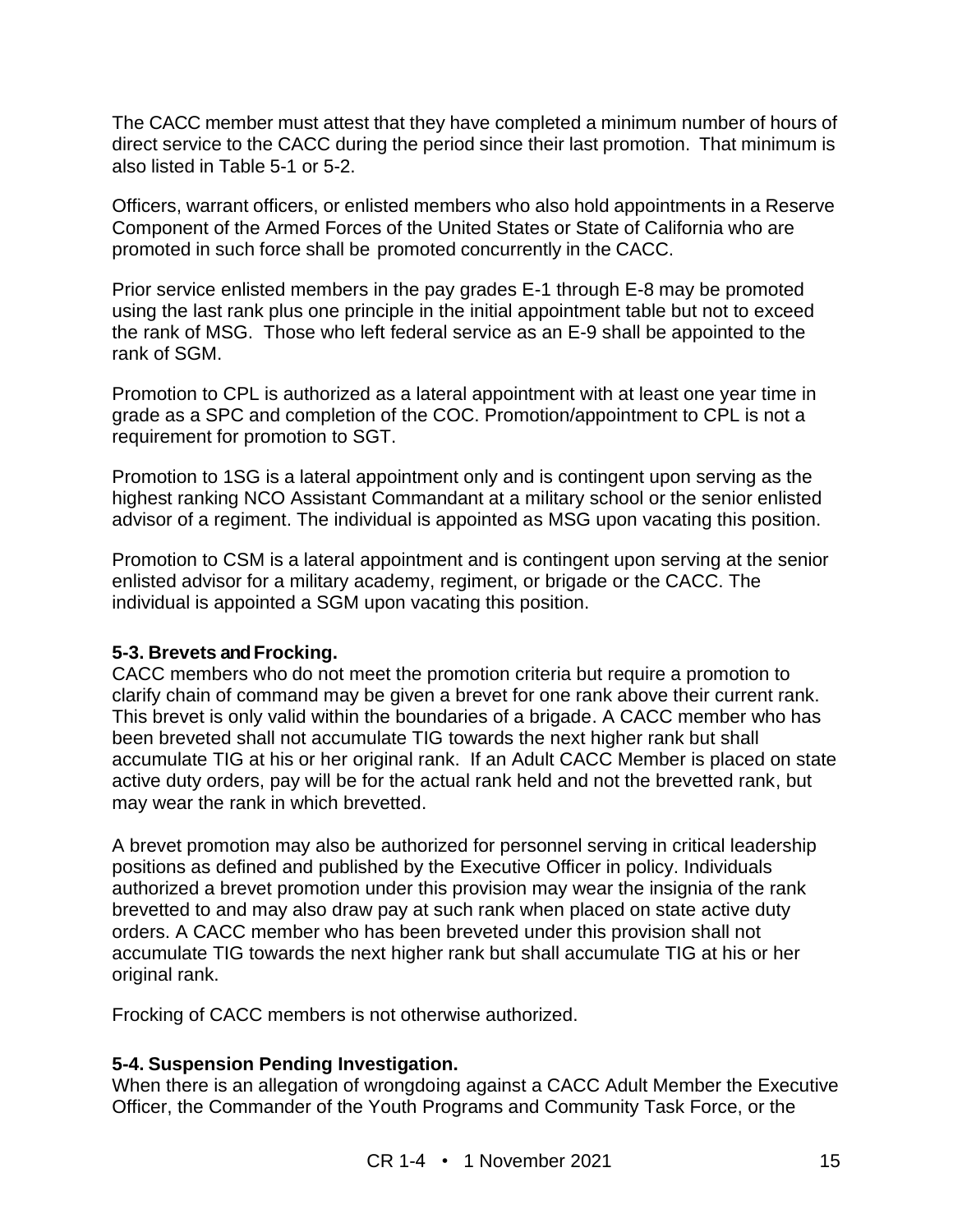governing school board or administrative official, may suspend that person from his or her duties until an investigation into the allegations has been completed.

A suspension pending investigation shall not be considered punitive.

A suspension pending investigation shall not be an indication that the CACC Adult Member did anything wrong.

#### **5-5. Procedures.**

Personnel who meet the promotion criteria herein may be considered for promotion as outlined in the following procedures.

School principals may request promotion of CACC Adult Members serving as Commandants or Assistant Commandants at their school by submitting a CACC Form 14, CACC Adult Member Request for Promotion, through the Brigade Advisor to the CACC headquarters. The Assistant Executive Officer or Executive Officer may request promotion of CACC Adult Members in the HQ CACC or State Special Projects Officers/NCOs by submitting a CACC Form 14, CACC Adult Member Request for Promotion. Copies of documentation proving successful completion of applicable civilian and military education must be included with the application package.

Waivers of any promotion criteria are not authorized.

Temporary deferments to meet military education (MILED) criteria may be requested if the appropriate military course was not offered the 12 months prior to promotion and provided that all other promotion requirements are met. This conditional promotion shall only be valid for no more than a year. Members who fail to complete the appropriate MILED requirement shall be administratively reduced at the end of the deferment with TIG starting over on the effective date of the reduction order.

The performance review will consist of a memo to the CACC XO from the member's primary supervisor, attesting to the extent and quality of the member's performance in the current assignment.

Promotions are not mandatory and are never automatic simply upon achievement of minimum standards and TIG.

HQ CACC shall publish promotion orders for CACC Adult Members.

#### **5-6. Assignments and Transfers.**

Commandants and Assistant Commandants of Cadets. The assignment and transfer of personnel as Commandants and Assistant Commandants of Cadets are functions of the appropriate school authorities, subject to the approval of the HQ CACC. All such assignments and transfers shall be announced in State orders, after requests for assignments or transfers have been received and approved. HQ CACC is the approving authority for assignment and transfers of officer and enlisted Commandants and Assistant Commandant of Cadets. Requests are made through the Brigade Advisor for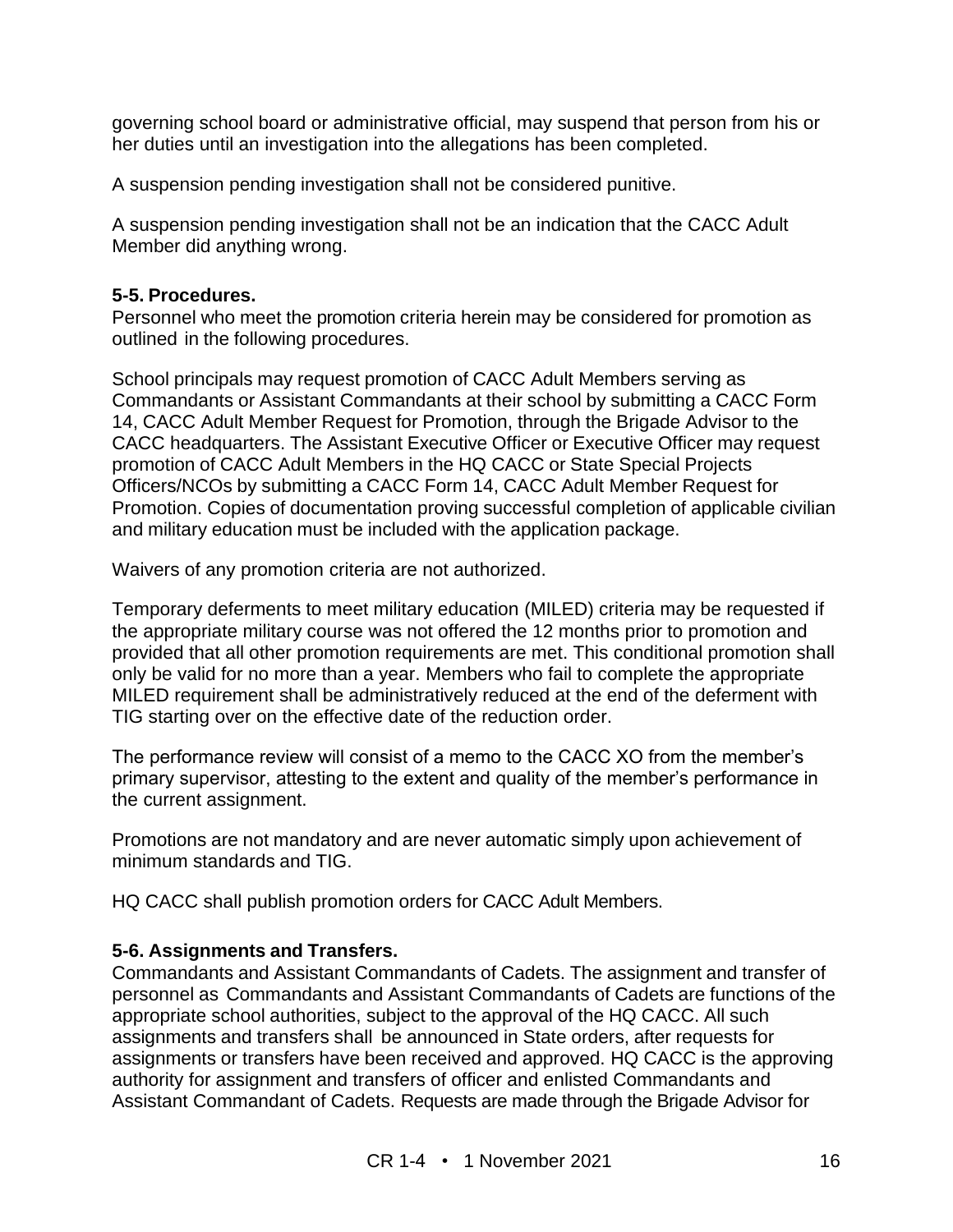transfer shall be accomplished on CACC Form 3 and published on State-level orders.

Special Project Officers/NCOs. The assignment and transfer of Special Project Officers is a function of the HQ CACC with the concurrence of the officer concerned and the appropriate school authority, if applicable. State orders shall be published announcing these assignments or transfers.

#### **5-7. Currency Requirements.**

All CACC Adult Members must perform a minimum of 10 hours of service to the CACC annually. CACC Form 32 or a locally produced form may be used to document service performed.

Brigade Advisors shall validate performance by certifying duty logs. Certified logs of duty/hours shall be submitted to the S1, HQ CACC NLT 1 June every year.

Those who do not meet currency requirements shall be administratively placed in the inactive CACC. Time in the inactive CACC does not count toward promotion time in grade or time in service.

After a year of inactivity, CACC Adult Members shall be administratively separated unless written notice is provided requesting to remain in the CACC for an additional year in inactive status. CACC Adult Members who are separated who wish to become active again shall need to submit an application and apply for reappointment using the initial appointment criteria in this regulation.

#### **5-8. Retirement Status.**

CACC Adult Members with 15 or more years of active adult service with the CACC may retire.

Requests to retire shall be submitted in writing to the HQ CACC.

Retired CACC Adult Members shall be administratively placed on the CACC retired list.

#### **5-9. CACC Identification Cards.**

CACC Identification Cards (CACC ID Cards) shall be authorized and issued to CACC Adult Members.

Requests for CACC ID Cards shall go to the HQ CACC S6, [ITSupport@cacadets.org.](mailto:ITSupport@cacadets.org)

Proof of appointment and active status shall be submitted and verified. Digital passportstyle photos taken within the last six months from the shoulders to the top of the head and against a white background shall be submitted to the HQ CACC S6 as well.

CACC ID Cards are to be used only to facilitate entry onto military installations or for the purchase of military uniforms.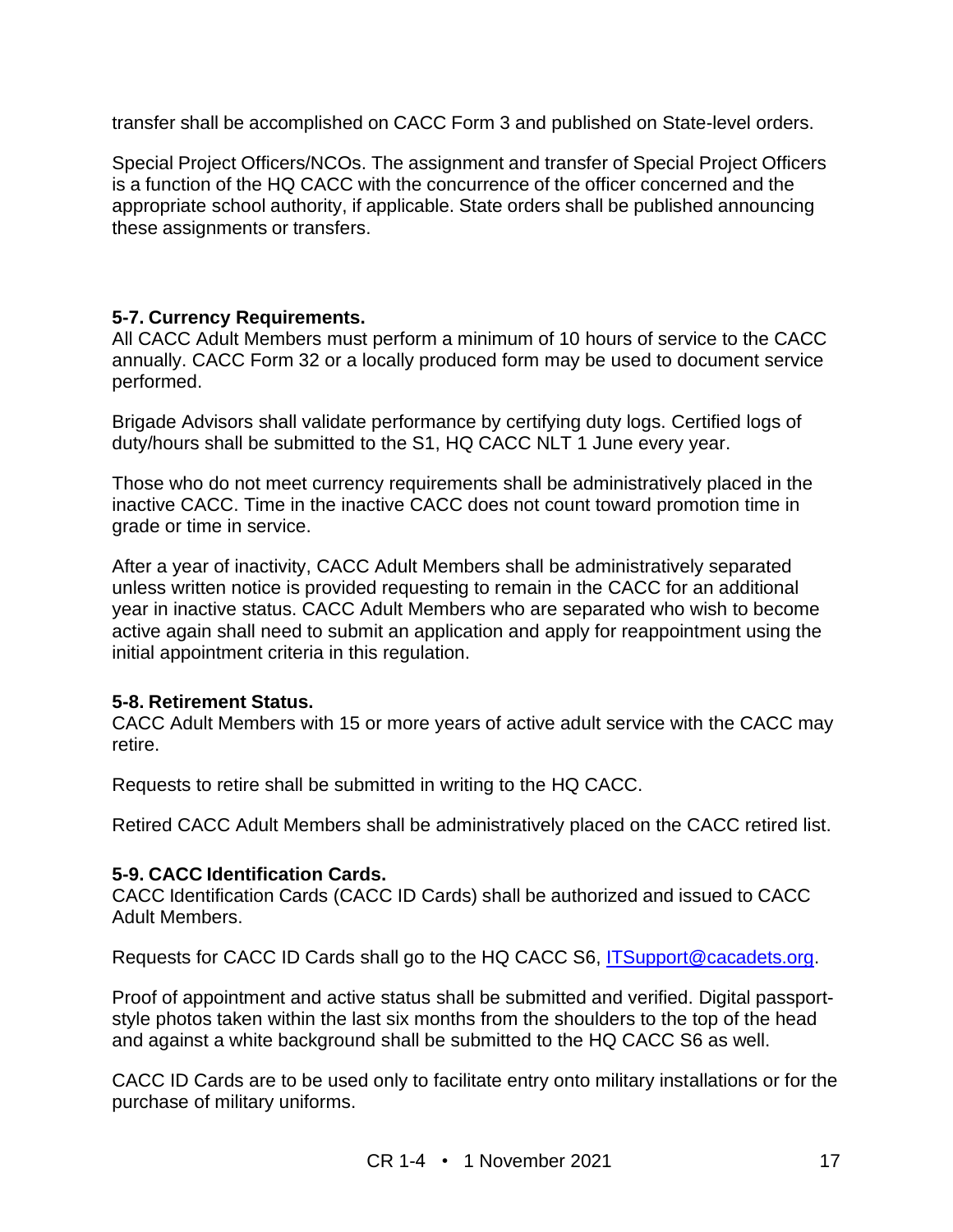CACC ID Cards shall not be used to gain military benefits including but not limited to military discounts, purchases at the military exchange for alcohol, purchases from the commissary unless cleared by the installation commander, use of military facilities unless allowed by the installation commander, etc.

The identification cards shall be valid for terms of no more than 3 years.

Upon expiration, the identification card must be surrendered to HQ CACC and a new identification card shall be issued.

If adult personnel are being discharged from the CACC, identification card must be surrendered to HQ CACC before any release of liability for state property or discharge certificate is authorized.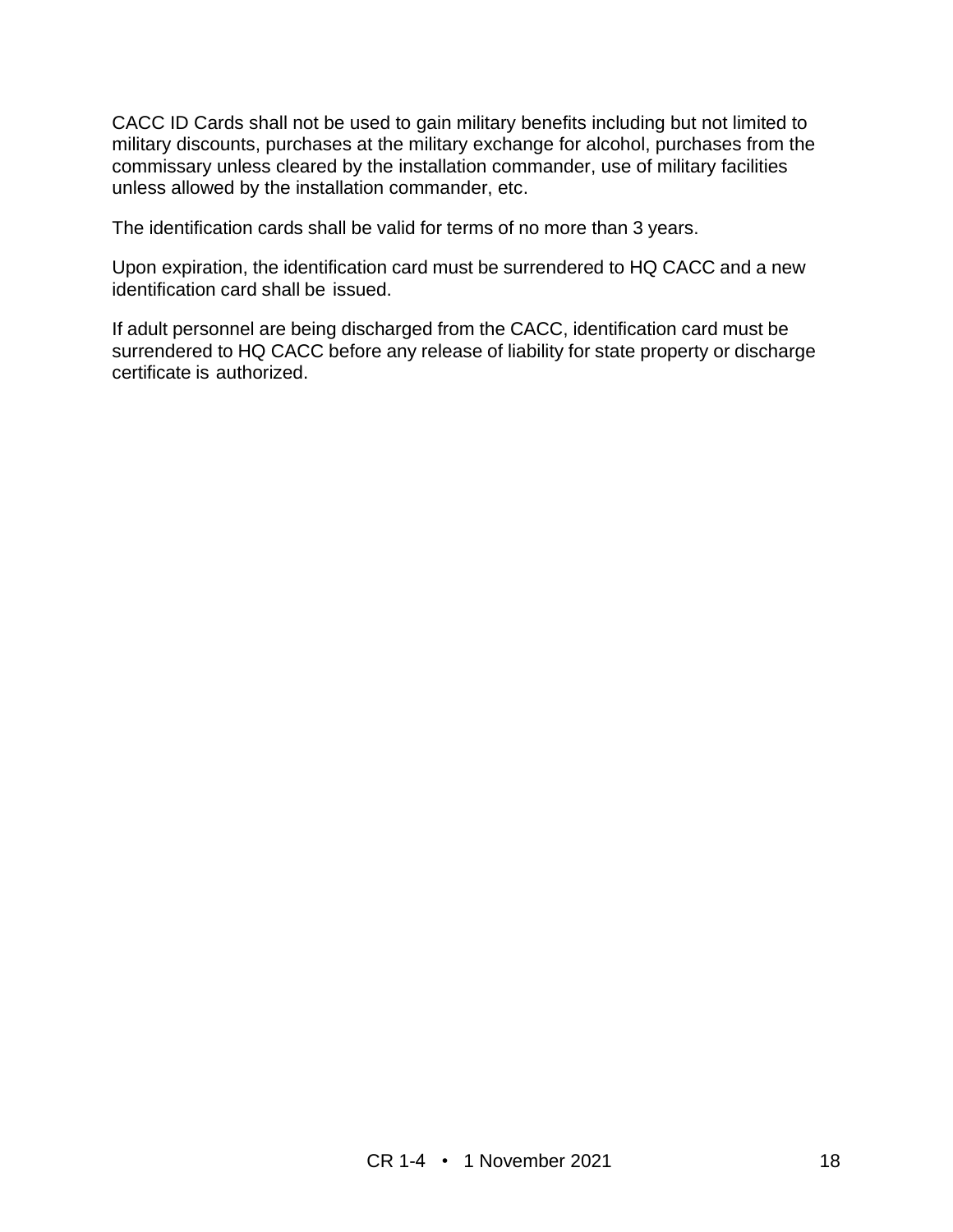## **CHAPTER 6 STATE ACTIVE DUTY**

#### **6-1. General.**

This chapter prescribes the eligibility, appointment options, and procedures for CACC Adult Members who are appointed to State Active Duty (SAD) on behalf of the CACC, pursuant to Sections 502, 502.1, 502.5, 505, 512, 513, 515, or 516.1 of the California Military and Veterans Code (CMVC).

It also describes the pay, travel reimbursement, and casualty compensation for those CACC Adult Members on SAD (Section 520, CMVC).

#### **6-2. Eligibility.**

Each CACC Adult Member must be eligible for SAD according to his or her appointing authority prior to being appointed to CACC SAD. Members of the CNG or CSG must be eligible in accordance with their service requirements prior to coming on CACC SAD.

CACC SAD is at the discretion of the Executive Officer, CACC based upon funding and operational need.

#### **6-3. Appointment Options.**

SAD appointment options include:

- (a) CACC Members may be ordered to SAD, with or without pay, by the Governor to assist the California Military Department or its components (Section 502, CMVC).
- (b) CACC Members may, with their consent, be ordered to SAD, with or without pay, by the Adjutant General to assist the CACC (Sections 505, and 516.1 CMVC).
- (c) When requested by a school, the Adjutant General may detail from the organizations of the California National Guard, California State Guard, or Naval Militia, with or without pay, competent members who shall perform marksmanship duties on behalf of such schools (Section 512).
- (d) The Adjutant General may detail from the organizations of the California National Guard, California State Guard, or Naval Militia, with or without pay, competent members who shall perform duties on behalf of the CACC (Section 513 CAMV).
- (e) The Adjutant General may detail from the organizations of the California National Guard, California State Guard, Naval Militia, CACC Executive Officer, CACC Assistant Executive Officer, and CACC Regional Advisors, with or without pay, competent officers to perform inspections of CACC units (Section 515 CAMV).

#### **6-4. Travel and Expenses.**

While on CACC SAD, CACC Adult Members may or may not be reimbursed for travel or expenses and the CACC SAD Orders shall state such.

#### **6-5. Casualty Compensation.**

CACC Adult Members on CACC SAD pursuant to Sections 502, 502.1, 512, 513, or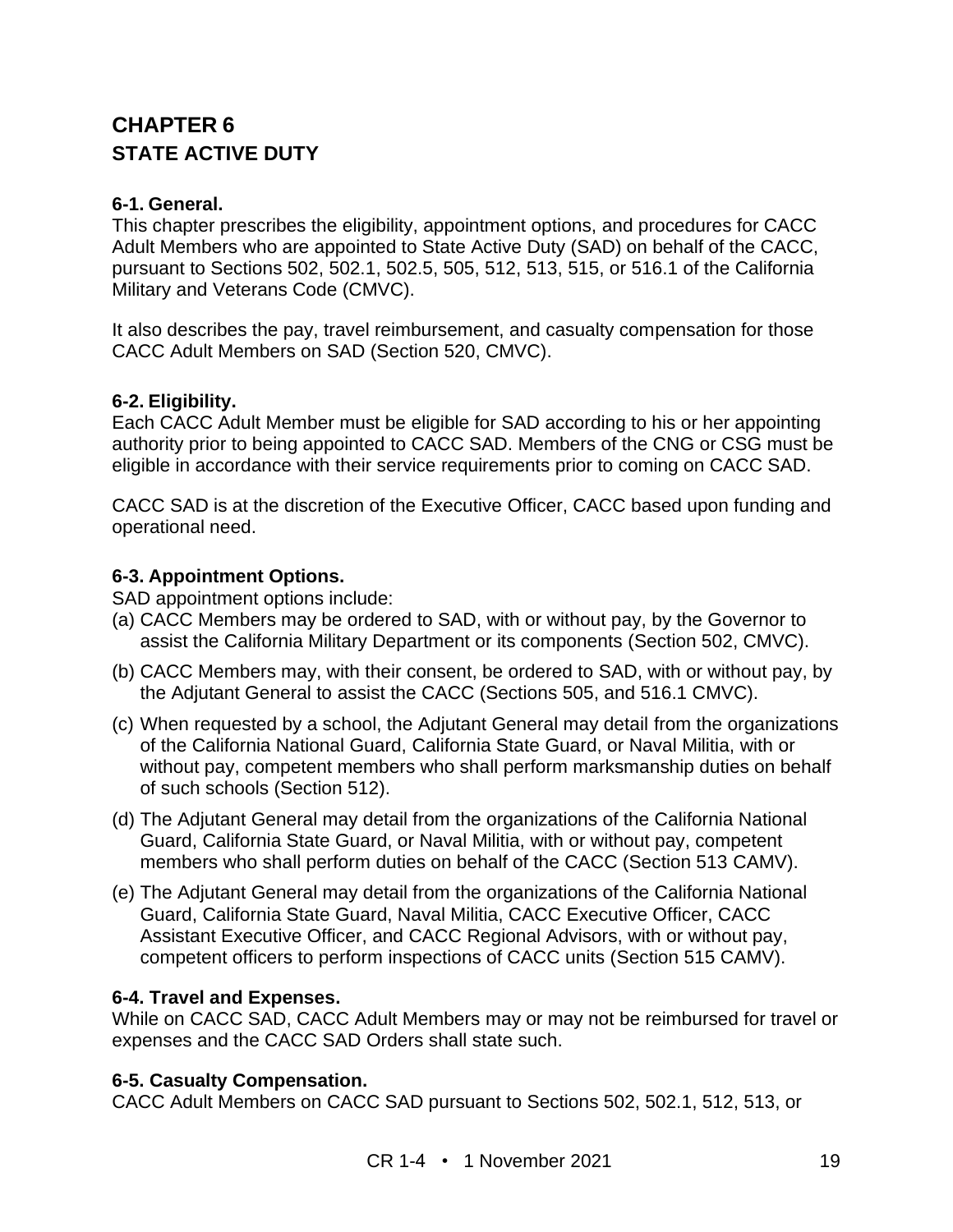516.1 shall be deemed employees of the state and shall be entitled to receive compensation from the state in accordance with the provisions of Division 4 (commencing with Section 3200) of the California Labor Code if such person is wounded, injured, disabled, or killed in the performance of such ordered duty.

#### **6-6. Procedures.**

HQ CACC in collaboration with JFHQ as necessary, shall first determine the CACC operational need, pay status, appointment authority, and travel and expense reimbursement status before CACC SAD orders are issued.

Written request for CACC SAD orders may be submitted using the online form provided on the CACC website.

Upon receipt and approval of a request for CACC SAD, HQ CACC shall publish and forward SAD orders to the requestor and maintain appropriate copies of such orders.

HQ CACC shall provide the documents indicated below in support of CACC SAD orders:

- (a) Standard Form 262, Travel Expense Claim. Use of CALATERS is required unless deemed otherwise by the California Military Department.
- (b) Standard Form 261, Authorization to Use Privately Owned Automobile on State Business, if applicable.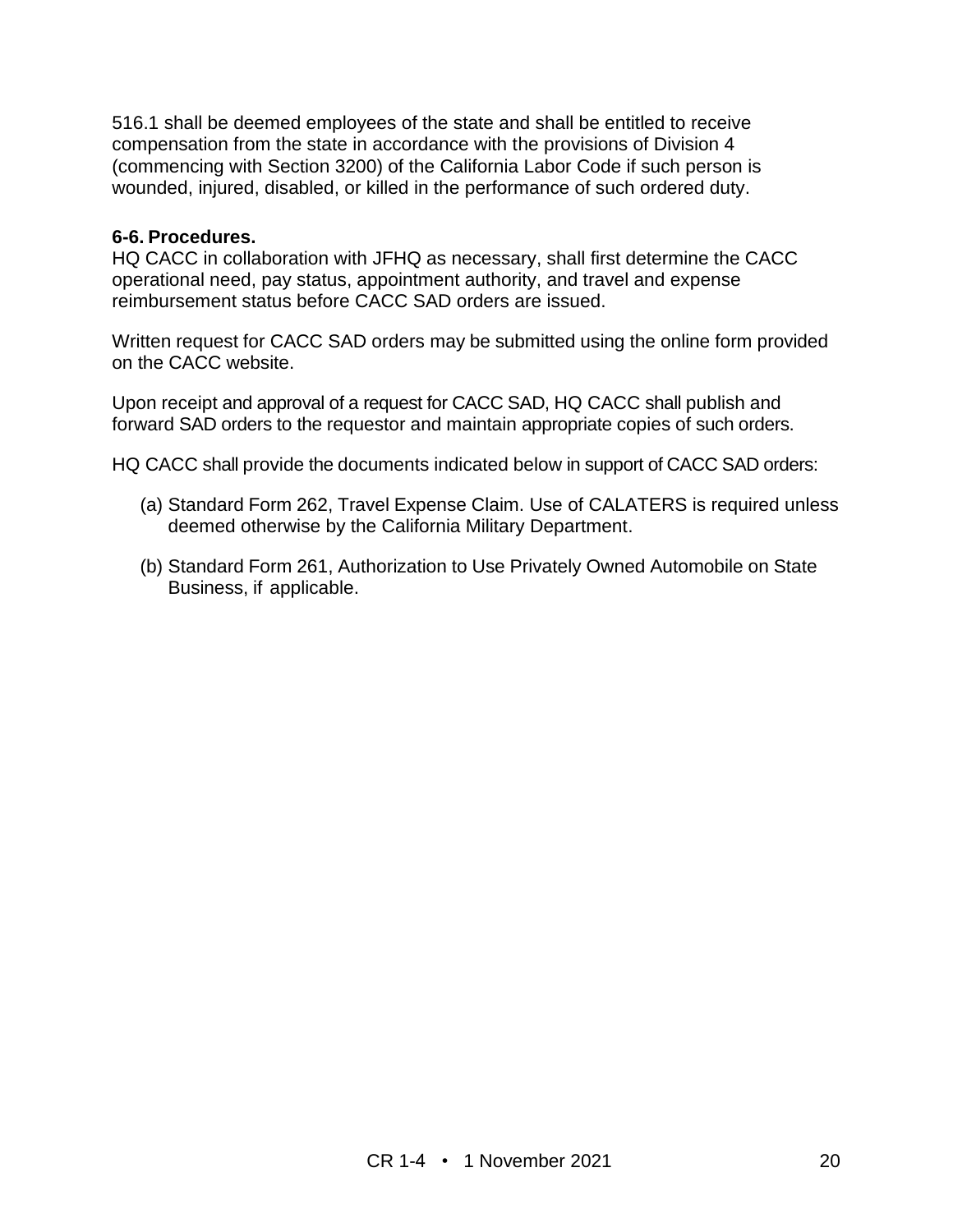## **CHAPTER 7 SEPARATIONS**

#### **7-1. General.**

This chapter prescribes the separation standards for CACC Adult Members.

#### **7-2. Types of Discharges.**

- a. Honorable. CACC Adult Members may request to be separated under Honorable conditions for the following reasons:
	- (1) Termination of employment with schools enrolled in the CACC for reasons not considered less than honorable.
	- (2) To accept employment elsewhere.
	- (3) To accept appointment in the United States or State Military Forces. Individuals may still be a CACC member while on active duty.
	- (4) Inactivation of the CACC element to which assigned and subsequent disassociation with the CACC.
	- (5) Permanent change of residence from the State or to a location remote from a CACC element.
	- (6) Business or education interference.
	- (7) Physical disqualifications.
	- (8) Upon an individual's request for the good of the CACC.
	- (9) Upon disassociation, with or without the individual's request, from the unit to which assigned or upon termination from HQ CACC staff.
	- (10) Retirement from the CACC upon request.
	- (11) Administratively, when the CACC Adult Member stops participating in CACC activities.
- b. Other Than Honorable. Members of the CACC shall be separated under Other Than Honorable conditions for the following reasons:
	- (1) A violation of California Law or Cadet Regulations for reasons that are dishonorable or less than honorable.
	- (2) At the request of a brigade advisor for reasons dishonorable or less than honorable. These requests must be approved by the Executive Officer and involves due process identified in CR 1-2.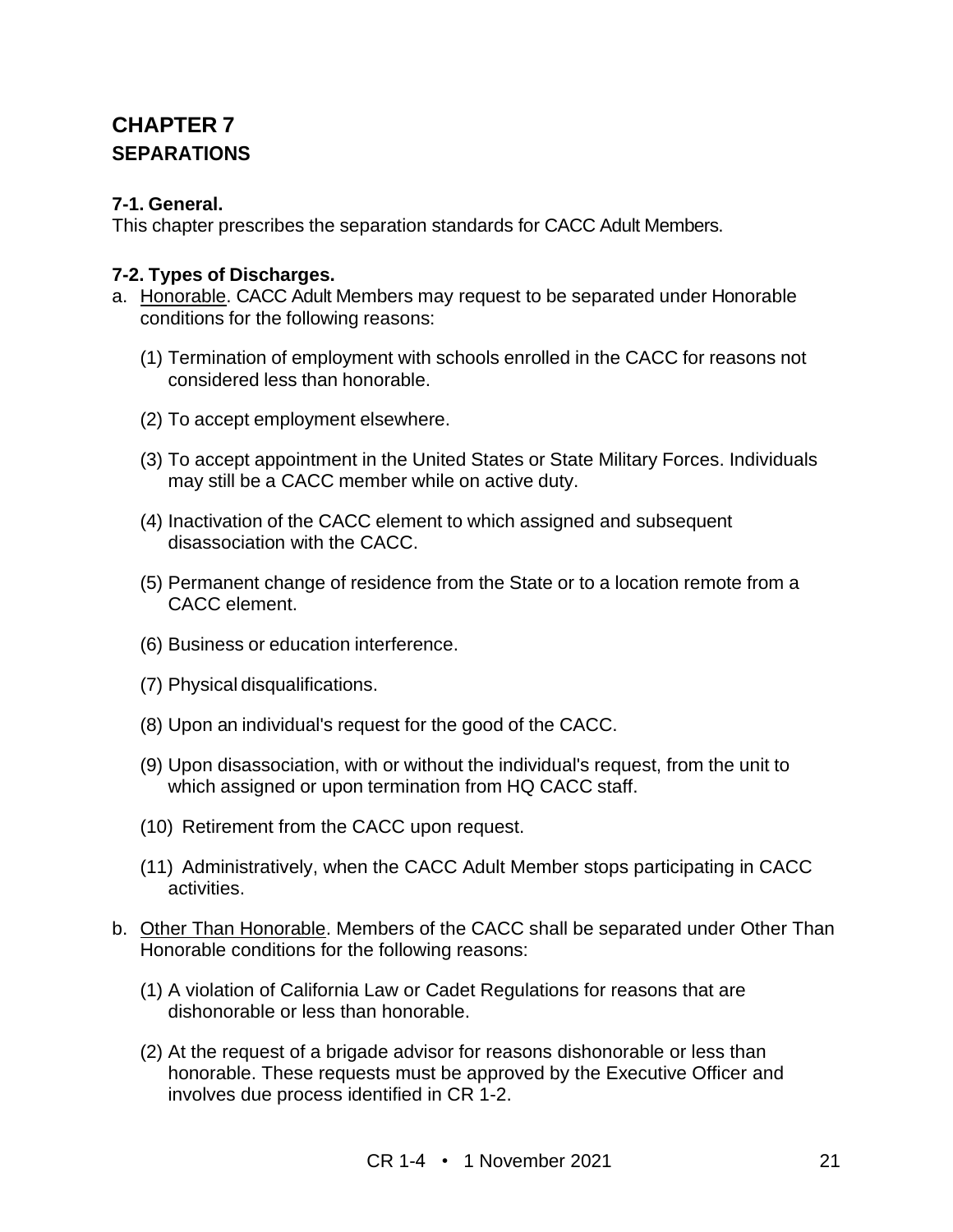- (3) Any legal reason that would prohibit the individual from working with minors or conviction of any statute defined in California Penal Code 290 (Megan's Law).
- c. Separation with prejudice. Members of the CACC separated under other than honorable conditions shall be separated with prejudice (SWP) and shall not be allowed to reapply for appointment.

#### **7-3. Resignations.**

A CACC Adult Member may voluntarily resign at any time.

Voluntary resignations shall not be accepted or processed if there is an allegation of wrongdoing against the CACC Adult Member, while the CACC Adult Member is suspended pending an investigation, or administratively flagged.

CACC Adult Members who resign and then wish to reapply for appointment shall need to meet the initial appointment criteria in this regulation.

#### **7-4. Procedures.**

Request for Separation (which must be accompanied by the CACC identification card) shall be submitted through channels, as appropriate, to HQ CACC.

Request for Separation shall be in letter form using CACC form 12 and shall include the member's full name, address, CACC assignment, effective date and reason(s) for desired separation.

Request for Separation should arrive at least 15 calendar days prior to effective date of discharge.

When a Request for Separation is forwarded through channels, individuals receiving the request shall include their endorsements and recommendations.

Upon receipt of a Request for Separation, HQ CACC shall publish appropriate State orders and Certificate of Discharge, CACC Form 4. Copies of the orders and the certificate shall be forwarded to the individual and also placed in the individual's 201 File. The 201 file will become part of the inactive files and maintained at the HQ CACC and used for historical and reference purposes.

CACC Adult Members discharged from the CACC shall receive copies of the discharge orders. When necessary, copies shall be sent via certified mail to the CACC Adult Member, return receipt requested, or via email with read receipt, to the last known address.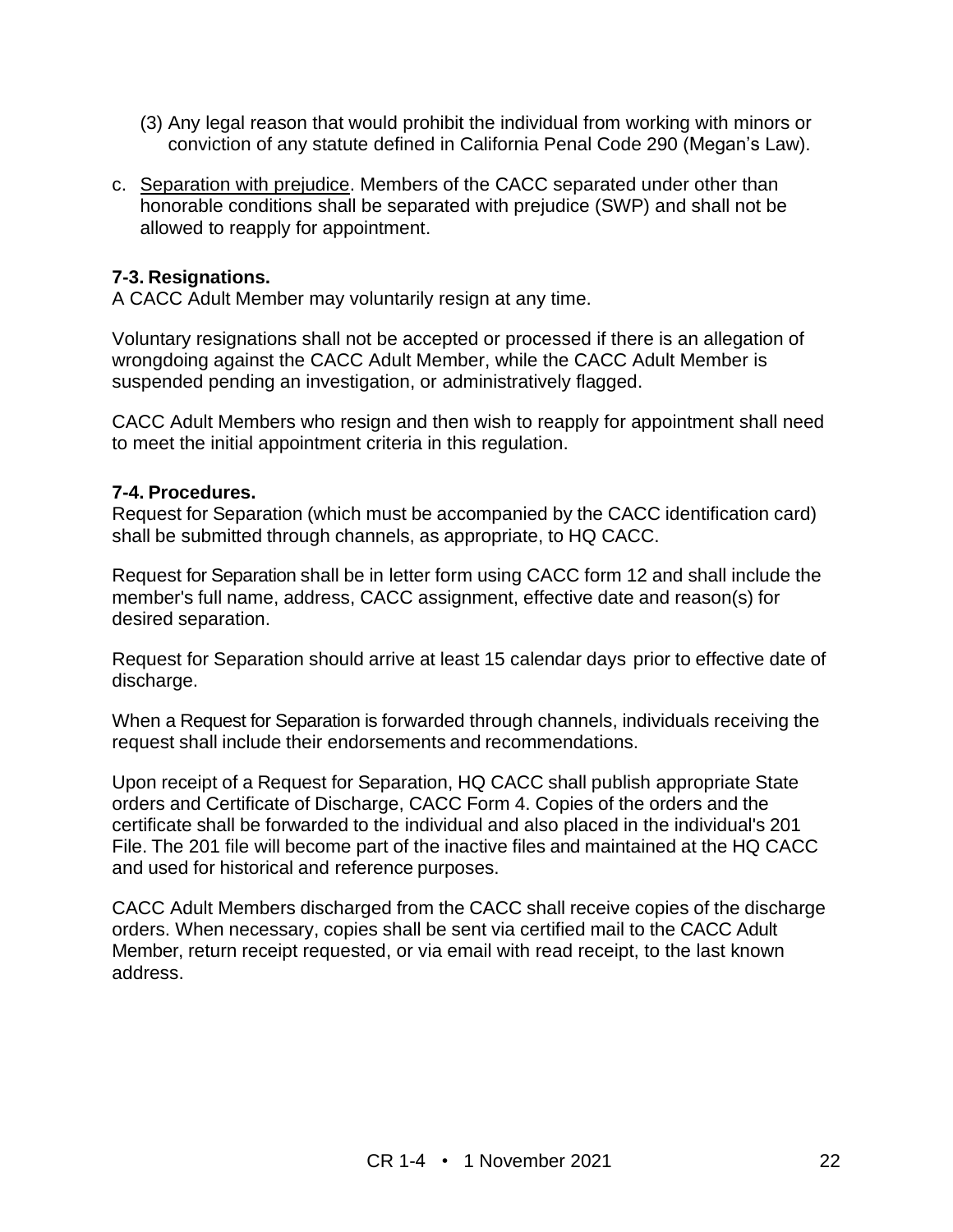## **CHAPTER 8 DISCIPLINARY ACTIONS**

#### **8-1. General.**

This chapter prescribes the policies and procedures for CACC disciplinary actions.

#### **8-2. Policies.**

Any CACC Adult Member found to have violated any element of the Code of Conduct and Ethics found in CR 1-2, any California Military Department regulations or policies, or any California or Federal law that results in a misdemeanor or felony charge, may, at the discretion of the Executive Officer, be demoted.

A CACC Adult Member may also be given a Letter of Reprimand, Letter of Admonishment, and Counseling Statements.

Any CACC Adult Member found guilty of a misdemeanor or a felony crime involving moral turpitude, shall be demoted, reprimanded, or discharged as determined by the Executive Officer.

A CACC Adult Member who violates school or district policy may, at the request of the school administrator, district superintendent, or brigade advisor, be reassigned, demoted, reprimanded, or discharged if approved by the Executive Officer.

An CACC Adult Member who is under investigation by an appointed Investigating Officer IAW CR 1-2 or by law enforcement officials shall be flagged as provided herein.

#### **8-3. Administrative Disciplinary Actions.**

CACC Administrative disciplinary actions include:

- (a) Letter of Reprimand. A letter of reprimand is the most severe type of written reprimand that a member can receive. It is a formal reprimand that is permanently filed in the member's 201 file and may be utilized as a discriminating factor in denying favorable actions including promotions and awards for an indefinite amount of time. Only the Executive Officer or a higher military authority may issue or rescind a letter of reprimand.
- (b) Letter of Admonishment. A letter of admonishment is less severe than a letter of reprimand. It may be filed in the member's 201 file with concurrence of the Executive Officer. Only a Brigade Advisor or the Executive Officer may issue a letter of admonishment. A pattern and accumulation of several letters of admonishment may be utilized to deny favorable personnel actions for up to a year.
- (c) Counseling Statement. These may be filed at the local level but shall be removed from the personnel file after one year. A pattern and accumulation of several negative counseling statements may be utilized to deny favorable personnel actions for up to a year. This is conducted on CACC Form 24.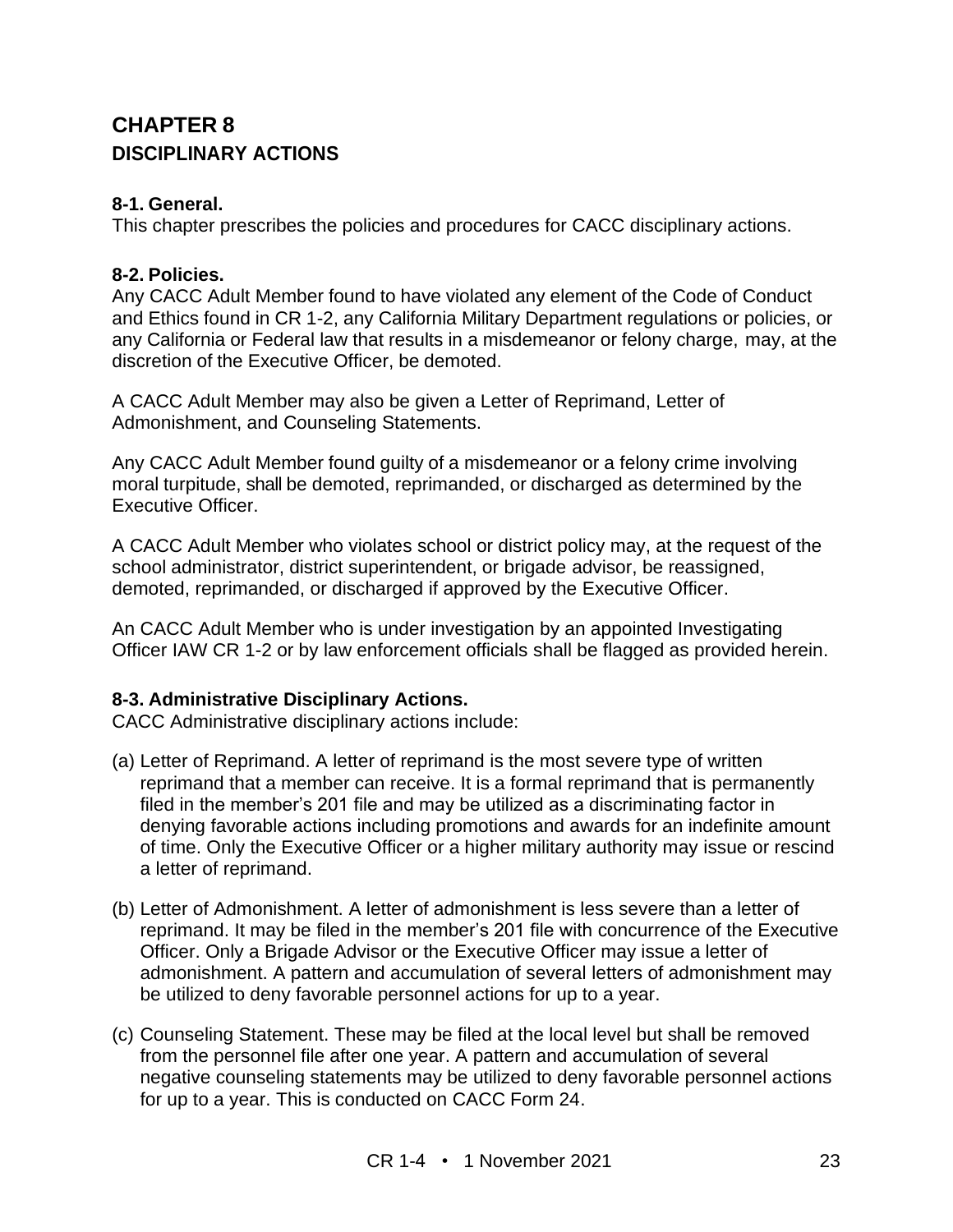- (d) Demotions. The Executive Officer may demote a member if he/she determines there is a preponderance of evidence that the CACC Adult Member violated CACC regulation or policy.
- (e) Separations. The Executive Officer may administratively separate a CACC Adult Member if he/she determines there is a preponderance of evidence that the CACC Adult Member violated California Law or CACC regulation or policy.

#### **8-4. Procedures.**

A CACC Adult Member shall be investigated IAW CR 1-2 if there is reasonable suspicion that a violation of California Law or CACC regulations or policy.

While under investigation, a CACC Adult Member shall be placed under an administrative flag that shall prevent favorable actions including promotions and awarding decorations while the investigation and any subsequent action is completed.

CACC Adult Members who are placed on a flag shall be notified in writing by their superior officer in the commandant chain of command with a copy furnished to their employing school district (if applicable).

Once an investigation conducted under CR 1-2 is complete, the Executive Officer, or designee, may conduct a hearing IAW with CR 1-2. Upon the conclusion, the Executive Officer may apply any administrative discipline deemed necessary including letters of reprimand, admonishment, counseling, demotions, and separation.

Additionally, during periods in which CACC members are part of the active militia, CACC Adult Members may fall under the legal rules of the Uniformed Code of Military Justice IAW the California Military and Veterans Code.

If an administrative action is selected, the member concerned shall have 15 business days upon receipt of notification to respond with a rebuttal. The rebuttal shall be filed with the administrative action.

The Executive Officer, CACC shall publish orders announcing the demotion or separation and shall issue out other administrative actions via certified mail, return receipt requested.

Copies of administrative actions shall be sent to any school or school district with which the CACC Adult Member is connected.

#### **8-5. Member Redress**

Any redress may be accomplished using the procedures outlined in CR 1-2.

CACC Adult Members whose concerns are redressed shall have the negative actions removed from his or her file, and, orders concerning demotions or separations shall be revoked or rescinded as appropriate.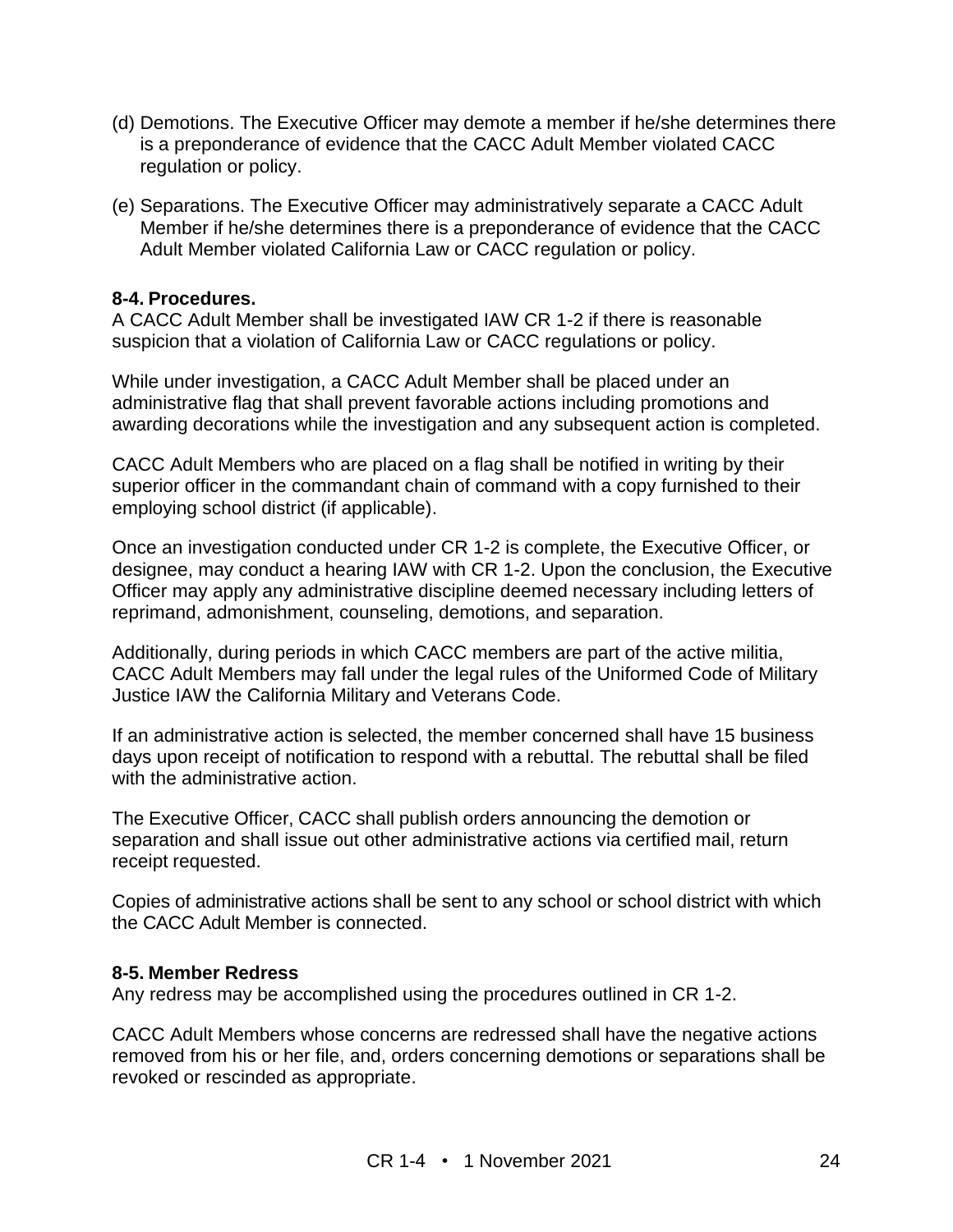#### **Appendix A Instructions for Recalculating Grade**

The Initial Appointment Criteria shown in Table 5-2 in this regulation changes the grade criteria significantly in some cases. For commandants previously appointed who now qualify for appointment at a higher grade, here is the procedure to follow:

Send a memo to the HQ CACC S1 requesting to have your grade realigned based on the new criteria (see sample memo in Figure 1). Enclose documentation that shows you meet the new criteria (copies of certificates, diploma or transcripts, etc.). Scan and email the memo and documentation through your Brigade Advisor or the AXO (for HQ Staff) to [Personnel@cacadets.org.](mailto:Personnel@cacadets.org) If you need a new ID Card, include CACC Form 9 and a digital photo. Once you receive your new ID Card, return your old ID Card to the S6. If promoted, your new date of rank will be 1 NOV 2021 if your request is received by 31 May 2021. After 31 May 2021, DOR will be the date approved by the PUAC.

This process expires 31 OCT 2022, after which any rank change must revert to promotion criteria or separation and reappointment.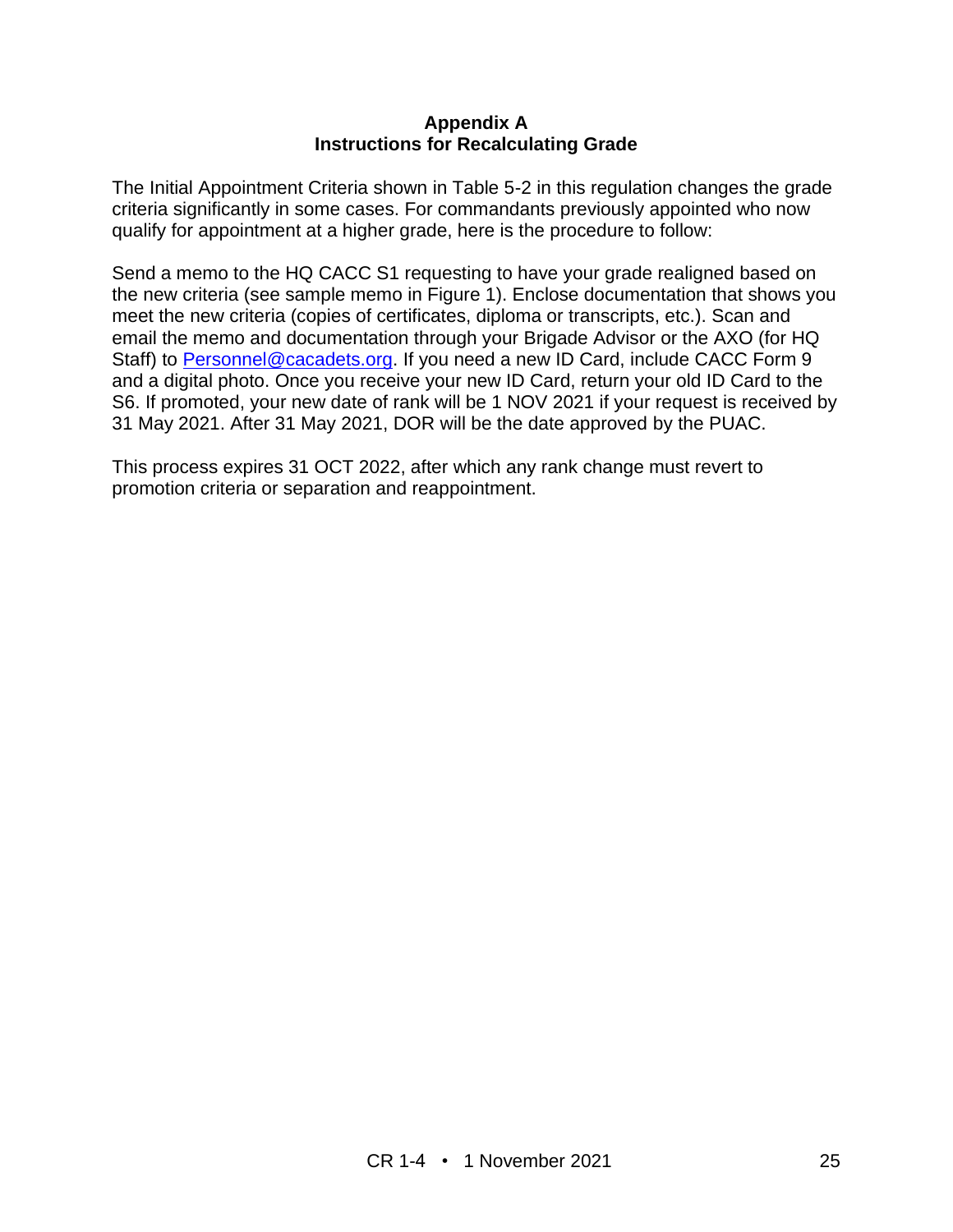#### **Figure 1 Sample Memo for Grade Realignment**

**CALIFORNIA CADET CORPS HEADQUARTERS, 701st BATTALION WILSON HIGH SCHOOL** 1900 WEST HILL DRIVE SAN FRANCISCO, CALIFORNIA 94112-2932

**CACC-701-CO** 

12 November 2021

MEMORANDUM THRU Brigade Advisor, 25th CACC Brigade

FOR HQ CACC, ATTN: S1, 10 Sonoma Ave, Bldg 1402, San Luis Obispo, CA 93405

SUBJECT: Request for Grade Realignment per CR 1-4

1. I request my CACC grade be realigned due to changes in Table 3-2 in the newly published CR 1-4 dated 1 NOV 2021. I believe my new grade should be CPT based on Option 10.

2. I am including a copy of my Master's Degree diploma (Enclosure 1).

3. My contact information is john.smith@cacadets.org, (555) 555-1212.

//Signed//

1 Encl as

JOHN Q. SMITH 2LT, CACC **Commandant of Cadets** 

Figure 1: Sample Grade Realignment Memo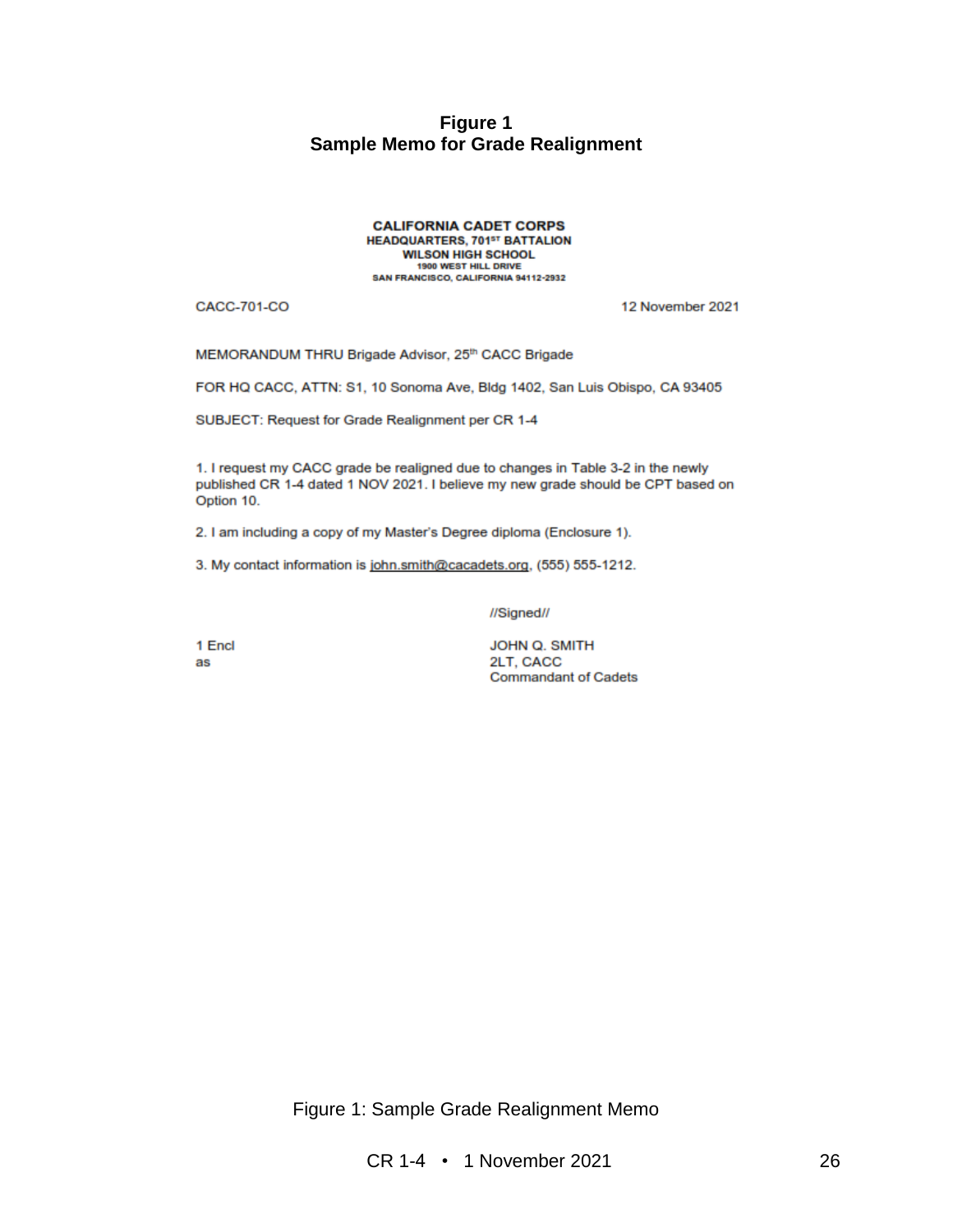| <b>DUTY ASSIGNMENT</b>                     | <b>MAXIMUM GRADE<sup>1</sup></b> |
|--------------------------------------------|----------------------------------|
|                                            |                                  |
| <b>Executive Officer, CACC</b>             | COL                              |
| <b>Assistant Executive Officer</b>         | <b>LTC</b>                       |
| <b>Command Chief Warrant Officer</b>       | CW <sub>5</sub>                  |
| <b>CACC Senior Enlisted Advisor</b>        | <b>CSM</b>                       |
| <b>Inspector General</b>                   | LTC / CW4 / SGM                  |
| Chaplain                                   | <b>LTC</b>                       |
| Staff Judge Advocate                       | <b>LTC</b>                       |
| <b>Chief Medical Officer</b>               | <b>LTC</b>                       |
| HQ, HHC Commander                          | <b>LTC</b>                       |
| <b>HQ CACC Special Projects Officer</b>    | LTC / CW4                        |
| <b>HQ CACC Primary Staff Officer</b>       | LTC / CW4                        |
| HQ, CACC Assistant Primary Staff Officer   | MAJ / CW3                        |
| HQ CACC Primary Staff / SPO NCOIC          | <b>SGM</b>                       |
| HQ CACC Primary Staff / SPO NCO            | <b>MSG</b>                       |
| <b>Brigade Advisor</b>                     | LTC / CW4                        |
| <b>Brigade Senior Enlisted Advisor</b>     | <b>CSM</b>                       |
| <b>Brigade Support Officer</b>             | MAJ / CW3                        |
| <b>Brigade Special Projects Officer</b>    | MAJ / CW3                        |
| <b>Brigade Special Projects NCO</b>        | <b>MSG</b>                       |
| <b>Regimental Advisor</b>                  | MAJ / CW3                        |
| <b>Regimental Senior Enlisted Advisor</b>  | <b>CSM</b>                       |
| <b>Regimental Support Officer</b>          | MAJ / CW3                        |
| <b>Regimental Special Projects Officer</b> | MAJ / CW3 / MSG                  |
| <b>Regimental Special Projects NCO</b>     | <b>MSG</b>                       |
| <b>Commandant of Cadets</b>                | MAJ / CW3 / MSG                  |
| <b>Assistant Commandant</b>                | CPT / CW2 / SFC                  |
| <b>Battalion Special Projects Officer</b>  | CPT / CW2                        |
| <b>Battalion Special Projects NCO</b>      | <b>SFC</b>                       |
| Company TAC Officer                        | CPT / CW2                        |
| Company TAC NCO                            | <b>SSG</b>                       |
|                                            |                                  |

Table 3-1. Maximum Grade by Duty Assignment

Note 1: Maximum allowable rank is based on highest position currently held. An adult member who attained a promotion while serving in a position may continue to hold that grade if serving in a position with a lower allowable grade. Additionally, an individual who is or has been previously commissioned as an officer, warrant officer, or non-commissioned officer of, and honorably separated or retired from Federal or State Military Defense Forces, may be appointed in the CACC, in the same rank as previously held, and may serve in any CACC assignment for which otherwise qualified, e.g., a retired Colonel may volunteer and serve as an assistant commandant with a school or brigade of choice. Officers who have served a tour on the HQ CACC Staff, or as a Brigade Advisor, may continue to serve as a Commandant of Cadets at whatever rank they have achieved.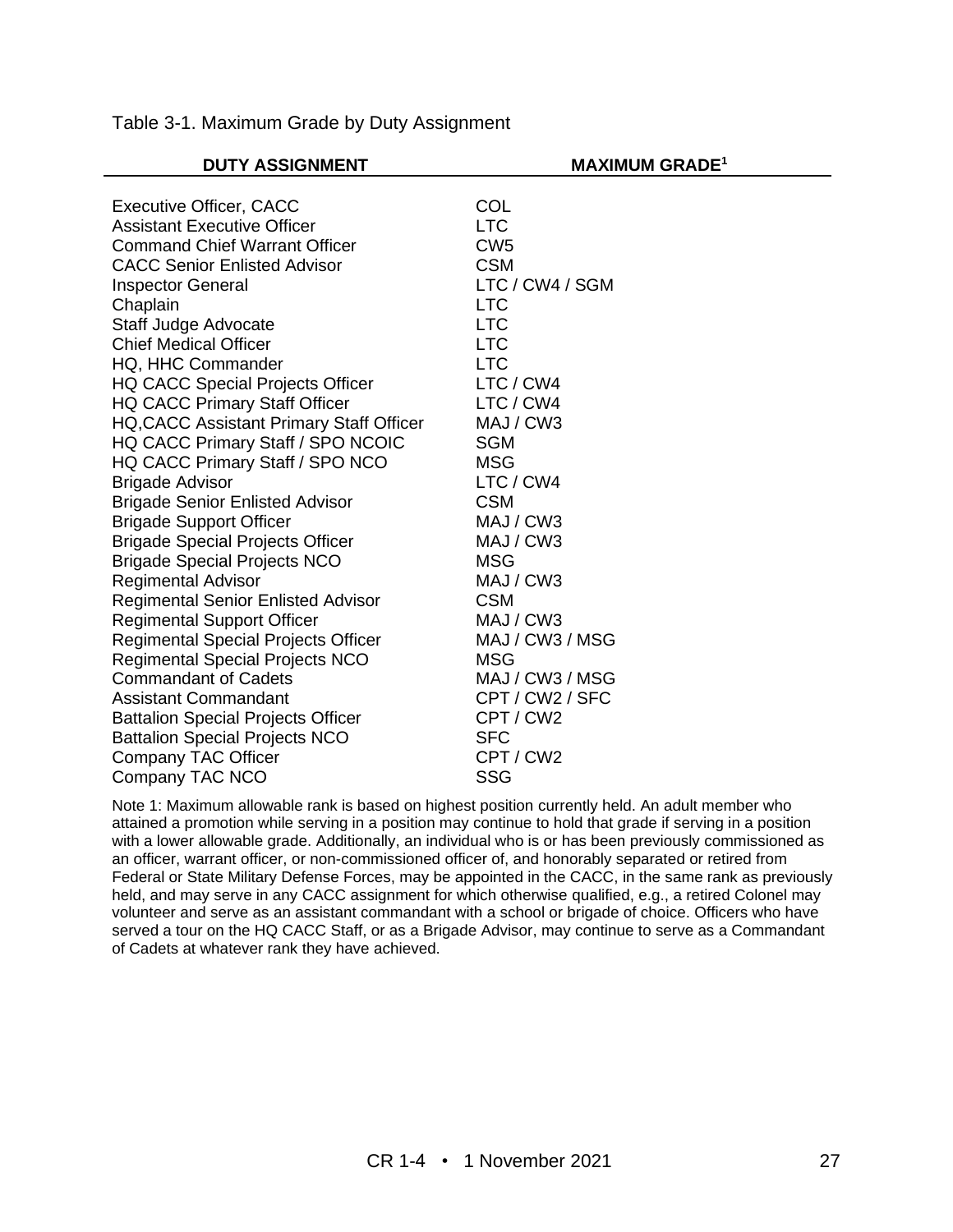| <b>Option</b>  | <b>Civilian</b><br><b>Education</b>                          | <b>Military Experience</b>                                                                                                                | <b>Appointment shall</b><br>not exceed                                   |
|----------------|--------------------------------------------------------------|-------------------------------------------------------------------------------------------------------------------------------------------|--------------------------------------------------------------------------|
| $\mathbf{1}$   | HS Diploma or<br><b>GED</b>                                  | None                                                                                                                                      | <b>PFC</b>                                                               |
| $\overline{2}$ | HS Diploma or<br><b>GED</b>                                  | None; CACC/JROTC Cadet with 3+<br>years and highest rank less than C/1SG<br>or between C/WO1 to C/1LT;<br>JROTC/NDCC/CAP C/CPT and below. | <b>SPC</b>                                                               |
| 3              | HS Diploma or<br><b>GED</b>                                  | None; CACC Cadet with 3+ years and<br>highest rank C/SGM, C/CSM, or C/CPT<br>or higher; JROTC/NDCC/CAP C/MAJ<br>and above                 | <b>CPL</b>                                                               |
| $\overline{4}$ | <b>Basic level</b><br>professional<br>certification          | None                                                                                                                                      | WO1                                                                      |
| 5              | Intermediate<br>level<br>professional<br>certification       | None                                                                                                                                      | CW <sub>2</sub>                                                          |
| 6              | Advanced or<br>master level<br>professional<br>certification | None                                                                                                                                      | CW <sub>3</sub>                                                          |
| $\overline{7}$ | 30 semester<br>credits                                       | None                                                                                                                                      | <b>SGT</b>                                                               |
| 8              | Associate's<br>Degree                                        | None                                                                                                                                      | WO1 or 2LT                                                               |
| 9              | Bachelor's<br>Degree                                         | None                                                                                                                                      | CW2 or 1LT                                                               |
| 10             | Master's<br>Degree                                           | None                                                                                                                                      | CW3 or CPT                                                               |
| 11             | Doctorate<br>Degree                                          | None                                                                                                                                      | CW3 or CPT                                                               |
| 12             | HS Diploma or<br><b>GED</b>                                  | $E1-E4$                                                                                                                                   | SPC or last rank plus<br>1                                               |
| 13             | HS Diploma or<br><b>GED</b>                                  | E5-E7                                                                                                                                     | Last rank or last rank<br>plus 1                                         |
| 14             | HS Diploma or<br><b>GED</b>                                  | E8-E9                                                                                                                                     | Last rank                                                                |
| 15             | Associate's<br>Degree                                        | $E1-E4$                                                                                                                                   | SGT or WO1 or 2LT <sup>1</sup>                                           |
| 16             | Bachelor's<br>Degree                                         | $E1-E4$                                                                                                                                   | SSG or CW2 or 1LT <sup>1</sup>                                           |
| 17             | Associate's<br>Degree                                        | E5-E9                                                                                                                                     | Last rank or last rank<br>plus 1 (NTE MSG) or<br>WO1 or 2LT <sup>1</sup> |
| 18             | Bachelor's<br>Degree                                         | E5-E9                                                                                                                                     | Last rank or last rank<br>plus 1 (NTE MSG) or                            |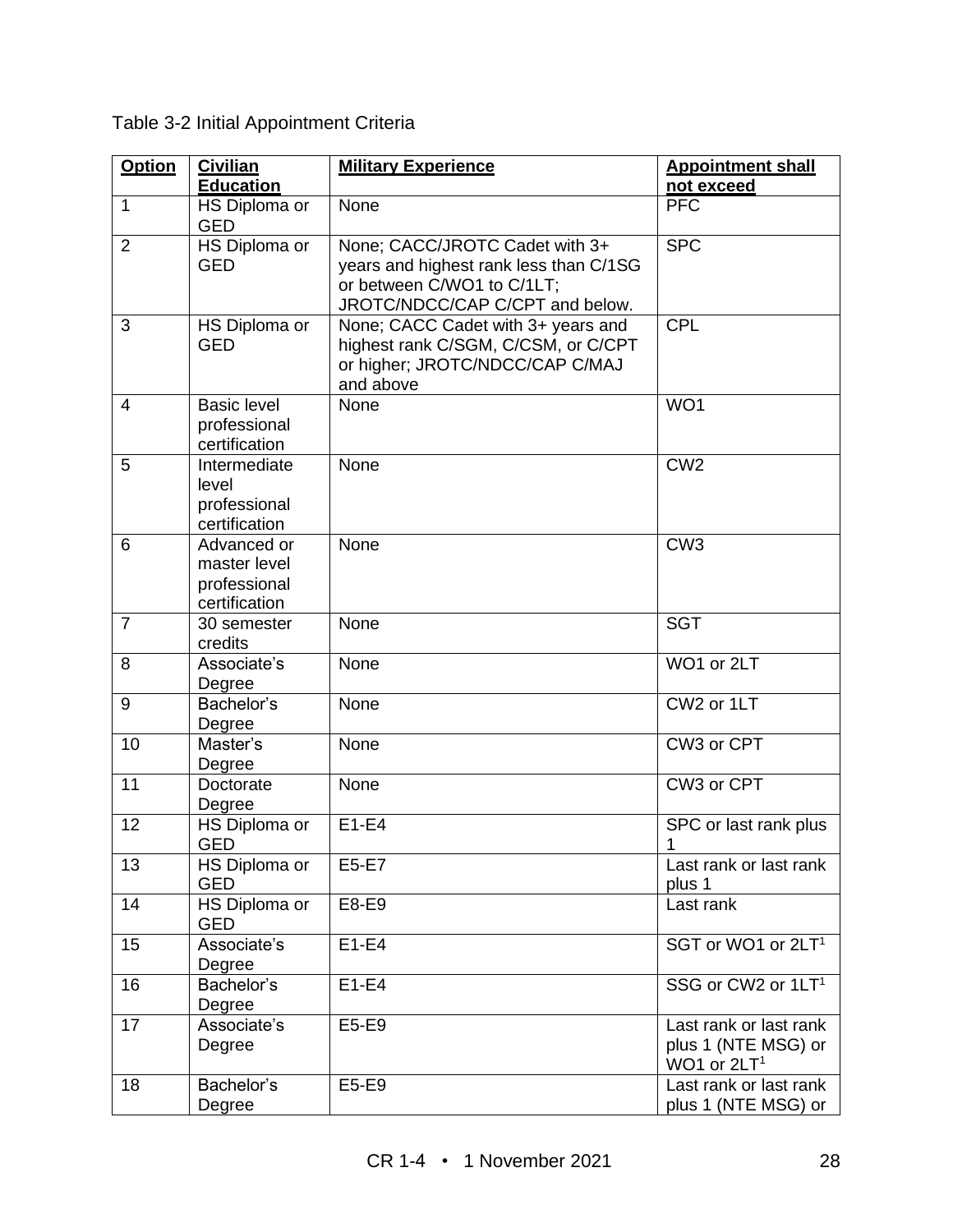|    |                                           |                | CW <sub>2</sub> or $1LT1$ |
|----|-------------------------------------------|----------------|---------------------------|
| 19 | Master's                                  | $E4-E9$        | Last rank or last rank    |
|    | Degree                                    |                | plus 1 (NTE MSG) or       |
|    |                                           |                | CW3 or CPT <sup>1</sup>   |
| 20 | As required by<br>military<br>appointment | W1-W5 or O1-O9 | Last rank (NTE COL)       |

Note 1: Credit for prior military experience is given in TIG credits for promotion, not appointment rank.

Table 3-3: Emergency Services Initial Appointment Considerations

| <b>Emergency Services Rank</b>               | <b>CACC Rank Will Not Exceed</b> |
|----------------------------------------------|----------------------------------|
| Entry Level Positions (EMR, BSIS Security    | <b>SPC</b>                       |
| Guard, Food Handler Card, etc.)              |                                  |
| Officer, EMT, Firefighter, etc. with <2 yrs  | <b>SGT</b>                       |
| fulltime experience                          |                                  |
| Officer, EMT, Firefighter, etc. with > 2 yrs | Warrant Officer (WO1)            |
| fulltime experience, Paramedic regardless of |                                  |
| experience                                   |                                  |
| Sergeant, Lieutenant, EMS Educator, etc.     | Chief Warrant Officer 2 (CW2)    |
| Captain                                      | Chief Warrant Officer 3 (CW3)    |
| Commander, Chief, etc.                       | Captain                          |

Table 5-1: Promotion Requirements –Commandant of Cadets

| From            | <u>To</u>        | <b>Civilian</b><br>Education <sup>1</sup> | <b>Military</b><br><b>Education</b> | Time in<br>Grade    | <b>Service</b><br>Hours/ | Recommending<br>Authority <sup>3</sup> |
|-----------------|------------------|-------------------------------------------|-------------------------------------|---------------------|--------------------------|----------------------------------------|
|                 |                  |                                           |                                     | Months <sup>2</sup> | Yr                       |                                        |
| PV <sub>1</sub> | PV <sub>2</sub>  | <b>HS Diploma</b>                         | None                                | 6                   | 60                       | Principal & BDE                        |
|                 |                  | or GED                                    |                                     |                     |                          | Advisor                                |
| PV <sub>2</sub> | <b>PFC</b>       | <b>HS Diploma</b>                         | None                                | 6                   | 60                       | Principal & BDE                        |
|                 |                  | or GED                                    |                                     |                     |                          | Advisor                                |
| <b>PFC</b>      | SPC <sup>4</sup> | <b>HS Diploma</b>                         | <b>BCTA</b>                         | 12                  | 90                       | Principal & BDE                        |
|                 |                  | or GED                                    |                                     |                     |                          | Advisor                                |
| <b>SPC</b>      | <b>CPL</b>       | <b>HS Diploma</b>                         | <b>BCTA</b>                         | 12                  | 90                       | Principal & BDE                        |
|                 |                  | or GED                                    |                                     |                     |                          | Advisor                                |
| <b>SPC</b>      | <b>SGT</b>       | <b>HS Diploma</b>                         | <b>BCTA</b> and                     | 18                  | 120                      | Principal & BDE                        |
|                 |                  | or GED                                    | <b>BNCOC</b>                        |                     |                          | Advisor                                |
| <b>CPL</b>      | <b>SGT</b>       | <b>HS Diploma</b>                         | <b>BCTA</b> and                     | 12                  | 120                      | Principal & BDE                        |
|                 |                  | or GED                                    | <b>BNCOC</b>                        |                     |                          | Advisor                                |
| <b>SGT</b>      | <b>SSG</b>       | <b>HS Diploma</b>                         | <b>BCTA</b> and                     | 36 <sup>5</sup>     | 180r                     | Principal & BDE                        |
|                 |                  | or GED                                    | <b>BNCOC</b>                        |                     |                          | Advisor                                |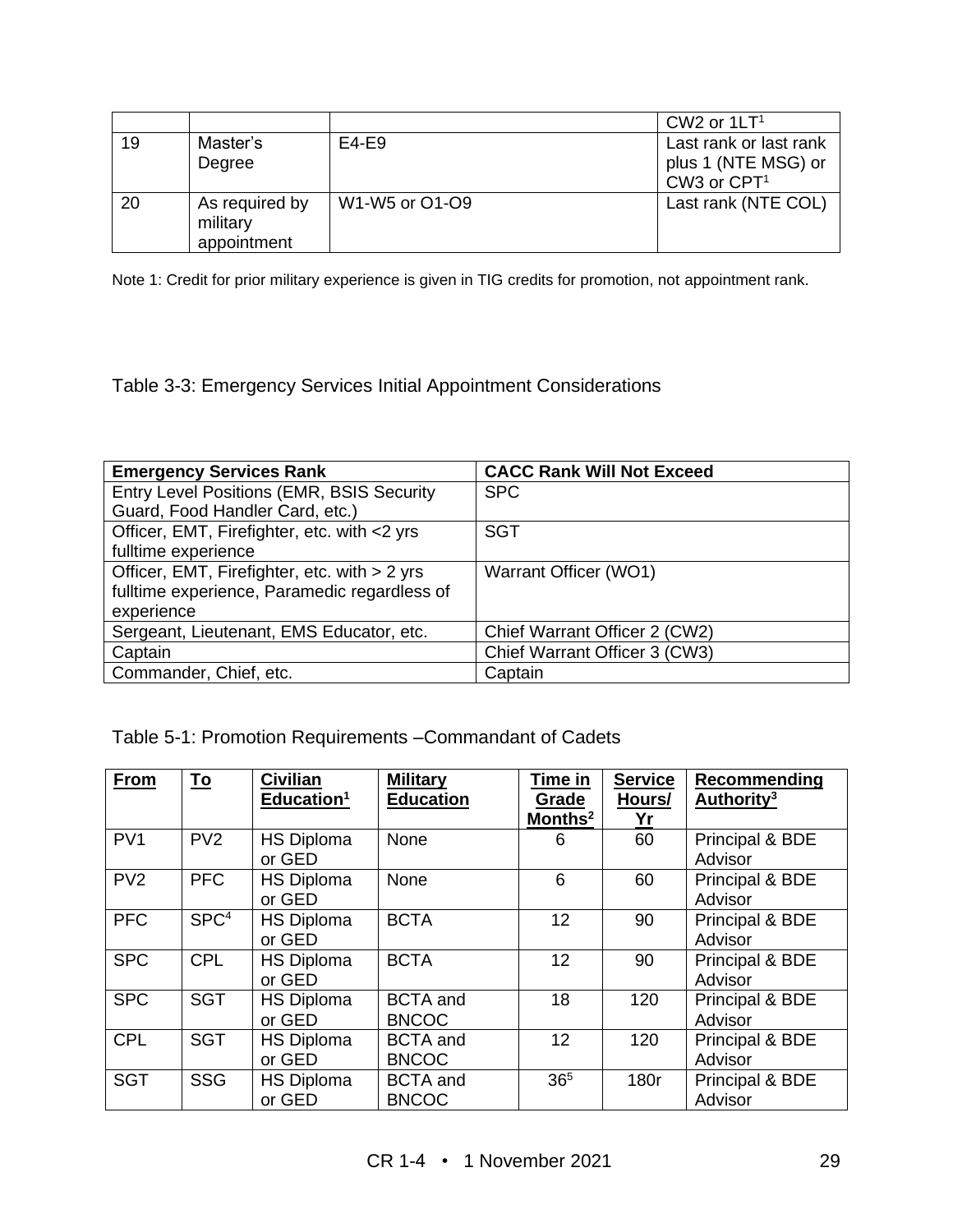| <b>SSG</b>      | <b>SFC</b>                            | <b>HS Diploma</b><br>or GED                                                                                                                      | <b>BCTA</b> and<br><b>BNCOC</b>                                                   | 485             | 180r | Principal, BDE<br><b>Advisor and CACC</b><br><b>SEA/CSM</b> |
|-----------------|---------------------------------------|--------------------------------------------------------------------------------------------------------------------------------------------------|-----------------------------------------------------------------------------------|-----------------|------|-------------------------------------------------------------|
| <b>SFC</b>      | <b>MSG</b><br>and<br>1S <sup>6</sup>  | <b>HS Diploma</b><br>or GED                                                                                                                      | BCTA, BNCOC,<br>and ACTA                                                          | 485             | 180  | Principal, BDE<br><b>Advisor and CACC</b><br><b>SEA/CSM</b> |
| <b>MSG</b>      | <b>SGM</b><br>and<br>CSM <sup>6</sup> | <b>HS Diploma</b><br>or GED                                                                                                                      | BCTA, BNCOC<br>and ACTA.<br><b>CSG PME</b><br>Course<br>equivalent<br>recommended | 12              | 180  | Principal, BDE<br><b>Advisor and CACC</b><br><b>SEA/CSM</b> |
| WO1             | CW <sub>2</sub>                       | Professional<br>Certification<br>at basic level <sup>7</sup>                                                                                     | <b>BCTA</b> or<br>WOCC <sup>13</sup>                                              | $24^{5}$        | 180  | Principal, BDE<br>Advisor and<br>CCWO                       |
| CW <sub>2</sub> | CW3                                   | Professional<br>Certification<br>at<br>intermediate<br>level (level 2);<br>or basic level<br>with<br>professional<br>$d$ evelopment <sup>7</sup> | <b>BCTA</b> or<br>WOCC <sup>13</sup>                                              | 36 <sup>5</sup> | 180  | Principal, BDE<br>Advisor, and<br>CACC CCWO                 |
| 2LT             | 1LT                                   | Collegiate<br>undergrad<br>Certificate of<br>Achievement<br>or 30<br>semester<br>hours                                                           | OCS <sup>8</sup> or BCTA                                                          | 18              | 180  | Principal & BDE<br>Advisor                                  |
| 1LT             | <b>CPT</b>                            | Associate's<br>Degree or<br>equivalent<br>semester<br>hours                                                                                      | OCS <sup>8</sup> and<br><b>BCTA</b>                                               | 36 <sup>5</sup> | 180  | Principal & BDE<br>Advisor                                  |
| <b>CPT</b>      | MAJ <sup>9</sup>                      | 90 Semester<br>Hours                                                                                                                             | OCS <sup>8,</sup> BCTA,<br>and ACTA                                               | $48^{5}$        | 180  | Principal & BDE<br>Advisor                                  |
| <b>MAJ</b>      | LTC <sup>10</sup>                     | Bachelor's<br>Degree or<br>equivalent<br>semester<br>hours <sup>10</sup>                                                                         | $\overline{O}CS^9$ and<br>ACTA and ILE <sup>11</sup>                              | 485             | 180  | Endorsed by<br>Principal; CACC<br>XO                        |
| <b>LTC</b>      | COL <sup>12</sup>                     | Bachelor's<br>Degree                                                                                                                             | N/A                                                                               | 12              | N/A  | CG, YCPTF                                                   |

#### Notes:

1. High School Diplomas, Associate's Degrees, Bachelor's Degrees, Master's Degrees, and credit hours etc., must be awarded from regionally accredited institutions. The GED is the only acceptable equivalent for the HS diploma.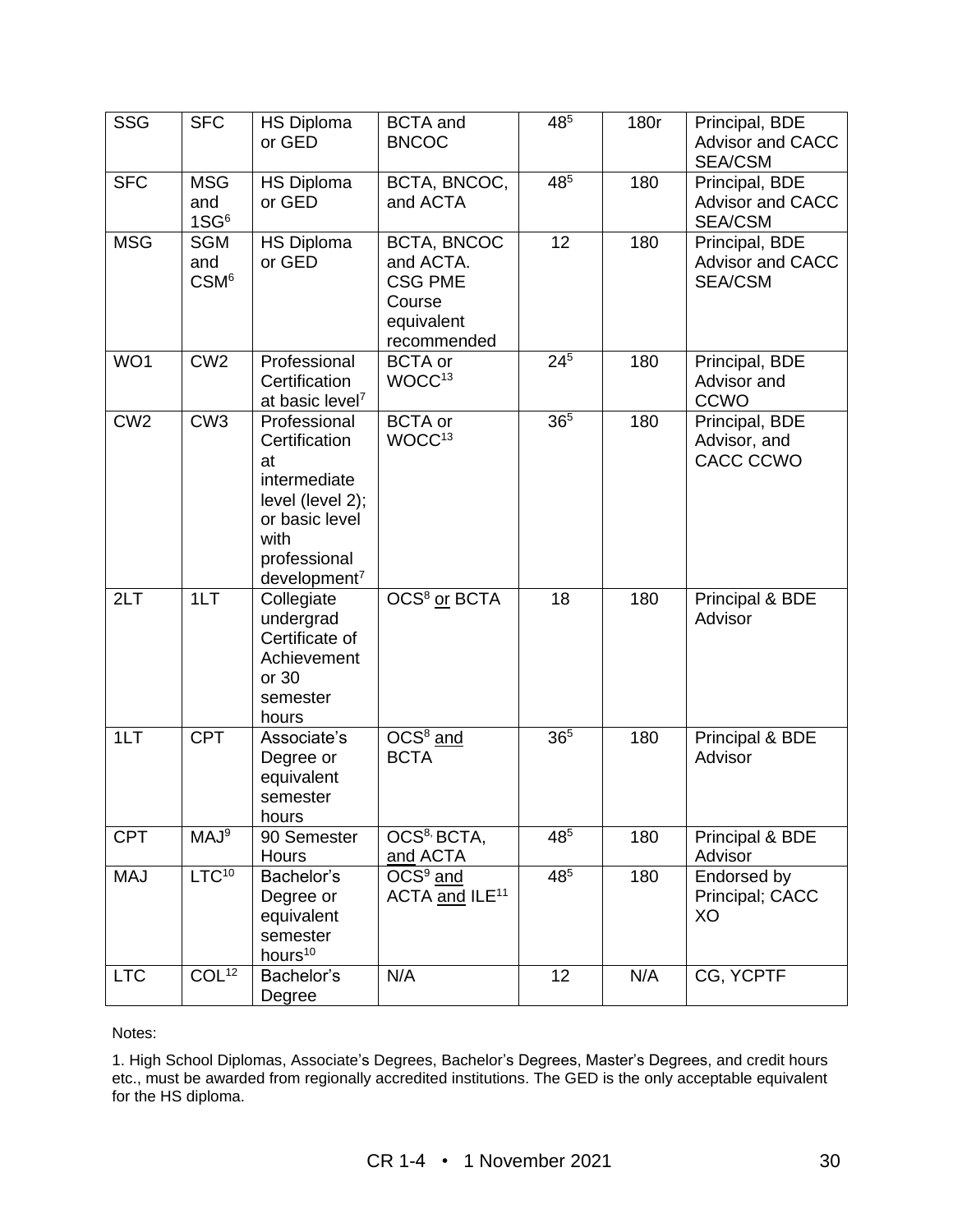2. Time in grade begins at the effective date of appointment/promotion in the CACC.

3. All Commandant of Cadets shall require the recommendation of their school board or administrative official and Brigade Advisor IAW para 5-5. The Brigade Advisor will write the performance review memo.

4. Completion of BCTA qualifies for promotion to SPC regardless of TIG.

5. The following extra qualifications may be used as equivalency for 12 months TIG:

- For promotion up through E5, three or more years of military service (active, reserve, state guard) is the equivalent of 12 months TIG.
- For promotion up through E6, three or more year's military service (active, reserve, or state guard) is the equivalent of 24 months TIG.
- Specialty Training credit is any certification recognized by the state government or by a state or national accrediting board or a certificate of achievement or above by an accredited educational institution. For the purposes of this definition, service as an instructor at the annual CACC encampment for 3 encampments will meet this criteria, as does having a Clear Military Drill Credential. Completion of Specialty Training is equivalent to one year TIG. Only one year may be taken off the TIG requirement.
- Having a Master's Degree with a Single Subject Credential or Administrator Credential is the equivalent of 12 months TIG. Only one year may be taken off the TIG requirement.

6. Promotion to CSM is a lateral appointment and is contingent upon serving at the senior enlisted advisor for a military academy, regiment, or brigade or the CACC. The individual is appointed a SGM upon vacating this position. Promotion to 1SG is a lateral appointment only and is contingent upon serving as the highest ranking NCO Assistant Commandant at a military school or the senior enlisted advisor of a regiment. The individual is appointed as MSG upon vacating this position.

7. Professional Development means acquisition of the DSSSBMD Clear Credential, any Clear Single or Multiple Subject Credential, Professional Certification such as CPA, CEM, etc., given by credit by examination or requiring training totaling 150 continuing education unit hours; or 150 Hours of Professional Development compatible with assigned duty position or civilian specialty from an accrediting or professional agency or accredited school (examples include the SGAUS MEMS badge, FEMA courses, medical continuing education courses, college courses toward a declared major, etc). Requirement renews for each rank.

8. Credit for OCS is given through one of the following 1) Previous experience as a CACC cadet achieving rank of C/MAJ or higher is considered equivalency to OCS; 2) Completion of a Federal or State Guard OCS program; 3) Completion of at least two years of college ROTC; 4) Completion of the Commandant Leadership School.

9. Promotion to MAJ requires a BA. The only authorized equivalent is an AA with professional development requirements in 7 above.

10. Appointment to LTC requires duty assignment as a Brigade Advisor or primary M-Day staff member or previously appointed O-5 in the CSG or one of the US uniformed services.

11. Intermediate Level Education (ILE) consists of the completion of one of the following: 1) the clear Basic Drill Credential or; 2) the MEMS Basic Badge and Emergency Training Ribbon or; 3) a professional certification or; 4) equivalent military PME or; 5) a graduate degree, or 6) 4 years' service as a Brigade Advisor or HQ CACC Primary Staff Officer.

12. Appointment to COL requires duty assignment as Executive Officer or previously appointed O-6 in the CSG or one of the US uniformed services.

13. Service as a SME (as described in Tables 3-3, 5-3, and 5-4) in support of CACC activities in the grade of SGT or higher for three annual encampments or full 21 days supporting CACC activities shall constitute equivalency for WOCC completion. SME service at three encampments may serve as both WOCC and TIG Specialty Training.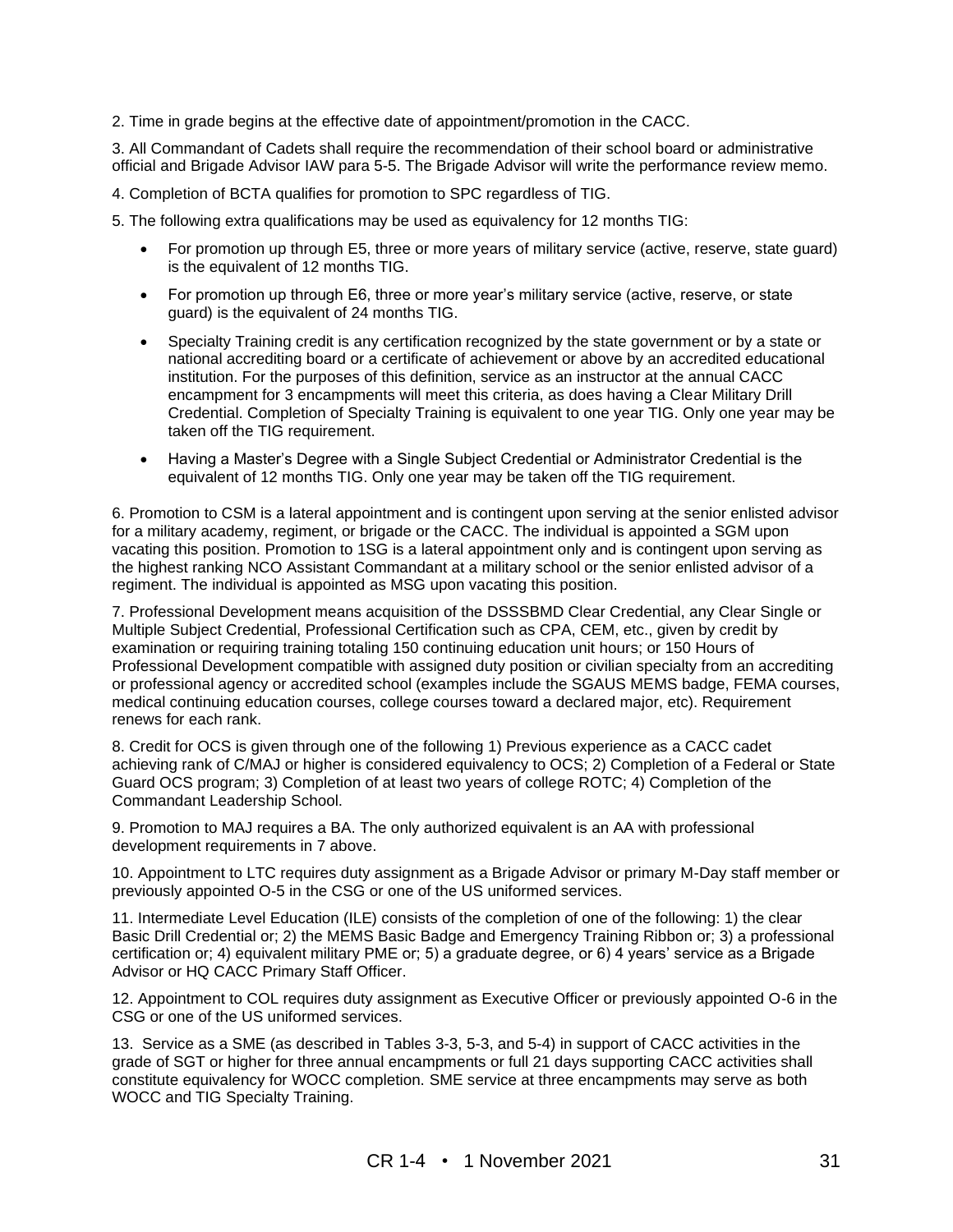| <b>From</b>     | <u>To</u>                             | <b>Civilian</b><br>Education <sup>1</sup>                                                                                               | <b>Military</b><br><b>Education</b>             | <u>Time in</u><br>Grade<br>Months <sup>2</sup> | <b>Service</b><br>Hours/<br>Yr | Recommending<br>Authority <sup>3</sup>                  |
|-----------------|---------------------------------------|-----------------------------------------------------------------------------------------------------------------------------------------|-------------------------------------------------|------------------------------------------------|--------------------------------|---------------------------------------------------------|
| PV <sub>1</sub> | PV <sub>2</sub>                       | <b>HS Diploma</b><br>or GED                                                                                                             | None                                            | 6                                              | 60                             | CMDT of Cadets,<br><b>BDE Advisor, or</b><br><b>AXO</b> |
| PV <sub>2</sub> | <b>PFC</b>                            | <b>HS Diploma</b><br>or GED                                                                                                             | None                                            | 6                                              | 60                             | CMDT, BA, or AXO                                        |
| <b>PFC</b>      | SPC <sup>4</sup>                      | <b>HS Diploma</b><br>or GED                                                                                                             | None                                            | 12                                             | 90                             | CMDT, BA, or AXO                                        |
| <b>SPC</b>      | <b>CPL</b>                            | <b>HS Diploma</b><br>or GED                                                                                                             | None                                            | 12                                             | 90                             | CMDT, BA, or AXO                                        |
| <b>SPC</b>      | <b>SGT</b>                            | <b>HS Diploma</b><br>or GED                                                                                                             | <b>BNCOC</b>                                    | 18                                             | 120                            | CMDT, BA, or AXO                                        |
| <b>CPL</b>      | <b>SGT</b>                            | <b>HS Diploma</b><br>or GED                                                                                                             | <b>BNCOC</b>                                    | 12                                             | 120                            | CMDT, BA, or AXO                                        |
| <b>SGT</b>      | <b>SSG</b>                            | <b>HS Diploma</b><br>or GED                                                                                                             | <b>BNCOC</b>                                    | 36 <sup>5</sup>                                | 180r                           | CMDT, BA, or AXO                                        |
| <b>SSG</b>      | <b>SFC</b>                            | <b>HS Diploma</b><br>or GED                                                                                                             | <b>BNCOC</b>                                    | 485                                            | 180r                           | CMDT, BA and<br>CACC SEA/CSM                            |
| <b>SFC</b>      | <b>MSG</b><br>and<br>1S <sup>6</sup>  | <b>HS Diploma</b><br>or GED                                                                                                             | <b>BNCOC</b> and<br><b>ACTA</b>                 | 48                                             | 180                            | CMDT, BA and<br><b>CACC SEA/CSM</b>                     |
| <b>MSG</b>      | <b>SGM</b><br>and<br>CSM <sup>6</sup> | <b>HS Diploma</b><br>or GED                                                                                                             | <b>BNCOC</b> and<br><b>ACTA</b>                 | 12                                             | 180                            | <b>BDE</b> Advisor and<br><b>CACC SEA/CSM</b>           |
| WO1             | CW <sub>2</sub>                       | Professional<br>Certification<br>at basic level <sup>7</sup>                                                                            | $WOCC14$ or<br><b>CLS</b>                       | $24^{5}$                                       | 180                            | CMDT, BA and<br><b>CCWO</b>                             |
| CW2             | CW3                                   | Professional<br>Certification<br>intermediate<br>level (level 2);<br>or basic level<br>w/ profession-<br>al<br>development <sup>7</sup> | WOCC <sup>14</sup> or<br>CLS and<br><b>ACTA</b> | 36 <sup>5</sup>                                | 180                            | CMDT, BA and<br><b>CCWO</b>                             |
| CW <sub>3</sub> | CW4                                   | Professional<br>Certification<br>master level<br>(level 3), or<br>basic level w/<br>professional<br>$d$ evelopment <sup>7</sup>         | WOCC <sup>14</sup> or<br>CLS and<br><b>ACTA</b> | 36 <sup>5</sup>                                | 180                            | CMDT, BA and<br><b>CCWO</b>                             |
| CW4             | $CW5^8$                               | Associate                                                                                                                               | WOCC <sup>14</sup> or                           | 12                                             | N/A                            | CACC XO                                                 |

Table 5-2: Promotion Requirements – Non-Classroom Commandants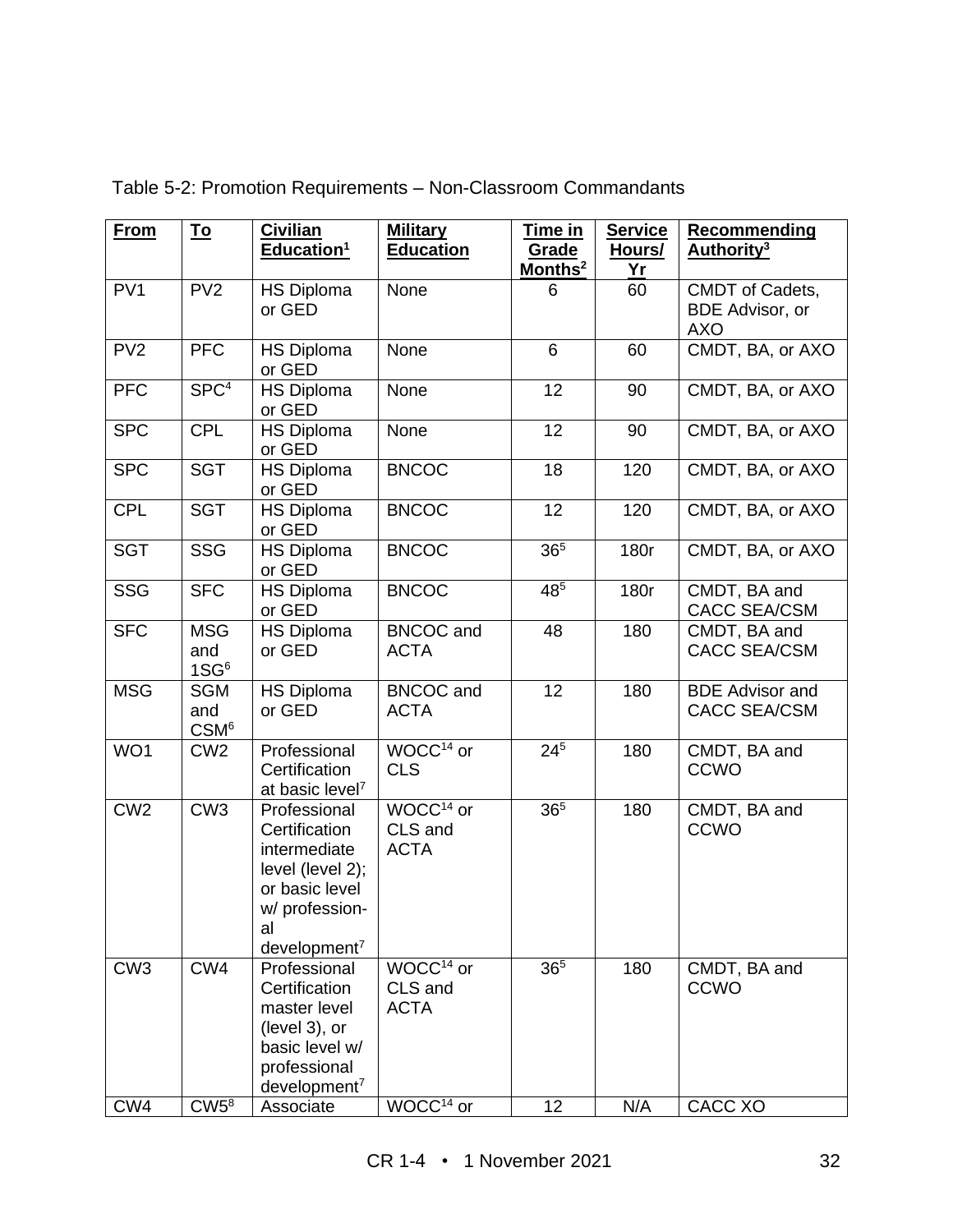|            |                   | degree or<br>equivalent<br>semester or<br>professional<br>development<br>hours $7$     | CLS and<br><b>ACTA</b>                      |                 |     |                                                           |
|------------|-------------------|----------------------------------------------------------------------------------------|---------------------------------------------|-----------------|-----|-----------------------------------------------------------|
| 2LT        | 1LT               | Collegiate<br>undergrad<br>Certificate of<br>Achievement<br>or 30<br>semester<br>hours | $\overline{OCS^9}$                          | 18              | 180 | <b>CMDT</b> of Cadets<br>and BDE Advisor or<br><b>AXO</b> |
| 1LT        | <b>CPT</b>        | Associate<br>degree or<br>equivalent<br>semester<br>hours                              | $\overline{OCS^9}$                          | 36 <sup>5</sup> | 180 | <b>CMDT</b> of Cadets<br>and BDE Advisor or<br><b>AXO</b> |
| <b>CPT</b> | <b>MAJ</b>        | 90 Semester<br>Hours                                                                   | $OCS9$ and<br><b>ACTA</b>                   | 485             | 180 | <b>BDE</b> Advisor or<br><b>AXO</b>                       |
| <b>MAJ</b> | LTC <sup>11</sup> | Bachelor's<br>Degree or<br>equivalent<br>semester<br>hours <sup>10</sup>               | $OCS9$ and<br>ACTA and<br>ILE <sup>12</sup> | 48 <sup>5</sup> | 180 | <b>AXO</b>                                                |
| <b>LTC</b> | COL <sup>13</sup> | Bachelor's<br>Degree                                                                   | N/A                                         | 12              | N/A | CG, YCPTF                                                 |

Notes:

1. High School Diplomas, Associate Degrees, Bachelor Degrees, Master's Degrees, and credit hours etc., must be awarded from regionally accredited institutions. The GED is the only acceptable equivalent for the HS diploma.

2. Time in grade begins at the effective date of appointment/promotion in the CACC.

3. All Assistant Commandants of Cadets shall require the recommendation of their Commandant of Cadets, school board or administrative official, and Brigade Advisor IAW para 5-5. The Commandant of Cadets will write the performance review memo.

4. Completion of BCTA, if attended, qualifies for promotion to SPC regardless of TIG.

5. The following extra qualifications may be used as equivalency for 12 months TIG:

- For promotion up through E5, three or more year's military service (active, reserve, state guard) is the equivalent of 12 months TIG.
- For promotion up through E6, three or more year's military service (active, reserve, or state guard) is the equivalent of 24 months TIG.
- Specialty Training credit is any certification recognized by the state government or by a state or national accrediting board or a certificate of achievement or above by an accredited educational institution. For the purposes of this definition, service as an instructor at the annual CACC encampment for 3 encampments will meet this criteria, as does having a Clear Military Drill Credential. Completion of Specialty Training is equivalent to one year TIG. Only one year may be taken off the TIG requirement.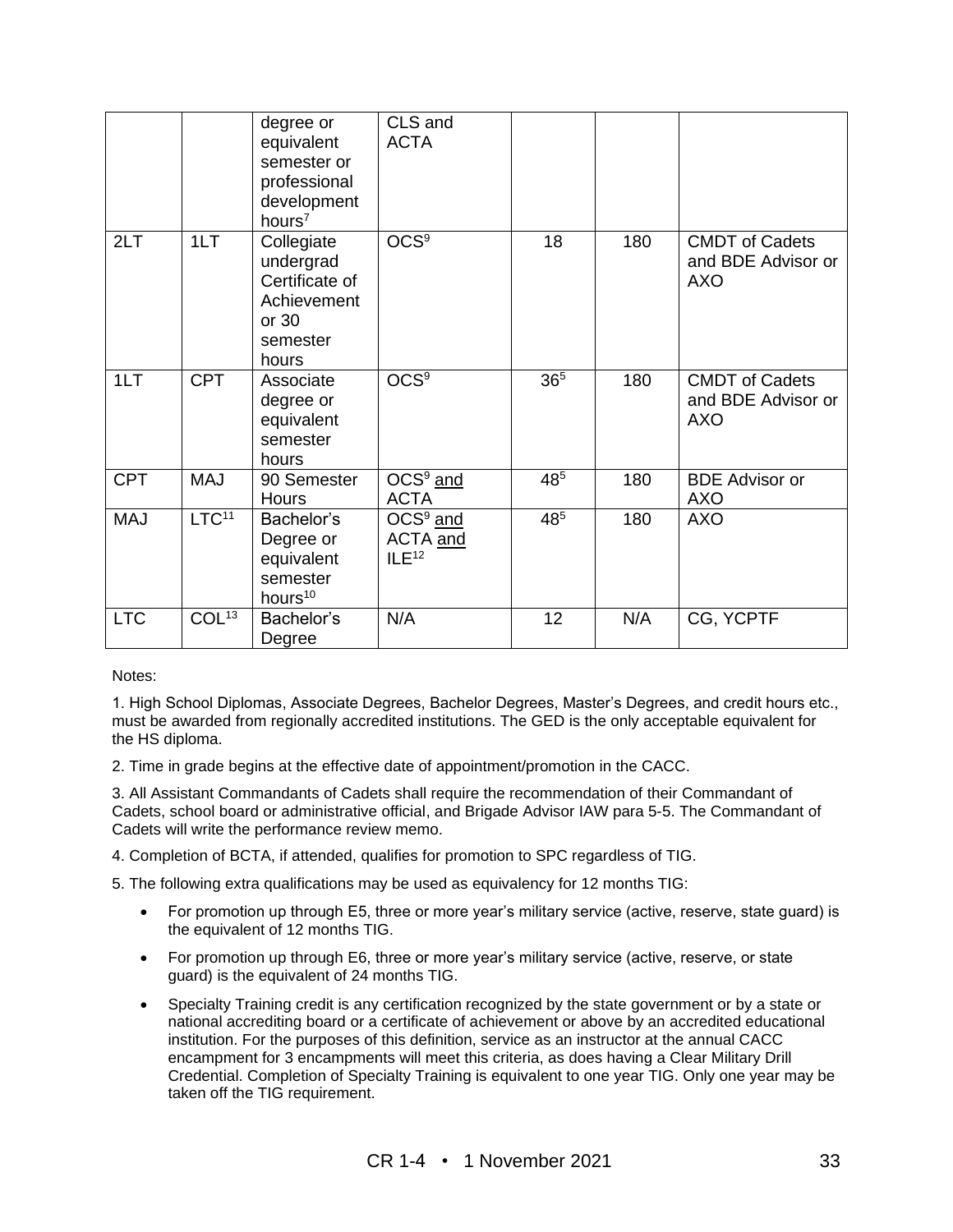• Having a Master's Degree with a Single Subject Credential or Administrator Credential is the equivalent of 12 months TIG. Only one year may be taken off the TIG requirement.

6. Promotion to CSM is a lateral appointment and is contingent upon serving at the senior enlisted advisor for a military academy, regiment, or brigade or the CACC. The individual is appointed a SGM upon vacating this position. Promotion to 1SG is a lateral appointment only and is contingent upon serving as the highest ranking NCO Assistant Commandant at a military school or the senior enlisted advisor of a regiment. The individual is appointed as MSG upon vacating this position.

7. Professional Development means acquisition of the DSSSBMD Clear Credential, any Clear Single or Multiple Subject Credential, Professional Certification such as CPA, CEM, etc., given by credit by examination or requiring training totaling 150 continuing education unit hours; or 150 Hours of Professional Development compatible with assigned duty position or civilian specialty from an accrediting or professional agency or accredited school (examples include the SGAUS MEMS badge, FEMA courses, medical continuing education courses, college courses toward a declared major, etc). Requirement renews for each rank.

8. Promotion to CW5 requires duty assignment as the Command Chief Warrant Officer (CCWO) of the CACC.

9. Credit for OCS is given through one of the following 1) Previous experience as a CACC cadet achieving rank of C/MAJ or higher is considered equivalency to OCS; 2) Completion of a Federal or State Guard OCS program; 3) Completion of at least two years of college ROTC; 4) Completion of the Commandant Leadership School.

10. Promotion to MAJ requires a BA. The only authorized equivalent is an AA with professional development requirements in 7 above.

11. Appointment to LTC requires duty assignment as a Brigade Advisor or primary M-Day staff member or previously appointed O-5 in the CSG or one of the US uniformed services.

12. Intermediate Level Education (ILE) consists of the completion of one of the following: 1) the clear Basic Drill Credential or; 2) the MEMS Basic Badge and Emergency Training Ribbon or; 3) a professional certification or; 4) equivalent military PME or; 5) a graduate degree, or 6) 4 years' service as a Brigade Advisor or HQ CACC Primary Staff Officer.

13. Appointment to COL requires duty assignment as Executive Officer or previously appointed O-6 in the CSG or one of the US uniformed services.

14. Service as a SME (as described in Tables 3-3, 5-3, and 5-4) in support of CACC activities in the grade of SGT or higher for three annual encampments or full 21 days supporting CACC activities shall constitute equivalency for WOCC completion. SME service at three encampments may serve as both WOCC and TIG Specialty Training.

| <b>CACC Course</b> | <b>Military Course Equivalent</b>                     |
|--------------------|-------------------------------------------------------|
| <b>BNCOC</b>       | USA Warrior/Basic Leader Course, or                   |
|                    | USAF Airman Leadership School, or                     |
|                    | <b>USMC Corporals Course, or</b>                      |
|                    | USN Introductory PME, or                              |
|                    | <b>USCG Journeyman PME, or</b>                        |
|                    | CSG (formerly BNCOC) or higher                        |
|                    | Note: higher level military courses, such as ANCOC or |
|                    | SNCOC meet BNCOC equivalency requirements             |
| <b>WOCC</b>        | USA Warrant Officer Candidate School, or              |
|                    |                                                       |

Table 5-3: Military Education Equivalencies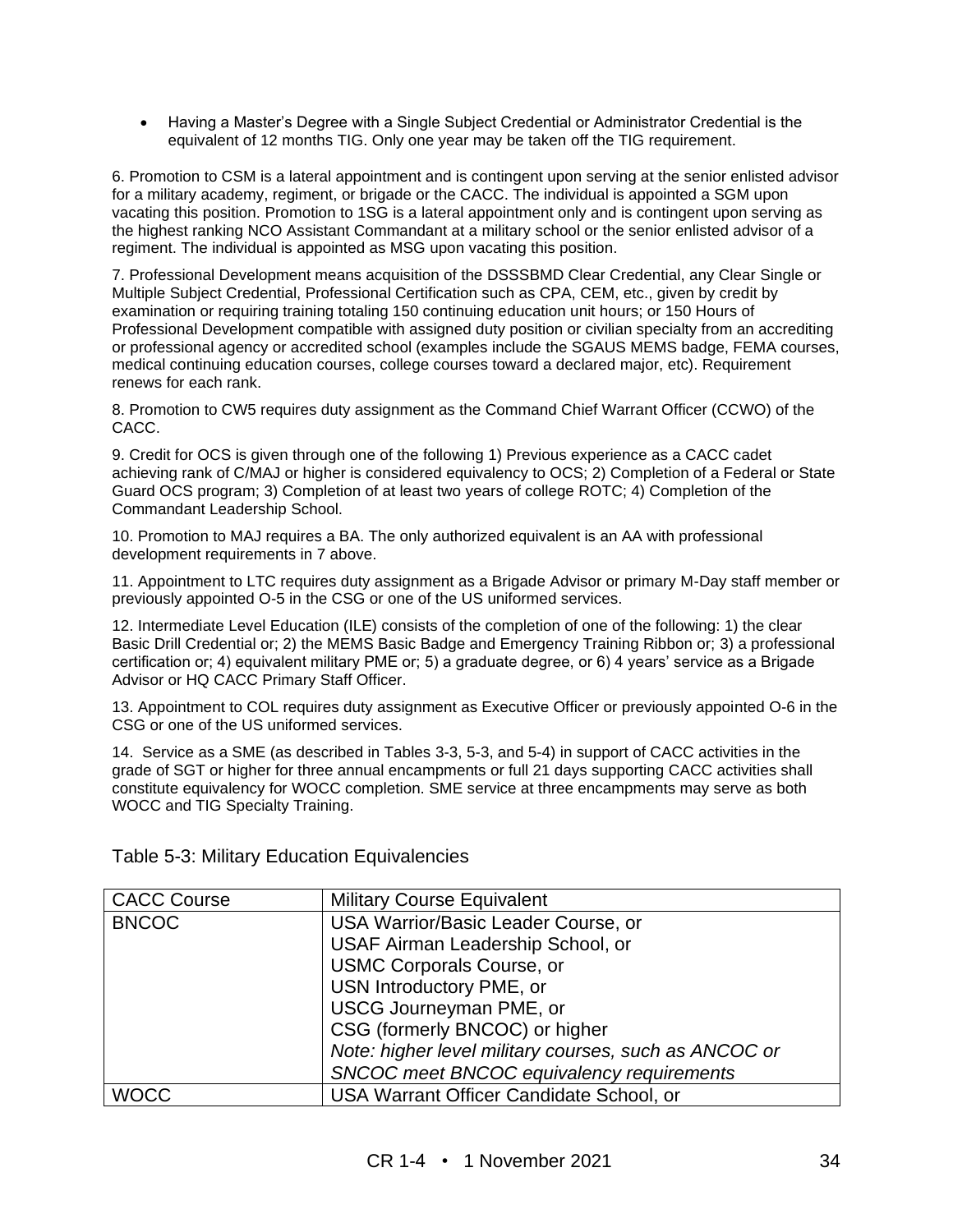|                   | <b>USMC Warrant Officer Basic Course, or</b>               |
|-------------------|------------------------------------------------------------|
|                   | LDO/WO/CWO Academy, or                                     |
|                   | <b>USCG Chief Warrant Officer Professional Development</b> |
|                   | Course, or                                                 |
|                   | <b>CSG WOCC</b>                                            |
| OCS               | USA Officer Candidate Course or ROTC, or                   |
|                   | USAF Officer Training School or ROTC, or                   |
|                   | USMC Officer Candidate Course or ROTC, or                  |
|                   | USN Officer Candidate Course or ROTC, or                   |
|                   | USCG Officer Candidate Course or ROTC, or                  |
|                   | Any US Uniformed Service Academy                           |
|                   | CACC Commandant Leadership School (CLS)                    |
|                   | Service as CACC Cadet Major or Above                       |
| ILE (Commissioned | USA Command and General Staff College, or                  |
| Officers)         | USAF Air Command and General Staff College or,             |
|                   | USMC Command and Staff College, or                         |
|                   | <b>USN Naval Command and Staff College</b>                 |
|                   | <b>UCSG Midgrade Officer Career Transition Course, or</b>  |
|                   | CSG ILE, or                                                |
|                   | 4 years satisfactory service as a Brigade Advisor, or      |
|                   | 4 years satisfactory service as a primary HQ CACC staff    |
|                   | officer                                                    |

Note: These equivalencies are solely to determine equivalencies for promotion purposes. They do not substitute any of the requirements for the Basic Military Drill credential as outlined in CR 1-9.

#### Table 5-4: Professional Certifications for Warrant Officers

Note these are only some examples of professional certifications appropriate for Warrant Officers. This table alone is not all inclusive and individuals may submit a copy of their certifications for consideration.

| <b>Field</b> | Title                            | <b>Awarding Agency</b>                          | Level         |
|--------------|----------------------------------|-------------------------------------------------|---------------|
| Acquisition  | <b>DAWIA Level I</b>             | Department of Defense                           | <b>Basic</b>  |
|              | DAWIA Level II                   | Department of Defense                           | Intermediate  |
|              | <b>DAWIA Level III</b>           | Department of Defense                           | Master        |
| Aviation     | Private Pilot (PPL)              | <b>Federal Aviation</b><br>Administration       | <b>Basic</b>  |
|              | <b>Commercial Pilot</b><br>(CPL) | <b>Federal Aviation</b><br>Administration       | Intermediate  |
|              | Air Transport Pilot<br>(ATP)     | <b>Federal Aviation</b><br>Administration       | <b>Master</b> |
| Construction | Apprentice                       | (DAS) Department of<br>Apprenticeship Standards | <b>Basic</b>  |
|              | Journeyman                       | (DAS) Department of                             | Intermediate  |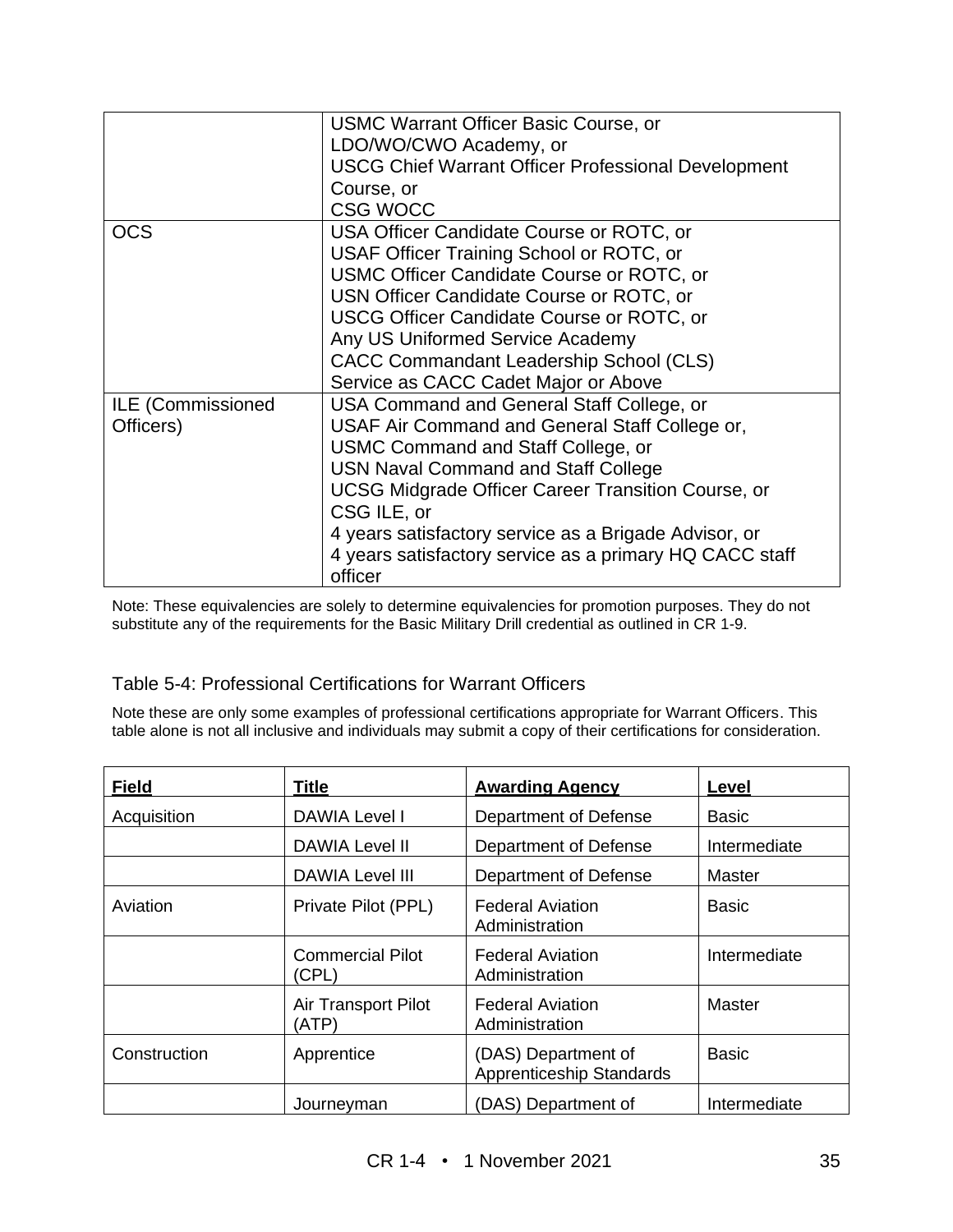|                         | <b>Apprenticeship Standards</b>                     |                                                                                                                                                                                      |                 |
|-------------------------|-----------------------------------------------------|--------------------------------------------------------------------------------------------------------------------------------------------------------------------------------------|-----------------|
|                         | Master                                              | (DAS) Department of<br><b>Apprenticeship Standards</b>                                                                                                                               | <b>Master</b>   |
| Culinary                | <b>Certified Culinarian</b>                         | <b>American Culinary</b><br>Foundation                                                                                                                                               | <b>Basic</b>    |
|                         | <b>Certified Sous Chef</b>                          | <b>American Culinary</b><br>Foundation                                                                                                                                               | Intermediate    |
|                         | <b>Certified Executive</b><br>Chef                  | <b>American Culinary</b><br>Foundation                                                                                                                                               | Master          |
| Emergency<br>Management | Associate<br><b>Emergency Manager</b>               | International Association of<br><b>Emergency Managers</b>                                                                                                                            | Intermediate    |
|                         | <b>Certified Emergency</b><br>Manager               | International Association of<br><b>Emergency Managers</b>                                                                                                                            | <b>Master</b>   |
| or                      | <b>Various Emergency</b><br><b>Management Roles</b> | <b>FEMA Emergency</b><br>Management Institute                                                                                                                                        | <b>Basic</b>    |
|                         | <b>Various Emergency</b><br><b>Management Roles</b> | <b>FEMA Emergency</b><br>Management Institute                                                                                                                                        | Intermediate    |
|                         | <b>Various Emergency</b><br><b>Management Roles</b> | <b>FEMA Emergency</b><br>Management Institute                                                                                                                                        | Advanced/Master |
| Firefighting            | Firefighter I                                       | <b>International Fire Service</b><br><b>Accreditation Congress</b><br>(IFSAC) or National Board<br>on Fire Service Profession<br>Qualification (Pro Board) or<br>State-certification | <b>Basic</b>    |
|                         | <b>Company Officer</b>                              | <b>International Fire Service</b><br><b>Accreditation Congress</b><br>(IFSAC) or National Board<br>on Fire Service Profession<br>Qualification (Pro Board) or<br>State-certification | Intermediate    |
|                         | <b>Chief Officer</b>                                | <b>International Fire Service</b><br><b>Accreditation Congress</b><br>(IFSAC) or National Board<br>on Fire Service Profession<br>Qualification (Pro Board) or<br>State-certification | Advanced        |
| Logistics               | Demonstrated<br>Logistician (DL)                    | Society of Logistics<br>Engineers                                                                                                                                                    | <b>Basic</b>    |
|                         | <b>Certified Master</b><br>Logistician (CML)        | Society of Logistics<br>Engineers                                                                                                                                                    | Intermediate    |
|                         | <b>Certified Professional</b>                       | Society of Logistics                                                                                                                                                                 | Master          |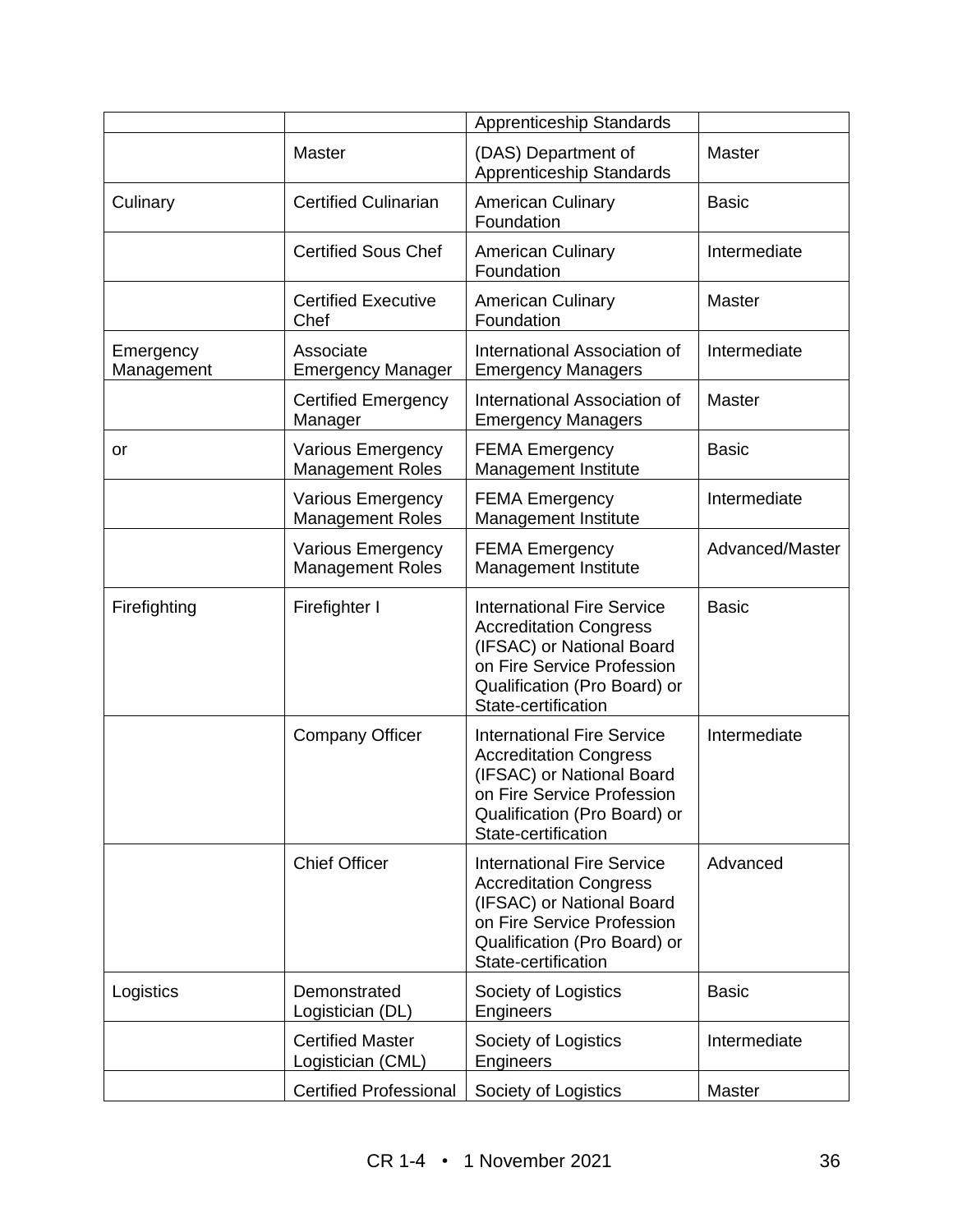|                           | Logistician (CPL)                                                        | Engineers                                                              |               |
|---------------------------|--------------------------------------------------------------------------|------------------------------------------------------------------------|---------------|
| Information<br>Technology | Associate                                                                | <b>Cisco Systems</b>                                                   | <b>Basic</b>  |
|                           | Professional                                                             | <b>Cisco Systems</b>                                                   | Intermediate  |
|                           | <b>Expert</b>                                                            | Cisco Systems                                                          | <b>Master</b> |
| Legal                     | <b>Accredited Legal</b><br>Professional (or<br>equivalent)               | National Association of<br>Legal Assistants or other<br>agency         | <b>Basic</b>  |
|                           | <b>Professional Legal</b><br>Secretary (or<br>equivalent)                | National Association of<br>Legal Assistants or other<br>agency         | Intermediate  |
|                           | Professional<br>Paralegal (or<br>equivalent)                             | National Association of<br>Legal Assistants or other<br>agency         | Master        |
| Medical                   | <b>Basic Emergency</b><br><b>Medical Technician</b><br>(formerly EMT-B)  | <b>NREMT</b> and Local / County<br><b>EMS Agency</b>                   | <b>Basic</b>  |
|                           | Advanced<br><b>Emergency Medical</b><br>Technician (formerly<br>$EMT-I)$ | <b>NREMT</b> and Local / County<br><b>EMS Agency</b>                   | Intermediate  |
|                           | Paramedic                                                                | <b>NREMT</b> and Local / County<br><b>EMS Agency</b>                   | <b>Master</b> |
| <b>Nursing</b>            | <b>Licensed Vocational</b><br>Nurse (LVN)                                | <b>Board of Vocational Nursing</b><br>and Psychiatric Technicians      | <b>Basic</b>  |
|                           | <b>Registered Nurse</b><br>(RN)                                          | California Board of<br><b>Registered Nursing (BRN)</b>                 | Intermediate  |
|                           | <b>Registered Nurse</b><br>(RN) with BSN or<br>higher                    | California Board of<br><b>Registered Nursing (BRN)</b>                 | Master        |
| Policing                  | <b>Basic Certificate</b><br>(Police Academy<br>graduate)                 | <b>Commission on Peace</b><br><b>Officer Standards and</b><br>Training | <b>Basic</b>  |
|                           | Intermediate<br>Certificate                                              | <b>Commission on Peace</b><br><b>Officer Standards and</b><br>Training | Intermediate  |
|                           | <b>Advanced Certificate</b>                                              | <b>Commission on Peace</b><br><b>Officer Standards and</b><br>Training | Advanced      |